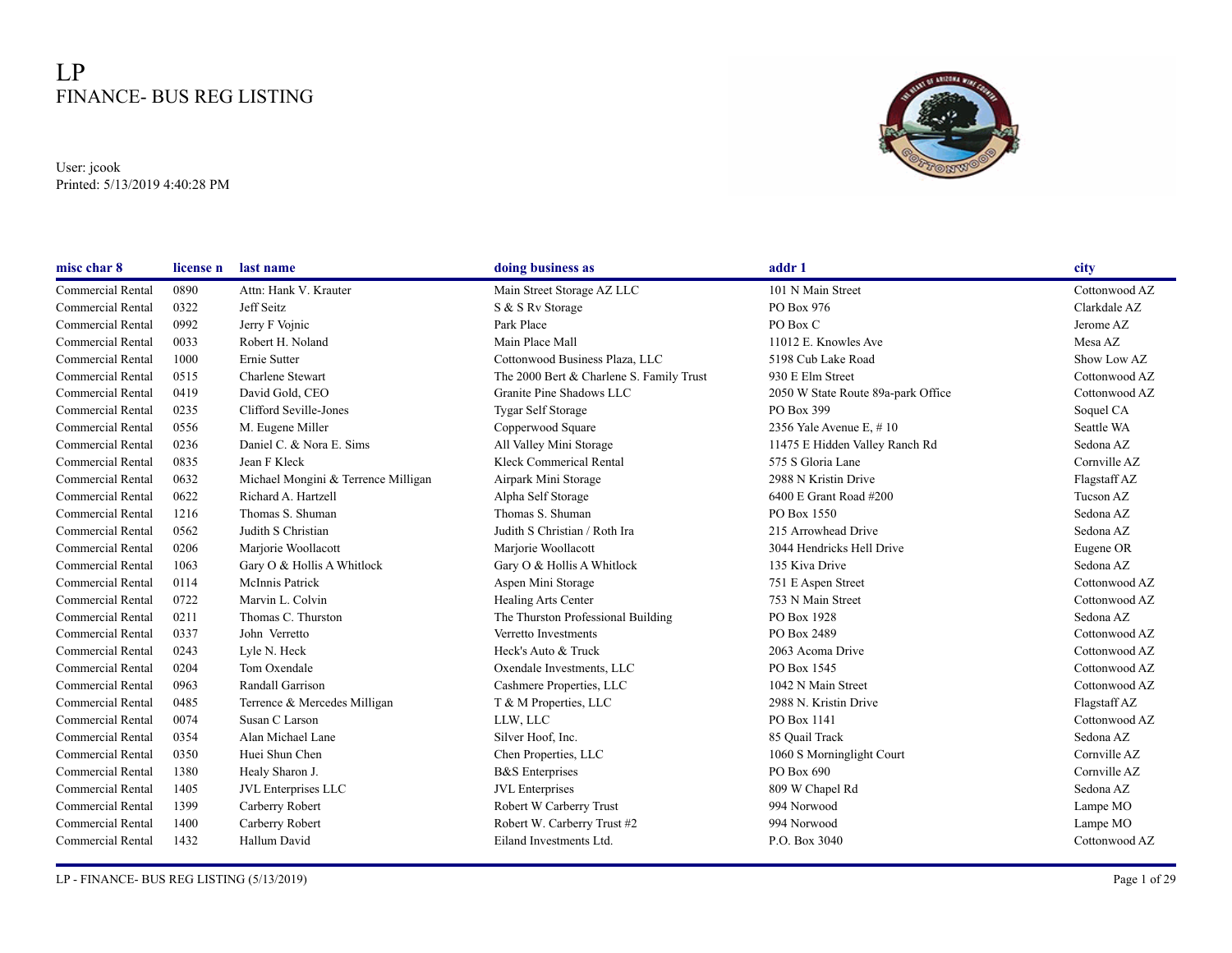| misc char 8       | license n | last name                          | doing business as                            | addr 1                                  | city                  |
|-------------------|-----------|------------------------------------|----------------------------------------------|-----------------------------------------|-----------------------|
| Commercial Rental | 1436      | Clark Michael J                    | Copper State Land, LLC                       | 180 Indian Ruin Rd                      | Sedona AZ             |
| Commercial Rental | 1502      | Livingston Karen                   | Karen Livingston                             | 7760 Cinnamon Bear Ave                  | Las Vegas NV          |
| Commercial Rental | 1547      | Larry Confer IRA                   | Larry Confer IRA                             | 7760 Cinnamon Bear Ave                  | Las Vegas NV          |
| Commercial Rental | 1574      | Young - Director Kim               | <b>AKDHC Cottonwood Real Estate Holdings</b> | 3333 E. Camelback Road, Suite 180       | Phoenix AZ            |
| Commercial Rental | 1633      | Craig & Glenda Atherton            | Craig and Glenda Rentals, L.L.C.             | PO Box 1375                             | Cottonwood AZ         |
| Commercial Rental | 1967      | Tom Pender                         | Blue Gem, LLC                                | PO Box 1245                             | Cottonwood AZ         |
| Commercial Rental | 1990      | Stites Ramona                      | Ramona Stites                                | 553 Mckinnon Rd                         | Clarkdale AZ          |
| Commercial Rental | 2006      | Lyman Holly A                      | Lyman Holdings LLC                           | P.O. Box 4479                           | Cottonwood AZ         |
| Commercial Rental | 2201      | Lyman Holly A                      | Lyman AZ Holdings, LLC - Justin Drive        | P.O. Box 4479                           | Cottonwood AZ         |
| Commercial Rental | 2274      | Colvin Marvin                      | Cottonwood Old Town Plaza                    | 753 N Main St                           | Cottonwood AZ         |
| Commercial Rental | 2411      | Clark Michael J                    | Copper State Land, LLC #2                    | 180 Indian Ruin Rd                      | Sedona AZ             |
| Commercial Rental | 2425      | Pender Tom                         | Pender Enterprises LLC #1                    | PO Box 1245                             | Cottonwood AZ         |
| Commercial Rental | 2426      | Pender Tom                         | Pender Enterprises LLC #2                    | PO Box 1245                             | Cottonwood AZ         |
| Commercial Rental | 2427      | Pender Tom                         | Pender Enterprises LLC #3                    | PO Box 1245                             | Cottonwood AZ         |
| Commercial Rental | 2428      | Pender Tom                         | Pender Enterprises LLC #4                    | PO Box 1245                             | Cottonwood AZ         |
| Commercial Rental | 2596      | Kuhn Vincent                       | VK Enterprise LLC                            | 241 Jennifer Lane                       | Cottonwood AZ         |
| Commercial Rental | 2943      | Peterson Lisa                      | Villa East Development LLC                   | PO Box 1603                             | Cottonwood AZ         |
| Commercial Rental | 2654      | Pugliano Anthony J                 | Camelot RV Park                              | 989 S Main St # 614                     | Cottonwood AZ         |
| Commercial Rental | 2801      | Swainson Ron                       | RKS Auto Parts Inc                           | 420 S Main Street                       | Cottonwood AZ         |
| Commercial Rental | 2954      | Stadelman H. Rudy                  | Pediatric Properties Group LLC               | 723 Cove Pkwy Suite A                   | Cottonwood AZ         |
| Commercial Rental | 2869      | Lovett Rebecca                     | Lovett LDM Properties LLC                    | 34 S Main Street                        | Cottonwood AZ         |
| Contacting        | 2951      | Goforth Sawyer                     | Verde Building Corporation                   | 18521 E. Queen Creek Rd. Suite #105-621 | <b>Oueen Creek AZ</b> |
| Contracting       | 2944      | Rohm Building and Development Inc. | Rohm Building & Development                  | 22345 La Palma Ave Ste 105              | Yorba Linda CA        |
| Contracting       | 2961      | Jackson Bruce                      | Jackson's Upper Verde Builders, Inc.         | PO Box 1349                             | Cottonwood AZ         |
| Contracting       | 2942      | Shah Sanjay                        | Tesla Energy Operations, Inc.                | Attn Licensing 901 Page Avenue          | Fremont CA            |
| Contracting       | 2780      | Kitchukov Todor                    | Delta Mechanical Inc                         | 6056 E Baseline Road #155               | Mesa AZ               |
| Contracting       | 2684      | Kowalski Construction Inc.         | Kowalski Construction Inc.                   | 2219 W. Melinda Ln. Bldg. A             | Phoenix AZ            |
| Contracting       | 2919      | Reay John                          | John Reay Excavating Inc.                    | PO Box 538                              | Rimrock AZ            |
| Contracting       | 2840      | <b>Staiger Matthew</b>             | Halo Plumbing LLC                            | 515 E Carefree Highway #964             | Phoenix AZ            |
| Contracting       | 2932      | Durnez Carrie                      | Durnez Concrete Construction, LLC            | PO Box 834                              | Rimrock AZ            |
| Contracting       | 2889      | Harbeson David W                   | C V Electric LLC                             | PO Box 57                               | Camp Verde AZ         |
| Contracting       | 2905      | Rowley Keith                       | Solar Electric Freedom, LLC                  | PO Box 22157                            | Mesa AZ               |
| Contracting       | 2765      | Cook Jason                         | Interior Logic Builder Services              | 4323 E. Cotton Center Blvd              | Phoenix AZ            |
| Contracting       | 2836      | Seekins Kim T                      | Seekins Enterprises                          | PO Box 2878                             | Camp Verde AZ         |
| Contracting       | 2823      | Benton Jason R                     | <b>AES</b> Mechanical                        | 2171 AL Highway 229                     | <b>TALLASSEE AL</b>   |
| Contracting       | 2908      | Rose Steve                         | Rose Electric                                | 9500 N Lunar Drive                      | Flagstaff AZ          |
| Contracting       | 2751      | Sanchez Michael R                  | JMS Construction Co. Inc.                    | 4340 E. Superior #1                     | PHOENIX AZ            |
| Contracting       | 2861      | Cain Shawn                         | Cascade Drilling LP                          | 7773 W. Seldon Lane                     | Peoria AZ             |
| Contracting       | 2743      | Wyles Eric                         | Jack & Jill Enterprises                      | PO Box 727                              | Cornville AZ          |
| Contracting       | 2960      | Rayburn Brian                      | Rayburn Contracting, LLC                     | 1966 S. Murdock Rd.                     | Camp Verde AZ         |
| Contracting       | 2907      | Montez Leo                         | Montez Mobile Home Service                   | 1155 S. Power Rd. Suite 114-55          | Mesa AZ               |
| Contracting       | 2822      | Wells II Robert P                  | <b>Bud's Electric</b>                        | 4849 E Indigo Street                    | Mesa AZ               |
| Contracting       | 2864      | Dietsche Jerald                    | Reshape Your Residence LLC                   | 922 N. Sandal Circle                    | Mesa AZ               |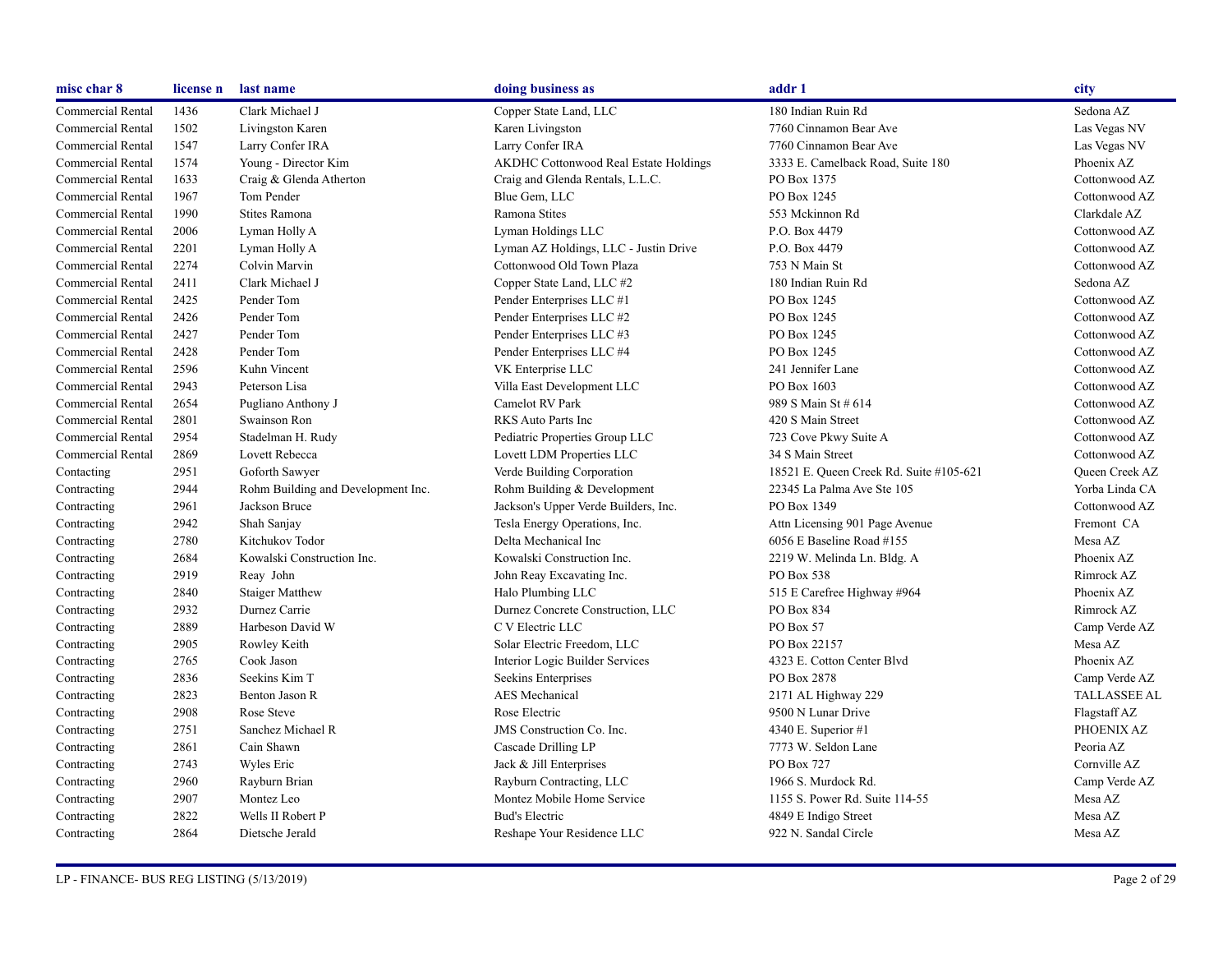| misc char 8 | license n | last name            | doing business as                        | addr 1                            | city                 |
|-------------|-----------|----------------------|------------------------------------------|-----------------------------------|----------------------|
| Contracting | 2660      | Carpenter Ellen      | Dorn Homes                               | 600 W. Gurley Street Suite 100    | Prescott AZ          |
| Contracting | 2845      | Sanders Kelly        | Arizona Trench Company                   | 2140 W. Williams Dr.              | Phoenix AZ           |
| Contracting | 2623      | Treguboff Ken        | Ken's Sign Service Inc                   | 2121 W Pima St                    | Phoenix AZ           |
| Contracting | 2586      | <b>Blume Kathryn</b> | <b>Blume Underground</b>                 | 2895 N Hwy 89                     | Chino Valley AZ      |
| Contracting | 2591      | Puente Dan           | D.P. Electric Inc.                       | 2210 S Roosevelt Street           | Tempe AZ             |
| Contracting | 2560      | Franklin Randy       | Franklin Striping Inc                    | 2832 S 45th Street                | Phoenix AZ           |
| Contracting | 2531      | Newton Keith         | High Performance Buildings               | PO Box 459                        | Cottonwood AZ        |
| Contracting | 2544      | Young Brian          | American Fire Equipment                  | 3107 W, Virginia Ave              | Phoenix AZ           |
| Contracting | 2543      | Moody Connor         | CLM Earthmovers, LLC                     | PO Box 12002                      | Prescott AZ          |
| Contracting | 2547      | Wormell John         | Dave Bang Associates                     | PO Box 8760                       | Mesa AZ              |
| Contracting | 2564      | Borum Jeffrie        | Kinkaid Civil Construction               | 4505 E. Virginia Street           | Mesa AZ              |
| Contracting | 2563      | Schwarder Aaron      | Schwarder Construction LLC               | 1487 W Horseshoe Bend Drive #21   | <b>CAMP VERDE AZ</b> |
| Contracting | 2958      | Gallazo Luis         | Polo Drywall LLC                         | 2920 N. Verde River Dr.           | Camp Verde AZ        |
| Contracting | 2873      | Ashby Jeffrey        | Arizona Commercial Plumbing              | PO Box 931                        | Payson AZ            |
| Contracting | 2609      | Combs Ryan           | Combs Construction Company Inc           | PO Box 10789                      | Glendale AZ          |
| Contracting | 2595      | Jones Tracey         | Nolin Fire Sprinklers Inc                | PO Box 3222                       | Glendale AZ          |
| Contracting | 2613      | Lamore Patrick       | Premier Solar Solutions                  | 16807 N Cave Creek Rd             | Phoenix AZ           |
| Contracting | 2794      | Benson Kevin         | Integrity Building Corp                  | 1150 N Country Club Drive         | Mesa AZ              |
| Contracting | 2941      | Welsh Jeffrey        | Mountain Aire Heating & Cooling          | 2020 Contractors Road Suite 1     | Sedona AZ            |
| Contracting | 2693      | Markov Susan         | Morgan Sign Co.                          | 704 E. Moeller St.                | Prescott AZ          |
| Contracting | 2615      | Hernandez Girardo    | J & J Landscape Services                 | 5295 E Crystal Ln                 | Cottonwood AZ        |
| Contracting | 2902      | Guerra Marcos        | Guerra Mobile Home Service               | PO Box 62                         | Cottonwood AZ        |
| Contracting | 2653      | CT Corp Systems      | Interior Logic Group Property Services   | 4500 SE Criterion Ct, Suite 100   | Milwaukie OR         |
| Contracting | 2844      | Parker Marlin        | Rocky Construction                       | 1095 E. Rancho Rd.                | Camp Verde AZ        |
| Contracting | 2936      | Smith Brain          | Cottonwood Electric Inc.                 | 1420 W. Foy Drive                 | Clarkdale AZ         |
| Contracting | 2884      | Nichols David        | Nichols Mechanical LLC                   | PO Box 2521                       | Cottonwood AZ        |
| Contracting | 2652      | McAnally Joseph      | Terra Sole Outdoor Design LLC            | PO Box 12007                      | Prescott AZ          |
| Contracting | 2778      | Martinez Jr. Rudy    | Shade 'N Net of Arizona, Inc.            | 5711 W Washington Street          | Peoria AZ            |
| Contracting | 2749      | Wood Chris H         | Sunny Energy, LLC                        | 2720 S. Hardy Ste 4               | Tempe AZ             |
| Contracting | 2605      | Brady Jeremy         | Dos Tortugas                             | 3300 S. Sierra Lane               | Camp Verde AZ        |
| Contracting | 2703      | <b>Burel Mark</b>    | Professional Pipe Service                | 23311 Madero                      | Mission Viejo CA     |
| Contracting | 2865      | Molina Victor        | Ismael Landscaping and Tree Services LLC | PO Box 1454                       | Cornville AZ         |
| Contracting | 2655      | Miller Gary D        | S&M Electric, Inc.                       | PO Box 10006                      | Prescott AZ          |
| Contracting | 2706      | Jones Gregory        | Resilient Drilling Services, LLC         | 2615 S. 40th St. Suite A          | Phoenix AZ           |
| Contracting | 2962      | Moskowitz Howard     | Pacific West Construction Corp dba PWCC  | 9896 Rosemont 3-204               | Lone Tree CO         |
| Contracting | 2608      | Radd Roger           | Chalk Hill LLC                           | PO Box 1957                       | Cottonwood AZ        |
| Contracting | 2904      | Martinez Art         | C-N-A Homes & Improvements               | 5920 Burton Ct                    | Rimrock AZ           |
| Contracting | 2737      | Chase Eric           | <b>ENERTECH RESOURCES, LLC</b>           | 1820 Watson Ln. East              | New Braunfels TX     |
| Contracting | 2767      | Reynolds Michael S   | Sunlight Builders LLC                    | 50 Oak Creek Blvd.                | Sedona AZ            |
| Contracting | 2720      | Hardy II Gareld L    | Verde Sprayfoam                          | 522 W. Finnie Flat Rd. Ste E #156 | Camp Verde AZ        |
| Contracting | 2790      | Caesar Mark          | Gencom Management & Construction Co LLC  | 246 S Cortez Street               | PRESCOTT AR          |
| Contracting | 2614      | Johnson Jeb          | Jebco Construction Companies, LLC        | 140 N Montezuma St Ste 108        | Prescott AZ          |
| Contracting | 2692      | Lee James            | JLG Construction, Inc.                   | 1545 W Wagon Wheel Rd             | Cottonwood AZ        |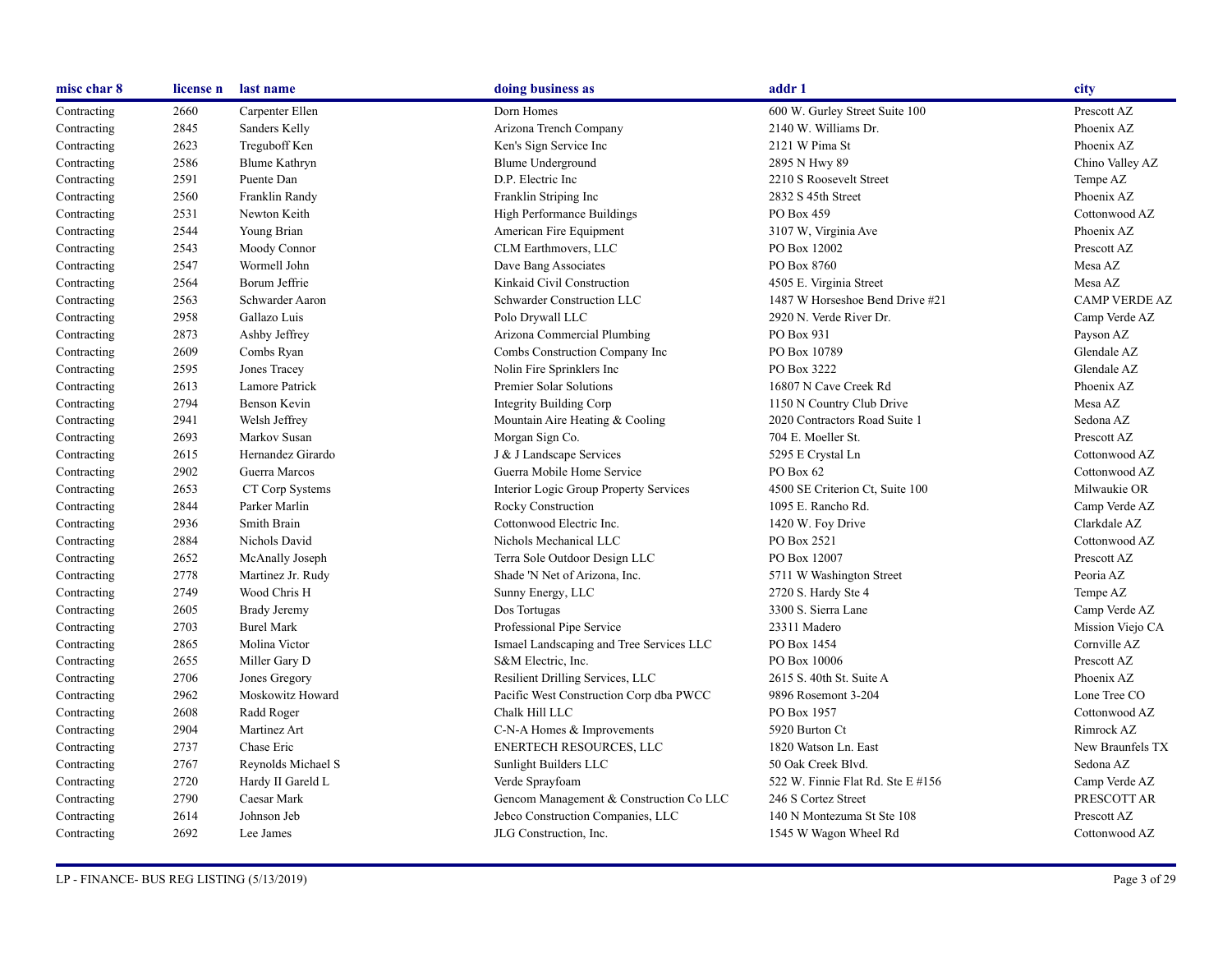| misc char 8 | license n | last name                    | doing business as                        | addr 1                            | city               |
|-------------|-----------|------------------------------|------------------------------------------|-----------------------------------|--------------------|
| Contracting | 2934      | Wilde Gretchen               | Airpark Signs & Graphics                 | 1205 N Miller Rd.                 | Tempe AZ           |
| Contracting | 2903      | Garrison Corey               | Southface Solar Electric                 | 2122 W Lone Cactus Drive Suite 2  | Cave Creek AZ      |
| Contracting | 2900      | <b>Skipper Sterling</b>      | PS Electric                              | PO Box 26852                      | Prescott Valley AZ |
| Contracting | 2859      | Hayden Dave A                | American Retail Contractors LLC          | 20634 N 28th St.                  | Phoenix AZ         |
| Contracting | 2846      | Rokstad Bernie               | Rokstad Power Inc.                       | 7239 N El Mirage Rd.              | Glendale AZ        |
| Contracting | 2646      | Deal Brent                   | Black Hills Enterprises LLC              | 951 W. Black Hills Drive, Suite B | Cottonwood AZ      |
| Contracting | 2946      | Ernst Rick                   | TKR LLC                                  | 13700 N Jane Ave                  | Marana AZ          |
| Contracting | 2888      | Bunyan Paul                  | Paul Bunyan                              | 8415 Jupiter Lane                 | Flagstaff AZ       |
| Contracting | 2876      | Mulcaire Joseph & Rachel     | Joe Mulcaire Contracting LLC             | 2280 W Quail Springs Ranch Rd     | Cottonwood AZ      |
| Contracting | 2752      | Bejarano Matthew             | Western Valley Builders                  | 803 EAST PEILA                    | COTTONWOOD A.      |
| Contracting | 2926      | Ball Jim                     | SOS Builders, LLC                        | 7235 E. 2nd St. Unit C            | Prescott Valley AZ |
| Contracting | 2882      | Subh Taleb                   | Blue Raven Landscape & Design            | PO Box 12439                      | Prescott AZ        |
| Contracting | 2928      | Mitchell Matt                | <b>MTI</b> Construction                  | 52 Tesla                          | Laguna Niguel CA   |
| Contracting | 2607      | Beddome Kyle                 | <b>Titan Solar Power</b>                 | 210 N. Sunway Dr                  | Gilbert AZ         |
| Contracting | 2963      | <b>Brundage Amber</b>        | Frontier Mechanical LLC                  | PO Box 71487                      | Salt Lake City UT  |
| Contracting | 2612      | Smith Sterling               | Interstate Mechanical Corporation        | 1841 E. Washington St             | Phoenix AZ         |
| Contracting | 2811      | Dorris Marvin L              | Sierra Construction & Design LLC         | 506 S 7th Street, Suite 1         | Cottonwood AZ      |
| Contracting | 2906      | Garcia Jose                  | NJ Electric, LLC                         | 2891 Kings Hwy East               | Prescott Valley AZ |
| Contracting | 2922      | Muscarella Peter             | Straightline Builders, Inc.              | PO Box 1812                       | Flagstaff AZ       |
| Contracting | 2754      | Ragland John C               | <b>ATEAM Electrical Services</b>         | PO Box 432                        | Chino Valley AZ    |
| Contracting | 2643      | Clark William K              | Engineering Wireless Services, LLC       | 2175 W. 14th Street               | Tempe AZ           |
| Contracting | 2887      | Nelson George                | Jaffer Consulting LLC                    | 301 E 89A                         | COTTONWOOD A.      |
| Contracting | 2433      | <b>Stout Kathy</b>           | Stout Hardwood Floor Co. Inc.            | P.O. Box 16650                    | Las Cruces NM      |
| Contracting | 2284      | Perry Timothy                | Peejay Plumbing Heating and Fire Protect | PO Box 694                        | Camp Verde AZ      |
| Contracting | 2283      | Reese Karen                  | Power Contracting, LLC                   | 2640 W Lone Cactus Dr.            | Phoenix AZ         |
| Contracting | 2418      | Span-Dew Services            | Dewey's Plumbing                         | PO Box 1938                       | Cottonwood AZ      |
| Contracting | 2448      | Ziegler Hadasseh             | Rooftop Solar LLC                        | 16 E. Route 66 Suite 203          | Flagstaff AZ       |
| Contracting | 2449      | Uhler Beth                   | JAU & Sons Inc                           | P.O. Box 1290                     | Rimrock AZ         |
| Contracting | 2226      | <b>Weltz Craig</b>           | Walters & Wolf Const. Specialties, Inc.  | 889 N Colorado Street             | Gilbert AZ         |
| Contracting | 2477      | Gleeson Mobile Home Services | Gleeson Mobile Home Service              | 931 E. Impala Ave.                | Mesa AZ            |
| Contracting | 2476      | John Elizabeth Ann           | Desert Services International, Inc.      | PO Box 6270                       | Goodyear AZ        |
| Contracting | 2475      | <b>Biddle Gregory</b>        | Biddles Pool.Spa.Patio LLC               | 2370 W. SR 89A Ste 9              | Sedona AZ          |
| Contracting | 2482      | Lynch Elva                   | Sturgeon Electric Company, Inc.          | 12150 E. 112th Ave                | Henderson CO       |
| Contracting | 2481      | Hobbes John                  | Midstate Energy LLC                      | 23325 N. 23rd Ave Suite 120       | Phoenix AZ         |
| Contracting | 2491      | Lipps Billie                 | Dunrite Air Conditioning                 | 940 N. Aspaas Road                | Cornville AZ       |
| Contracting | 2516      | Formanek Malisa              | Life & Property Safety, LLC              | P.O. Box 11045                    | Prescott AZ        |
| Contracting | 2534      | Clark Eric                   | Blanchard Electric Inc.                  | P.O. Box 2582                     | Cottonwood AZ      |
| Contracting | 2513      | Echols Brian                 | Mingus Electric                          | 1831 Minerich Road                | Clarkdale AZ       |
| Contracting | 2507      | Espinosa Roger I             | Valley Fabrication, Inc.                 | 1485 S Mano Ln                    | Cottonwood AZ      |
| Contracting | 1638      | Stine Morgan                 | Green Earth Energy & Environmental, Inc. | PO Box 963                        | Sedona AZ          |
| Contracting | 1639      | McDonald Tanner              | Triple X Construction Inc.               | 179 W. Linda Vista                | Camp Verde AZ      |
| Contracting | 1729      | Hamman Adam                  | Hamman Custom Homes                      | 781 Cove Parkway, Suite A         | Cottonwood AZ      |
| Contracting | 2001      | Huntington Gregory           | Complete Integrity LLC                   | 4813 E Comanche Dr                | Cottonwood AZ      |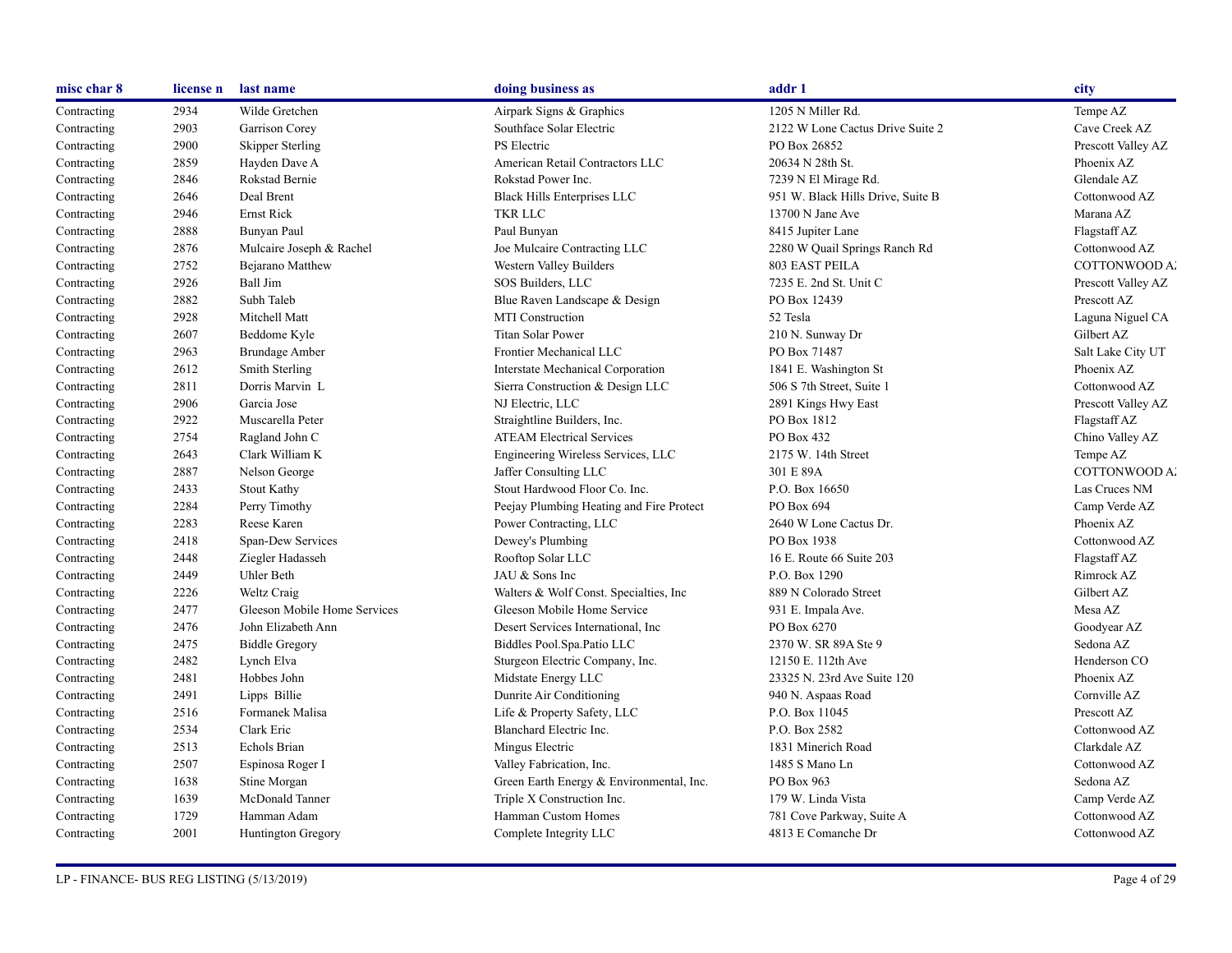| misc char 8 | license n | last name                             | doing business as                        | addr 1                        | city               |
|-------------|-----------|---------------------------------------|------------------------------------------|-------------------------------|--------------------|
| Contracting | 2002      | Einwalter Chad                        | Atlas Fire Company, LLC                  | 7026 W, Piute Ave             | Glendale AZ        |
| Contracting | 2003      | Jimenez Juan                          | Legacy Plastering, LLC                   | P.O. Box 2968                 | Cottonwood AZ      |
| Contracting | 2041      | Jimenez Gonzalo                       | Jimenez Plastering, Inc.                 | PO Box 3216                   | Cottonwood AZ      |
| Contracting | 2029      | Tippett William                       | NCS, Inc.                                | P.O. Box 3375                 | Flagstaff AZ       |
| Contracting | 2023      | Petty Clayton D                       | D-Best Plumbing, Inc.                    | 801 East Howards Road         | Camp Verde AZ      |
| Contracting | 1641      | Peterson Mark                         | Signarama                                | 2333 E Spruce Ave.            | Flagstaff AZ       |
| Contracting | 2071      | Meraz Sainz Jose                      | Jams Electric                            | 2624 S Apache Circle          | Cottonwood AZ      |
| Contracting | 2034      | Brunia Dennis J                       | Spectra Electrical Services, Inc.        | 3100 Caden Ct                 | Flagstaff AZ       |
| Contracting | 2051      | Foster Tyrel                          | Global Sign Works LLC                    | 9142 N 84th Dr                | Peoria AZ          |
| Contracting | 1986      | Cluff Jeremy                          | J Co. Contracting LLC                    | P.O. Box 3787                 | Prescott AZ        |
| Contracting | 2162      | Avery - V. President Aaron            | Regional Pavement Maintenance            | 2435 S 6th Ave                | Phoenix AZ         |
| Contracting | 2173      | King Peter                            | Pete King Construction Company           | P.O. Box 82970                | Phoenix AZ         |
| Contracting | 2179      | Schneewind Randall                    | Berg Drywall, LLC                        | 118 Peavey Circle             | Chaska MN          |
| Contracting | 2180      | <b>Schneewind Randall</b>             | Berg Painting, LLC                       | 118 Peavey Circle             | Chaska MN          |
| Contracting | 2181      | Miner Alan                            | Capital Improvements, LLC                | 1071 Commerce Dr Suite A      | Prescott AZ        |
| Contracting | 2186      | Amerson Derrick                       | T.P. Acoustics, Inc.                     | 2515 North 34th Dr            | Phoenix AZ         |
| Contracting | 2153      | Koehler Eric                          | K-Ler Land Works, Inc.                   | PO Box 12436                  | Prescott AZ        |
| Contracting | 2176      | Herman Brian                          | Precision Structural Concrete            | 820 Osprey Lane               | Clarkdale AZ       |
| Contracting | 1589      | Felix Construction Company            | Felix Construction                       | 1326 W. Industrial Drive      | Coolidge AZ        |
| Contracting | 1593      | Quigley Chuck & Elaine                | Repair Rebuild Restore, LLC              | 1998 S Acoma Dr               | Cottonwood AZ      |
| Contracting | 1567      | Earles Brittany L.                    | A. Earles Construction LLC               | P.O. Box 1094                 | Clarkdale AZ       |
| Contracting | 1576      | Lechner Christopher                   | <b>Lechner Construction</b>              | 4122 E. Grant Rd.             | Tucson AZ          |
| Contracting | 1550      | Schmidt Richard                       | Command Roofing                          | 8312 E. State Route 69        | Prescott Valley AZ |
| Contracting | 1496      | Love Rob                              | Rob Love Electric Inc.                   | PO Box 1025                   | Clarkdale AZ       |
| Contracting | 1483      | Hudson Scott                          | Copper Star Remodeling                   | PO Box 1082                   | Jerome AZ          |
| Contracting | 1431      | Younger James A.                      | Creative Surface Solutions, LLC          | 8525 N. 75th Ave.             | Peoria AZ          |
| Contracting | 1404      | Leake Christopher J                   | Leake Construction, Inc.                 | Po Box 3460                   | Sedona AZ          |
| Contracting | 1410      | Jeppson Matt                          | Kobalt Prime Inc.                        | 1325 West 2200 South, Suite D | Salt Lake City UT  |
| Contracting | 1396      | Dalton Robert                         | Dalton Electric, LLC                     | 2723 S Mesa Ln                | Cottonwood AZ      |
| Contracting | 1388      | Dalton Jonathon C                     | Dalton's A/C Heating & Refrigeration LLC | P.O. Box 761                  | Rimrock AZ         |
| Contracting | 1345      | T.J. Stockbridge II                   | Stockbridge Energy Group, LLC            | PO Box 869                    | Cottonwood AZ      |
| Contracting | 1355      | Card Thad                             | T.C. Excavating, LLC                     | PO Box 639                    | Clarkdale AZ       |
| Contracting | 1315      | Mover Michael                         | Moyer's Heating & Cooling, Inc           | 8146 E. Ashley Drive          | Prescott Valley AZ |
| Contracting | 1321      | Southwes Architectural Builders, Inc. | Southwest Architectual Builders, Inc.    | 3826 N 3rd Street             | Phoenix AZ         |
| Contracting | 0787      | P. Ben Walsh                          | Ben Walsh Concrete, Inc.                 | PO Box 56                     | Cottonwood AZ      |
| Contracting | 0175      | Jill J. King                          | Partitions & Accessories Company         | 1220 S Pasadena               | Mesa AZ            |
| Contracting | 0456      | Gary T. Haydon                        | Haydon Building Corporation              | 4640 E Cotton Gin Loop        | Phoenix AZ         |
| Contracting | 0358      | Attn: Licensing                       | Firemaster                               | PO Box 3042                   | Boca Raton FL      |
| Contracting | 0633      | Scott Tupper                          | <b>Bell Rock Plumbing</b>                | PO Box 3426                   | Sedona AZ          |
| Contracting | 0266      | Shasta Pools                          | Shasta Pools                             | 3750 W Indian School Road     | Phoenix AZ         |
| Contracting | 0666      | Charles B. Haskins, Jr.               | Haskins Electric, LLC                    | PO Box 57029                  | Phoenix AZ         |
| Contracting | 0072      | <b>Edward Norris</b>                  | Norcon Industries, Inc.                  | 5412 E Calle Cerritos         | Guadalupe AZ       |
| Contracting | 0773      | Philip Sarkisian                      | Sarkisian Builders, Inc.                 | PO Box 1168                   | Clarkdale AZ       |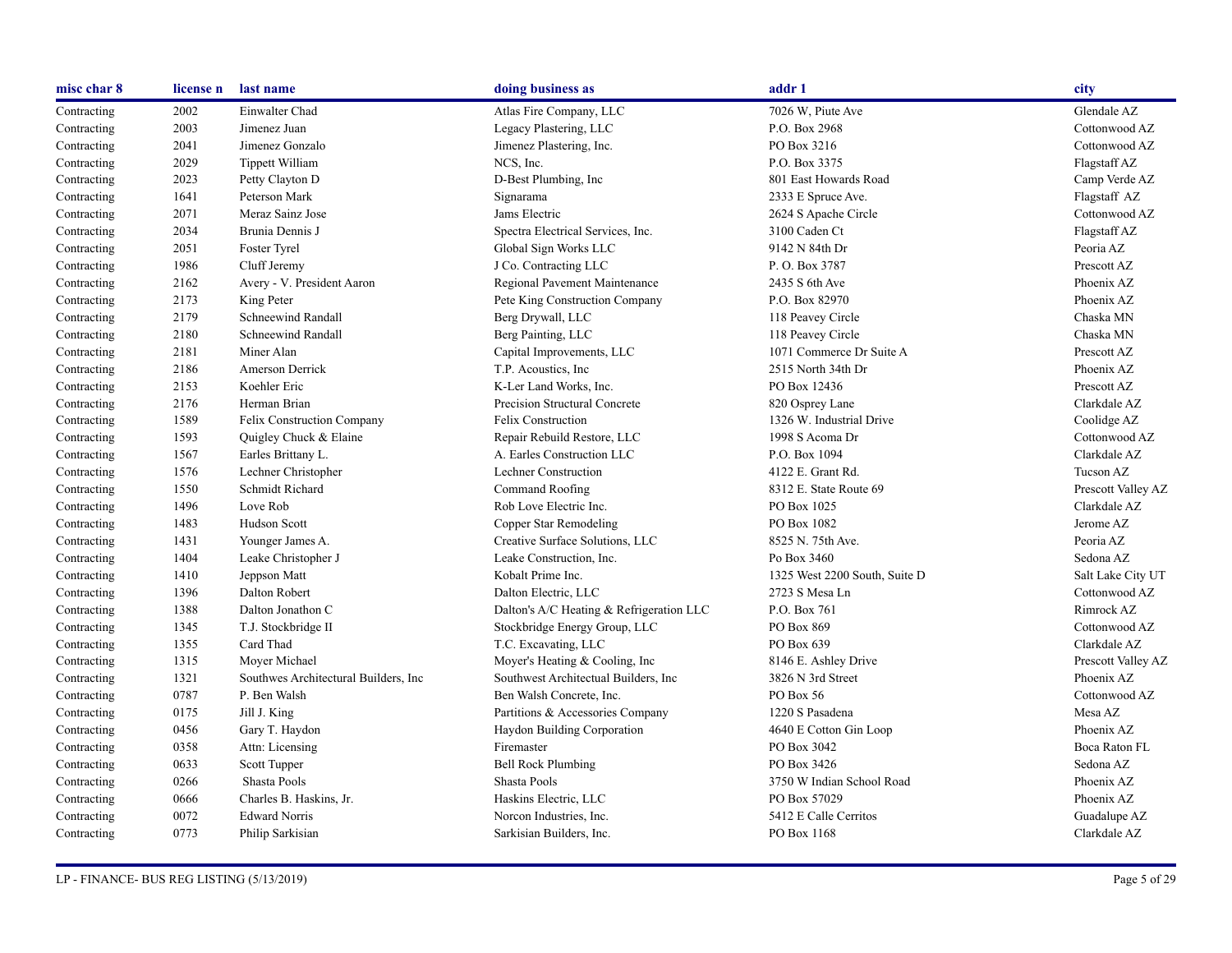| misc char 8 | license n | last name                         | doing business as                        | addr 1                          | city              |
|-------------|-----------|-----------------------------------|------------------------------------------|---------------------------------|-------------------|
| Contracting | 0458      | Frank Patton, Jr.                 | N.J. Shaum & Son, Inc.                   | 3005 Babbitt Drive #1           | Flagstaff AZ      |
| Contracting | 1027      | Wayne & Laurie Wilson             | Verde Valley Tile, LLC                   | PO Box 1016                     | Cornville AZ      |
| Contracting | 0794      | Mike & Linda Steward              | Mike J Steward Plumbing                  | 2150 S Loy Road                 | Cornville AZ      |
| Contracting | 0941      | Nathan I. Howden                  | Western Sealant Company, Inc.            | PO Box 549                      | Prescott AZ       |
| Contracting | 0714      | Paul Joens                        | High Desert Landscaping                  | 312 W Mesquite Drive            | Cottonwood AZ     |
| Contracting | 0646      | Bruce W. Rogers                   | B. W. Rogers Electrical Contractor, Ltd  | PO Box 3929                     | Sedona AZ         |
| Contracting | 0881      | Luis Martinez                     | Luis Landscaping                         | PO Box 2111                     | Cottonwood AZ     |
| Contracting | 0703      | Joel Amdahl                       | Olympic West Fire Protection Corporation | 128 S River Drive               | Tempe AZ          |
| Contracting | 0740      | Charles Ogden                     | Another Plumbing Company, Inc.           | PO Box 22246                    | Flagstaff AZ      |
| Contracting | 1019      | <b>Acct Assistant Cintas Corp</b> | Cintas Fire Protection                   | 6800 Cintas Blvd                | Mason OH          |
| Contracting | 0071      | James A. Younger, III             | Younger Brothers Door & Trim, LLC        | 3910 E Wier Avenue              | Phoenix AZ        |
| Contracting | 0503      | Wolfgang Dieterich                | A Shade Beyond, LLC                      | 474 E Z Street                  | Prescott AZ       |
| Contracting | 0208      | William E. Jackson, Jr.           | Jackson/Kinsi Constructors               | 818 S Main Street               | Cottonwood AZ     |
| Contracting | 0093      | Michael L. Midkiff                | Midkiff Plumbing, Inc.                   | PO Box 3847                     | Cottonwood AZ     |
| Contracting | 1189      | Roger Hutchins                    | Juniper & Stone Landscape Services       | 936 River Drive                 | Cottonwood AZ     |
| Contracting | 1263      | William Smith                     | Detectronics, Inc.                       | PO Box 5553                     | Lake Montezuma Az |
| Contracting | 0833      | Jason Morales                     | Morales Mobile Home Service, Inc.        | PO Box 4846                     | Chino Valley AZ   |
| Contracting | 0030      | William A Bronson                 | Bronson Electric, Inc.                   | PO Box 22057                    | Flagstaff AZ      |
| Contracting | 0928      | James "Skip" Osborne              | Osborne Construction                     | PO Box 3081                     | Flagstaff AZ      |
| Contracting | 0261      | Jay E. Elmer                      | Sedona Plumbing, LLC                     | 25 N Old Pumphouse Road         | Cornville AZ      |
| Contracting | 0451      | David Haggart                     | Prescott Fence Company                   | 6576 Intercal Way               | Prescott AZ       |
| Contracting | 1049      | J Micheal Loven                   | Loven Contracting Inc                    | 1100 S Pinnacle Street          | Flagstaff AZ      |
| Contracting | 0931      | Wade Vail                         | Specialty Paving & Grading, LLC          | PO Box 10460                    | Prescott AZ       |
| Contracting | 1031      | <b>Brock Blevins</b>              | Blevins Construction & Development, Inc. | PO Box 592                      | Rimrock AZ        |
| Contracting | 1036      | Shanna Mulcaire                   | Mulcaire & Son Contracting, LLC          | PO Box 4055                     | Camp Verde AZ     |
| Contracting | 1100      | <b>Russell Winters</b>            | Winters Home Renovation                  | 2000 N Colors Of The Wind Road  | Dewey AZ          |
| Contracting | 0707      | Brent Ghelfi                      | Sos Builders LLC                         | 1710 E Grant Street, Suite 100  | Phoenix AZ        |
| Contracting | 1158      | Troy & Travis Rainwater           | Arizona Line Workers LLC                 | 3370 Enterprise Lane            | Chino Valley AZ   |
| Contracting | 1168      | Jose Granillo                     | Granillo's Mobile Home Service, Inc.     | 150 S Road 1 East               | Chino Valley AZ   |
| Contracting | 1086      | Michelle Stratton                 | <b>Stratton Restoration LLC</b>          | 2918 S Alma School Road         | Mesa AZ           |
| Contracting | 1239      | John Quijada                      | Southwest Integrated Solutions, Inc      | 7124 W Frier Dr                 | Glendale AZ       |
| Contracting | 0055      | Jon Byler                         | <b>Byler Homes LLC</b>                   | 140 E Tierra Verde Drive        | Cottonwood AZ     |
| Contracting | 1202      | George Boomer Jr.                 | Twin City Hardware                       | 723 Hadley Avenue North         | Oakdale MN        |
| Contracting | 0334      | Chris Boyles                      | Spray Systems Of Arizona                 | 2202 W Medtronic Way, Suite 108 | Tempe AZ          |
| Contracting | 0554      | Debra Stewart-Dillon              | Dbsi Inc                                 | 6950 W Morelos Place            | Chandler AZ       |
| Contracting | 1131      | Joseph C Sossa                    | Paramount Flooring LLC                   | 1400 Sam Court                  | Clarkdale AZ      |
| Contracting | 0422      | Kurt Kittleson                    | Rebath & 5 Day Kitchens                  | 4102 W Adams Street, Suite 4-6  | Phoenix AZ        |
| Contracting | 1266      | Kenson Construction               | Kenson Construction Co., Inc.            | 6135 Corsair Ave                | Prescott AZ       |
| Contracting | 1007      | Gene Postma                       | Western States Fire Protection Co        | 4346 E Elwood Street #100       | Phoenix AZ        |
| Contracting | 0772      | James A Younger III               | Younger Brothers Development             | 8525 N 75th Avenue              | Peoria AZ         |
| Contracting | 0387      | Robert Johnston                   | Tsi Tower Services Inc                   | 2352 N Delaware Court           | Chandler AZ       |
| Contracting | 0336      | Nancy Locklin                     | <b>Tolin Mechanical Systems</b>          | 12005 E 45th Avenue             | Denver CO         |
| Contracting | 0153      | Gary P Moody                      | Metro Fire Equipment Inc                 | 63 S Hamilton Place             | Gilbert AZ        |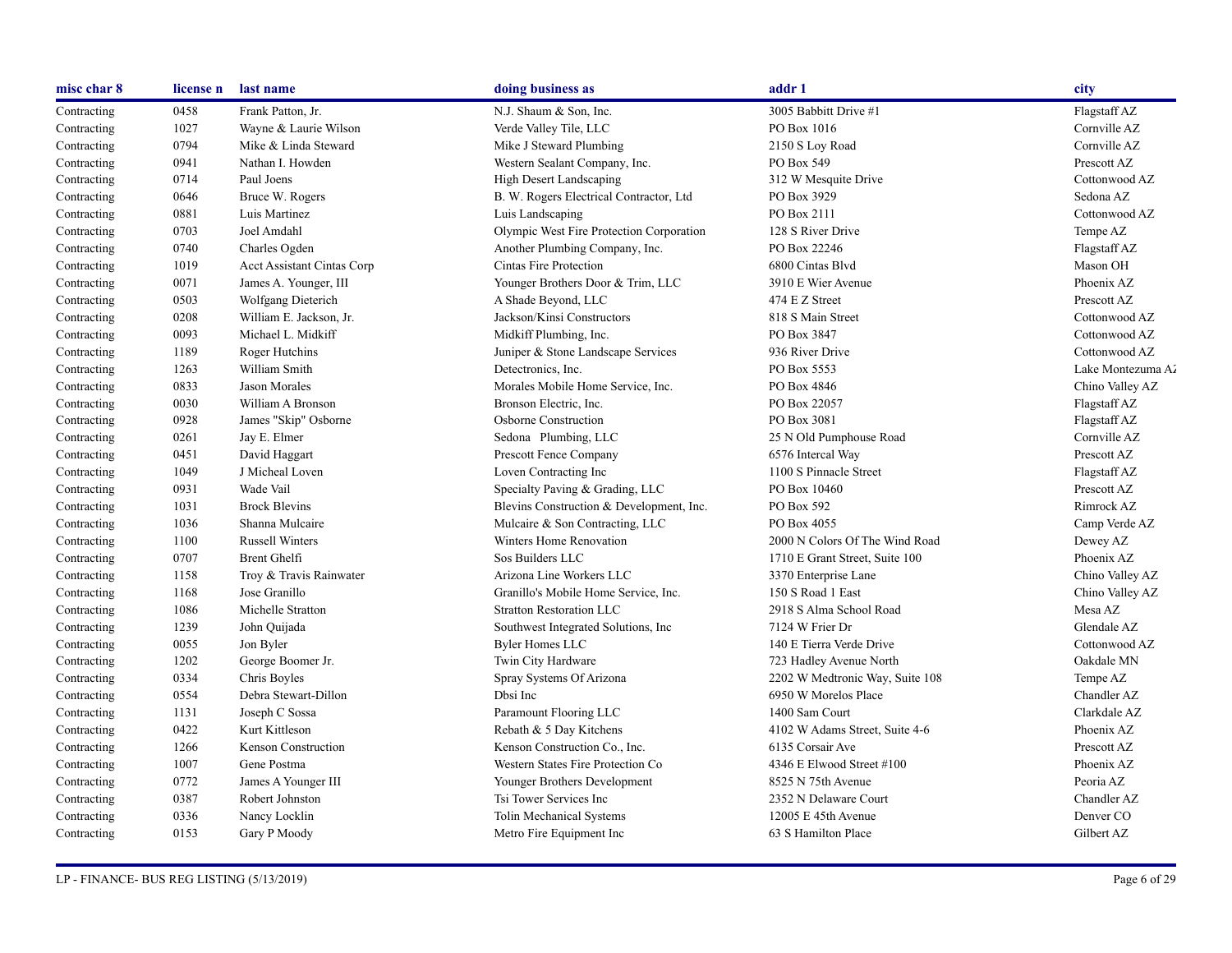| misc char 8 | license n | last name                   | doing business as                                   | addr 1                            | city               |
|-------------|-----------|-----------------------------|-----------------------------------------------------|-----------------------------------|--------------------|
| Contracting | 1072      | Paul Millar                 | Millar Construction Inc                             | PO Box 3897                       | Sedona AZ          |
| Contracting | 0480      | David J Jones               | Midstate Mechanical Inc                             | 1900 E Riverview Drive            | Phoenix AZ         |
| Contracting | 1116      | Nathan Jackson              | Az Fire Sprinklers LLC                              | PO Box 3772                       | Camp Verde AZ      |
| Contracting | 1292      | Thomas J Davis              | Davis Fence LLC                                     | 1537 Idylwild Dr                  | Prescott OT        |
| Contracting | 1298      | Chad Ward                   | Pinnacle Consulting, Inc.                           | 1426 N Marvin St, #101            | Gilbert AZ         |
| Contracting | 2340      | Douglas Scott Robinett      | Village Plumbing, LLC                               | 130 Castle Rock Rd #62            | Sedona AZ          |
| Contracting | 2349      | Brian Nelson                | BSN Builders, Inc.                                  | PO Box 11025                      | Prescott AZ        |
| Contracting | 2354      | Jeff Cochrane               | North Horizon Plumbing                              | PO Box 1214                       | Camp Verde AZ      |
| Contracting | 2371      | Robert Grant                | Grant Electric LLC                                  | PO Box 1405                       | Cottonwood AZ      |
| Contracting | 0172      | Laurie Bullock              | C & B Construction                                  | 1380 S Bates Road                 | Cottonwood AZ      |
| Contracting | 0937      | Charlie Labarda             | Charlie's Landscaping & Maintenance Company         | 2175 E Aspen Street               | Cottonwood AZ      |
| Contracting | 0453      | Attn: Licensing Dept.       | Johnson Controls Fire Protection LP                 | PO Box 3042                       | Boca Raton FL      |
| Contracting | 0905      | James F. O'mara             | O'mara's Painting, Inc.                             | 1274 S Saddleback Drive           | Cottonwood AZ      |
| Contracting | 0702      | Randy Mcdonald              | Mcdonald Bros. Construction, Inc.                   | 1535 S Quarterhorse Lane          | Camp Verde AZ      |
| Contracting | 0706      | Henry K. Wolf, Jr.          | Wolf Insulation Company                             | PO Box 1935                       | Cottonwood AZ      |
| Contracting | 0170      | Jacob Reay                  | Reay Brothers Excavation, LLC                       | PO Box 820                        | Rimrock AZ         |
| Contracting | 0838      | Roy J. Jensen               | <b>Beach Products</b>                               | PO Box 14468                      | Phoenix AZ         |
| Contracting | 0793      | Jerry Lovett                | Jericho Construction Company, Inc.                  | PO Box 1563                       | Cottonwood AZ      |
| Contracting | 1237      | Cody F. Miller              | Sos Express Group, LLC                              | PO Box 21022                      | Sedona AZ          |
| Contracting | 0700      | David Grondin               | Green Earth L.C.                                    | PO Box 1309                       | Cornville AZ       |
| Contracting | 0681      | Stephen E. Jones, President | Yesco, LLC                                          | 5119 S Cameron Street             | Las Vegas NV       |
| Contracting | 0841      | Jack L Brewer               | Brewer Brothers Contracting, Inc.                   | PO Box 3988                       | Sedona AZ          |
| Contracting | 0232      | Roth Tim & Robyn            | Mr. Rooter & Air Serve of N. Central AZ             | PO Box 4380                       | Camp Verde AZ      |
| Contracting | 0827      | Jayson Padilla              | Anybackflow.Com, Inc.                               | 5728 N 105th Lane                 | Glendale AAZ       |
| Contracting | 0113      | Leslie Mccloud              | Mccloud Electrical                                  | 55 Pine Court                     | Sedona AZ          |
| Contracting | 0521      | Paul J. Cooley              | Sedona Electric, LLC                                | PO Box 4205                       | Sedona AZ          |
| Contracting | 0426      | Terry Keenen & Robert Bosch | Climatec                                            | 140 Grand Street Suite 300        | White Plains NY    |
| Contracting | 0777      | <b>Richard Huber</b>        | Rich Huber Plumbing, Inc.                           | PO Box 430                        | Clarkdale AZ       |
| Contracting | 0070      | <b>Rick Rummel</b>          | Rummel Construction, Inc.                           | 7520 E Adobe Drive                | Scottsdale AZ      |
| Contracting | 0357      | Travis Purinton             | Pursolar, Inc.                                      | PO Box 1659                       | Cottonwood AZ      |
| Contracting | 0812      | David W. Turnage            | Thyssenkrupp Elevator Corporation                   | 114 Townpark Drive, Nw, Suite 300 | Kennesaw GA        |
| Contracting | 1153      | Lyndon H. Larsan            | <b>Tiffany Construction Company</b>                 | 7122 N 27th Ave                   | Phoenix AZ         |
| Contracting | 0462      | Larry & Nancy Pritchard     | Total Building Systems, Inc.                        | 440 S 7th Street                  | Cottonwood AZ      |
| Contracting | 0679      | Russel Hardy                | Traffic Safety, Inc.                                | 8901 E Laredo Drive               | Prescott Valley AZ |
| Contracting | 0564      | Shawn K Benson              | Benson Security Systems, Inc.                       | 2065 W Obispo Avenue, Suite 101   | Gilbert AZ         |
| Contracting | 0344      | Timothy J. Kinney           | Kinney Construction Services, Inc.                  | 121 E Birch Avenue, Suite 500     | Flagstaff AZ       |
| Contracting | 0761      | Steve Mcbride               | Mebride Construction Company, Inc.                  | 15525 N 83rd Way Suite 1          | Scottsdale AZ      |
| Contracting | 0783      | Attn: Tax Department        | DH Pace Company, Inc,                               | 1901 E 119th Street               | Tempe AZ           |
| Contracting | 0124      | Kevin Keefer                | Keefer's Roofing, LLC                               | 4407 Caughran Road                | Camp Verde AZ      |
| Contracting | 0756      | Jeremy Rushton              | Yavapai Plumbing & Heating, LLC                     | 5860 N Fulton Drive               | Prescott Valley AZ |
| Contracting | 1226      | Larry Thornton              | Pitzer's 1 Hr Heating & Air / Ben Franklin Plumbing | 4901 W Van Buren Street Suite 1   | Phoenix AZ         |
| Contracting | 0505      | John E. Phillips            | The Fishel Company                                  | 1366 Dublin Road                  | Columbus OH        |
| Contracting | 0068      | William L. Pearson          | Pearson's Signs                                     | 1904 N Black Canyon Highway       | Phoenix AZ         |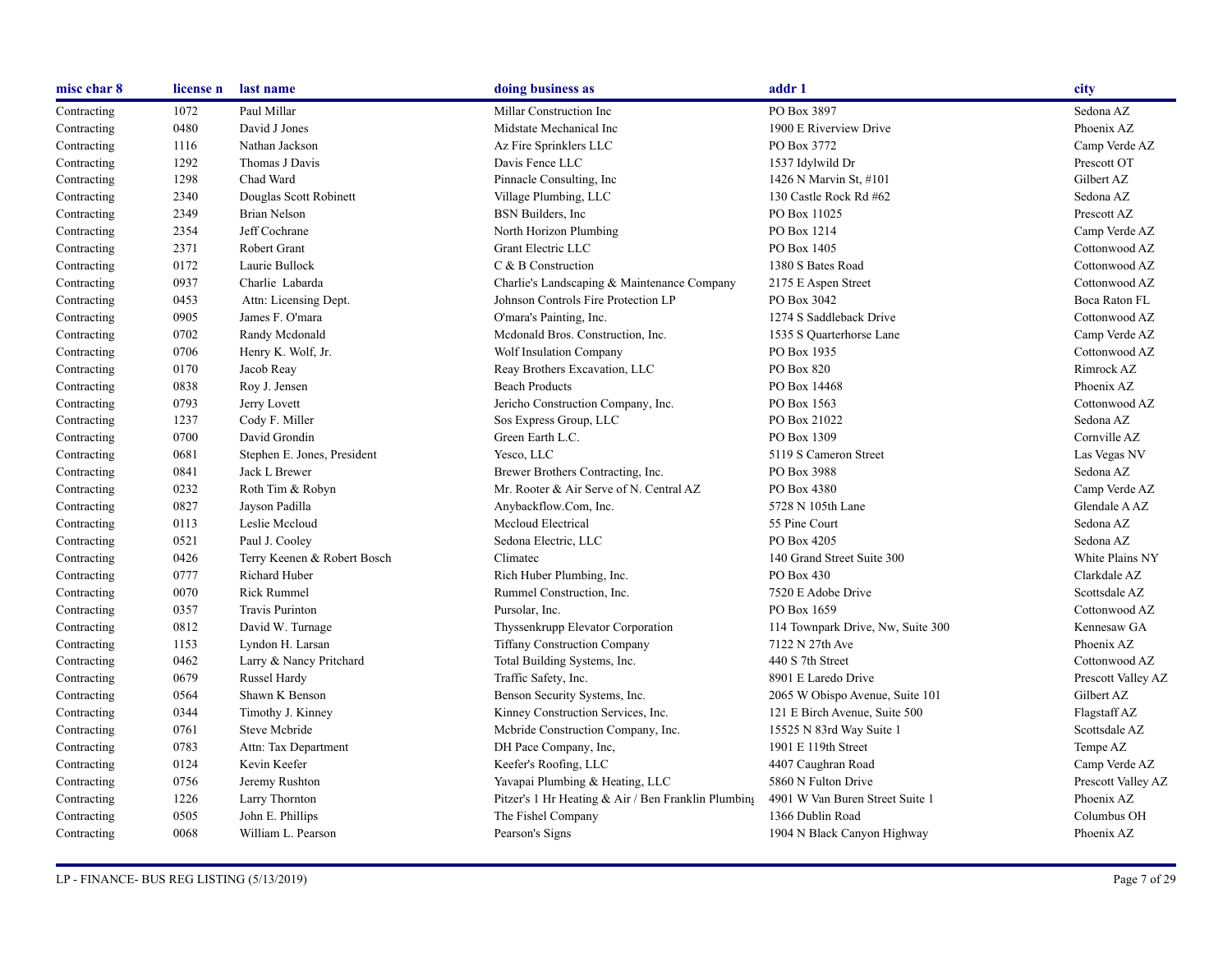| misc char 8 | license n | last name                    | doing business as                            | addr 1                                      | city               |
|-------------|-----------|------------------------------|----------------------------------------------|---------------------------------------------|--------------------|
| Contracting | 0448      | Gary R. Muise                | Eagle Cliff Development                      | PO Box 20183                                | Sedona AZ          |
| Contracting | 0029      | <b>Bill Ralston</b>          | Bill Ralston Construction Co.                | 60 Finley Drive, Suite D                    | Sedona AZ          |
| Contracting | 0934      | Alex Tapia                   | Alamo Fence Co., Inc.                        | PO Box 3449                                 | Flagstaff AZ       |
| Contracting | 1040      | Ben Hodder                   | Alliance Service & Control Specialists, Inc. | 4846 S 40th Street                          | Phoenix AZ         |
| Contracting | 0039      | <b>Bill Gibson</b>           | Bootz & Duke Sign Company                    | 2831 W. Weldon Ave                          | Phoenix AZ         |
| Contracting | 0073      | Wil Orr                      | Earth Resources Corporation                  | 14655 Cielo Vista Ln                        | Dewey AZ           |
| Contracting | 2307      | Pasquale D'orsi Mark Foley   | Red Hawk Fire And Security (CA), LLC         | 5100 Town Center Circle                     | Boca Raton /F      |
| Contracting | 2310      | Adam Coffey-CEO              | Source Refrigeration & Hvac Inc              | 145 S. State College Blvd. Suite 200        | Brea CA            |
| Contracting | 2312      | Tim Stewart                  | <b>Stewart Stucco</b>                        | PO Box 223                                  | Camp Verde RD      |
| Contracting | 0517      | Michael Ciminieri            | Mfc Electrical Contracting                   | PO Box 1343                                 | Rimrock AZ         |
| Contracting | 0401      | <b>Richard Townsend</b>      | Richard's Landscape Construction             | 989 Meadowlark Lane                         | Cottonwood AZ      |
| Contracting | 0278      | James A. Ludvik              | Ludvik Electric Company                      | 1020 E University Drive                     | Phoenix AZ         |
| Contracting | 0402      | Mathew J. Amerman            | Intelligrated Communications, Inc.           | 1725 W. Williams Drive Building E, Suite 60 | Phoenix AZ         |
| Contracting | 1001      | Jon Riggs                    | Native Environmental, LLC                    | 2435 E University Dr                        | Phoenix AZ         |
| Contracting | 0366      | Jeffrey Cromer               | Sagebrush Restoration, LLC                   | 330 S. River Drive                          | Tempe AZ           |
| Contracting | 0193      | Jon Vann, Vice President     | Aero Automatic Sprinkler Company             | 21605 N Central Avenue                      | Phoenix AZ         |
| Contracting | 0321      | Dena Carlson                 | Carlson Glass, Inc.                          | 302 W. Lone Cactus Drive                    | Phoenix AZ         |
| Contracting | 0375      | <b>Bradley Botteron</b>      | Wachter, Inc.                                | 16001 W 99th Street                         | Lenexa KS          |
| Contracting | 0530      | Jonathan P. Aten             | All West Fire Protection Systems, LLC        | 2957 Hwy 89                                 | Prescott AZ        |
| Contracting | 0885      | Michael K. Eaton             | M.K.E. Construction                          | PO Box 426                                  | Cornville AZ       |
| Contracting | 0586      | Phillip Cromer               | Double C Construction, LLC                   | 1504 Muretic Lane                           | Cottonwood AZ      |
| Contracting | 0267      | Steven D. Crane              | S.D. Crane Builders, Inc.                    | 1901 E University Drive #330                | Mesa AZ            |
| Contracting | 0233      | David H. Spiess              | Select Security Systems, Inc.                | 8957 W Windsor Drive, Suite 129             | Peoria AZ          |
| Contracting | 1125      | Doug J. Declusin             | Sunland Asphalt & Construction Inc.          | 1625 E Northern Ave                         | Phoenix AZ         |
| Contracting | 0367      | Ian Hislop - Managing Member | Primera                                      | 1311 W 21st Street                          | Tempe AZ           |
| Contracting | 0533      | Gordon J. Bice               | <b>Bice Electric</b>                         | 1363 S Ocotillo Drive                       | Cottonwood AZ      |
| Contracting | 0311      | Michelle Hicks               | Medved Global                                | 14415 Cr 26                                 | Dolores CO         |
| Contracting | 0265      | Buckingham Joe               | Hunter Contracting Company                   | 701 N Cooper Road                           | Gilbert AZ         |
| Contracting | 0504      | Mitchell K. Ross             | Rags Roofing LLC                             | PO Box 1031                                 | Clarkdale AZ       |
| Contracting | 1253      | Genevieve McCune, Acct. Mgr  | Asphalt Paving & Supply Inc.                 | 2425 N Glassford Hill Road                  | Prescott Valley AZ |
| Contracting | 0049      | Andrew & Eva Berney          | Titan Power, Inc.                            | 7031 W Oakland Street                       | Chandler AZ        |
| Contracting | 0287      | Jesse Dehorty                | Dehorty Contracting & Mgmt Services, LLC     | 8715 N 78th Avenue                          | Peoria AZ          |
| Contracting | 0459      | Julie King                   | Harmon Electric, Inc.                        | 945 W Deer Valley Road                      | Phoenix AZ         |
| Contracting | 0037      | John Bassous                 | Tierra Verde Builders                        | PO Box 2898                                 | Camp Verde AZ      |
| Contracting | 1054      | Eric C. Booth                | Black Hills Plumbing Service, Inc.           | 1851 Hawk Hollow Way                        | Clarkdale AZ       |
| Contracting | 0522      | Robert & Cynthia Collingwood | Collingwood Pumps, Inc.                      | PO Box 1873                                 | Cottonwood AZ      |
| Contracting | 1006      | James S. Reid                | A.C.S. Inspection Services, LLC              | 9299 W Olive Avenue, Suite 303              | Peoria AZ          |
| Contracting | 0929      | Stephen Gaiser               | Arbor Ridge Tree & Yard Service              | PO Box 1461                                 | Cottonwood AZ      |
| Contracting | 0230      | Dean Dewitt                  | Dewitt Excavation, Inc.                      | 1300 S Palisade Drive                       | Cottonwood AZ      |
| Contracting | 0854      | Charles F. Travis            | Arizona Botanical Gardens, LLC               | PO Box 160                                  | Clarkdale AZ       |
| Contracting | 0086      | Fordyce Woods                | Fordyce Woods Contracting Company            | PO Box 956                                  | Cornville AZ       |
| Contracting | 0263      | H. Gary Banker               | Banker Insulation Of Northern Arizona        | PO Box 60156                                | Phoenix AZ         |
| Contracting | 0238      | Susan A. Seay                | Seay Construction, Inc.                      | 44 Stutz Bearcat Drive                      | Sedona AZ          |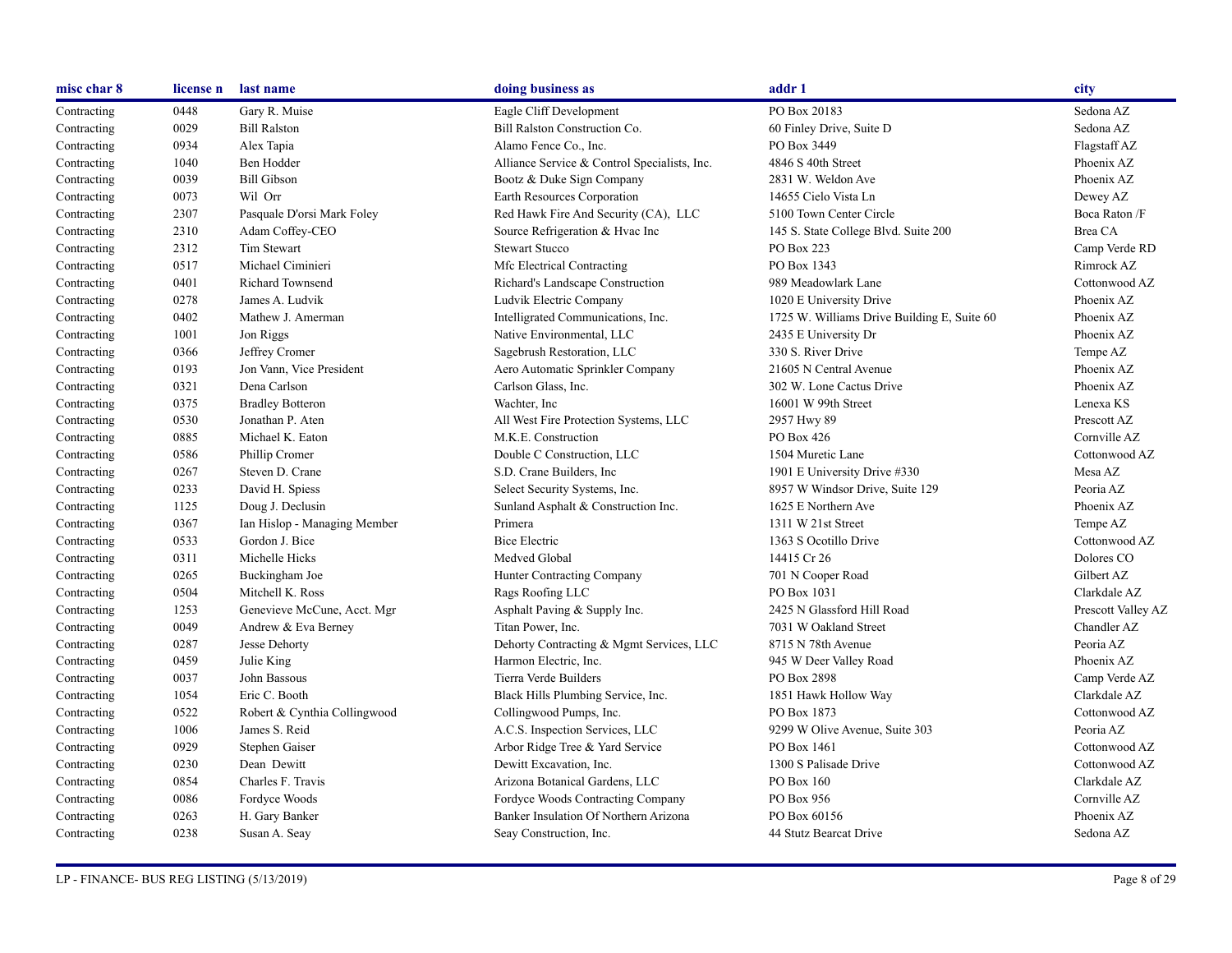| misc char 8 | license n | last name                 | doing business as                           | addr 1                          | city               |
|-------------|-----------|---------------------------|---------------------------------------------|---------------------------------|--------------------|
| Contracting | 0400      | Madaleno F. Gonzales      | Coconino Fence Company                      | PO Box 1922                     | Flagstaff AZ       |
| Contracting | 0169      | Larry, Janice & Chad Hale | Hale's Roofing LLC                          | PO Box 3369                     | Sedona AZ          |
| Contracting | 1088      | Mike Mulcaire             | Mike Mulcaire Excavating, Inc.              | PO Box 1753                     | Cottonwood AZ      |
| Contracting | 0836      | Attn: Ryan Cox            | Kincheloe Plumbing                          | <b>PO Box 208</b>               | Sedona AZ          |
| Contracting | 0544      | Richard Felker            | Northern Arizona Signs                      | 1214 W Kaibab Lane              | Flagstaff AZ       |
| Contracting | 0395      | Doug & Dez Noble          | Noble Heritage Builders, Inc.               | PO Box 1275                     | Cottonwood AZ      |
| Contracting | 0258      | Bud & Sandy Woodruff      | Woodruff Construction                       | 2710 E Lakin Drive              | Flagstaff AZ       |
| Contracting | 1133      | Mark Gribauskas           | Mark's Landscaping                          | 2575 Riversbend Road            | Cottonwood AZ      |
| Contracting | 1061      | Robinson Laura            | Firetrol Protection Systems, Inc.           | 8240 S. Kyrene Road, Suite 109  | Tempe AZ           |
| Contracting | 0290      | Justin Pettijohn          | Petmec Plumbing Solutions                   | PO Box 1585                     | Camp Verde AZ      |
| Contracting | 0653      | Peter Jaffe               | Southwest Cable Service, LLC                | PO Box 3761                     | Camp Verde AZ      |
| Contracting | 0309      | Gerald Rogers             | Rogers Construction, Inc.                   | PO BOX 533                      | Cottonwood AZ      |
| Contracting | 0758      | Lori J. Pittenger         | L.P.'S Excavating, Inc.                     | 606 E Frank Way                 | Williams AZ        |
| Contracting | 0674      | Carole M. Knowles         | Manzatillo Construction, LLC                | 222 S 11th Street               | Cottonwood AZ      |
| Contracting | 0755      | Jeremy Rushton            | Yavapai Mechanical, LLC                     | 5860 N Fulton Drive             | Prescott Valley AZ |
| Contracting | 1028      | Marc Forman               | Alarm Electronics & Communications, LLC     | 11025 N Deer Hill Lane          | Prescott AZ        |
| Contracting | 0449      | Gary Miuse                | Nazco Construction                          | PO Box 20183                    | Sedona AZ          |
| Contracting | 0231      | E.W. Bratcher             | B & W Fire Security Systems, LLC            | 8544 E. Eastridge Road          | Prescott Valley AZ |
| Contracting | 1085      | Timothy Eric Elinski      | Tradeworks Int'l                            | 1038 N Cactus Street            | Cottonwood AZ      |
| Contracting | 0640      | Gregory A. Stewart        | Air Handlers Of Arizona, LLC                | 3558 Vaquero Lane               | Cottonwood AZ      |
| Contracting | 0424      | James Mark Womack         | Womack Enterprises, Inc.                    | 425 Delano Avenue               | Prescott AZ        |
| Contracting | 0001      | John Snyder               | J.D.S. Improvements                         | 379 E Elm Street                | Cottonwood AZ      |
| Contracting | 0998      | Brenda Duell / Licensing  | Stanley Convergent Security Solutions, Inc. | 8350 Sunlight Drive - Licensing | Fishers IN         |
| Contracting | 0784      | James And Gloria Simpson  | Jsc Contracting Inc.                        | 418 N. Washington Avenue        | Prescott AZ        |
| Contracting | 0474      | Clark R. Piper            | Piper's Plumbing, Inc.                      | PO Box 1277                     | Cottonwood AZ      |
| Contracting | 0774      | Kenneth P. Inchausti      | Quail Springs Construction Company, Inc.    | PO Box 2423                     | Cottonwood AZ      |
| Contracting | 0264      | Terry Ligon               | Ligon Excavation, Inc.                      | PO Box 442                      | Camp Verde AZ      |
| Contracting | 0584      | Gary Todd Bean            | Oak Creek Sheet Metal, LLC                  | 241 Jennifer Drive              | Cottonwood AZ      |
| Contracting | 0174      | Carol E. Meyers           | Verde Sol-Air Services                      | 724 N Industrial Drive, Suite 1 | Camp Verde AZ      |
| Contracting | 0342      | Licensing                 | Gale Contractor Services                    | 475 N. Williamson Blvd          | Daytona Be FL      |
| Contracting | 0108      | Dwayne Martin             | Martin's Plumbing, Inc.                     | 881 Osprey Lane                 | Clarkdale AZ       |
| Contracting | 0447      | Greg & Joanna Barstad     | Granite Basin Roofing, Inc.                 | 1225 Gail Gardner Way           | Prescott AZ        |
| Contracting | 0491      | William Pinson            | Msp Drywall, LLC                            | 607 W Behrend Drive             | Phoenix AZ         |
| Contracting | 0548      | Jim Lawler                | Lawler Construction, Inc.                   | PO Box 2470                     | Cottonwood AZ      |
| Contracting | 0217      | David A Heath             | D & O Crane                                 | PO Box 3818                     | Cottonwood AZ      |
| Contracting | 0379      | Scott Graham              | Surebuild LLC                               | 2649 S Village Drive            | Cottonwood AZ      |
| Contracting | 0090      | Mark T. Millar            | Arizona Northern Equipment, Inc.            | 618 Airpark Road                | Cottonwood AZ      |
| Contracting | 0067      | Janet Layfield            | The Picture Window, Inc.                    | 634 E State Route 89a           | Cottonwood AZ      |
| Contracting | 0457      | Don Henry                 | The Glass Company                           | 640 E State Route 89a           | Cottonwood AZ      |
| Contracting | 0494      | James R Plas              | Plas Excavating                             | 4391 E Vista Drive              | Cottonwood AZ      |
| Contracting | 0220      | Hector R. Prieto          | Palace Marble & Granite, Inc.               | PO Box 971                      | Cottonwood AZ      |
| Contracting | 0183      | Tony Ortiz                | Tony Ortiz Building, Inc.                   | 417-a S 6th Street              | Cottonwood AZ      |
| Contracting | 0729      | Craig Backus              | Backus Building Companies, Inc.             | 385 S. Airpark Road             | Cottonwood AZ      |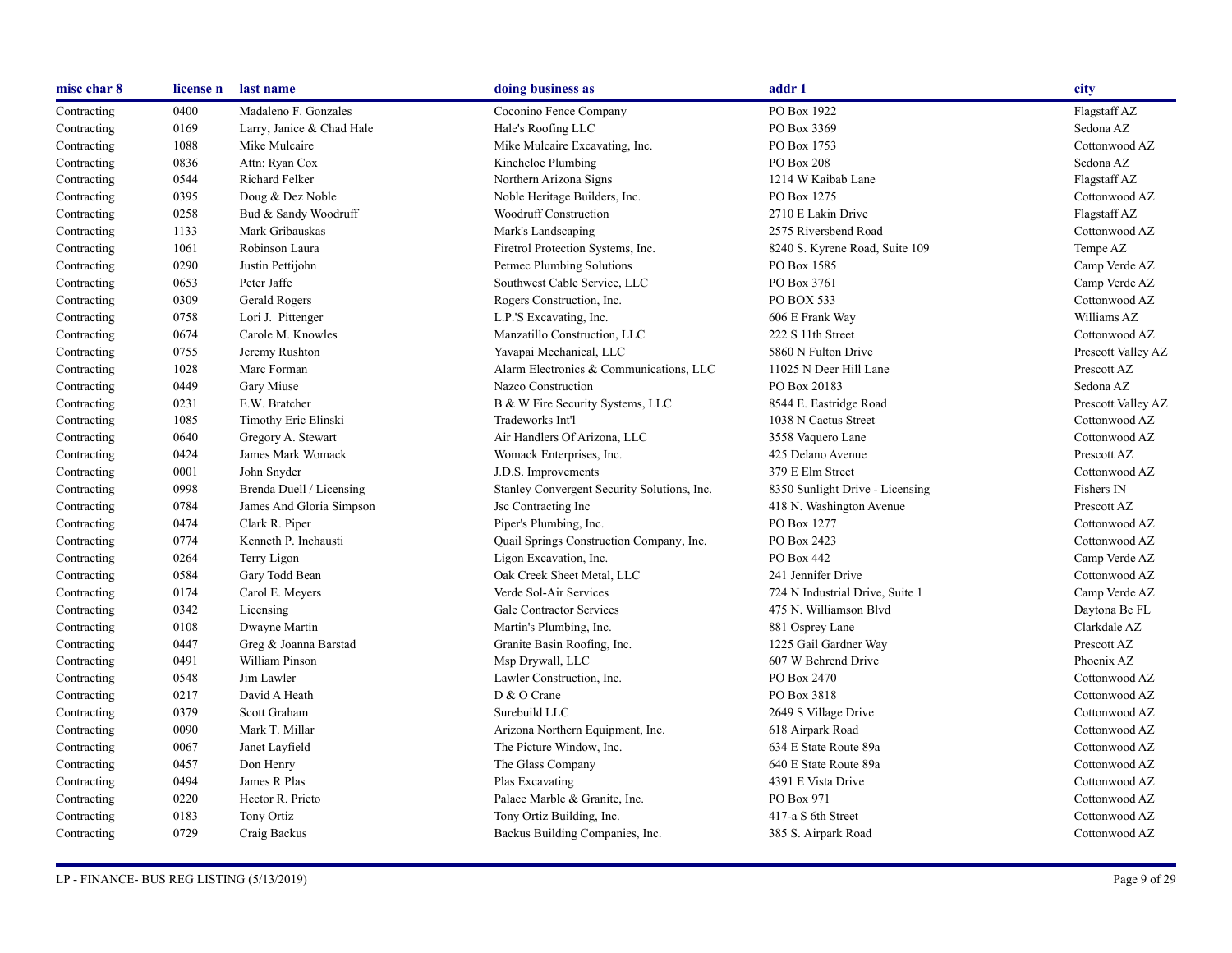| misc char 8         | license n | last name                    | doing business as                             | addr 1                          | city          |
|---------------------|-----------|------------------------------|-----------------------------------------------|---------------------------------|---------------|
| Contracting         | 1060      | Christopher Connolly         | Connolly Electric & Mechanical                | PO Box 1170                     | Cornville AZ  |
| Contracting         | 1156      | Adam Thompson & Jeff Summers | Wired-Up Systems LLC                          | 251 Jennifer Drive              | Cottonwood AZ |
| Contracting         | 0094      | Norman D. Heath              | Valley Concrete & Materials, Inc.             | PO Box 634                      | Cottonwood AZ |
| Contracting         | 1198      | Paul R Stanley               | Stanley Steel Structures, LLC                 | 1537 S Bates Rd                 | Cottonwood AZ |
| Contracting         | 0948      | Verde Valley Plumbing        | Verde Valley Plumbing Inc                     | PO Box 566                      | Cottonwood AZ |
| Contracting         | 0482      | Tom Pender                   | J & N Painting, Inc.                          | PO Box 1245                     | Cottonwood AZ |
| Contracting         | 2892      | West Charles                 | Red Rock Fence Co.                            | 945 S. 7th Street               | Cottonwood AZ |
| Contracting, Retail | 2344      | Jamie Ferguson               | Ferguson Homes and Interiors LLC              | PO Box 1055                     | Camp Verde AZ |
| Contractor          | 2776      | King Timothy                 | <b>HACI Service LLC</b>                       | 2108 W Shangri-La Road          | Phoenix AZ    |
| Home Occupation     | 2775      | Rogers Jordan T              | Red Canyon City, LLC                          | 595 N Ocotillo St               | Cottonwood AZ |
| Home Occupation     | 0830      | Jim & Donna Gillespie        | Gillespie Home Office                         | 1106 S Ocotillo Drive           | Cottonwood AZ |
| Home Occupation     | 1728      | Day Vicki                    | Vicki Day Designs                             | 2050 W. State Route 89A #63     | Cottonwood AZ |
| Home Occupation     | 0299      | Rhonda Pallas Downey         | Center For Plant Studies And Healing Arts     | PO Box 4432                     | Cottonwood AZ |
| Home Occupation     | 0689      | Rosalie Malter               | Education & Health Resources Of Arizona, Inc. | 2295 W Trail Blazer Drive       | Cottonwood AZ |
| Home Occupation     | 0587      | Donald Hahn                  | Natural History Books                         | 512 W Gila Street               | Cottonwood AZ |
| Hotel               | 2585      | Patel Amit                   | Iron Horse Inn                                | 1034 N Main St                  | Cottonwood AZ |
| Hotel/Motel         | 2843      | Patel Suren                  | Cottonwood Hospitality Inc                    | 301 W State Route 89A           | Cottonwood AZ |
| Hotel/Motel         | 0423      | Rebecca M. Kulis             | Little Daisy Motel, Inc.                      | 34 S Main Street                | Cottonwood AZ |
| Hotel/Motel         | 0200      | Sanjay Bhakta                | Verde Valley Inn                              | 1089 S State Route 260          | Cottonwood AZ |
| Hotel/Motel         | 0154      | Anna May Cory                | Pines Motel, Inc.                             | 920 S Camino Real               | Cottonwood AZ |
| Hotel/Motel         | 0291      | Eric Jurisin                 | The Tavern Hotel                              | PO Box 896                      | Jerome AZ     |
| Hotel/Motel         | 0454      | April Jackson                | The View Motel                                | 818 S Main Street               | Cottonwood AZ |
| Hotel/Motel         | 0887      | Karen J. Leff                | Cottonwood Hotel                              | 930 N Main Street               | Cottonwood AZ |
| Hotel/Motel         | 2321      | Rudy Stadelman               | Verde Valley Extended Stay                    | 723 Cove Parkway Ste A          | Cottonwood AZ |
| Hotel/Motel         | 0893      | Ghanshyam Patel              | Best Western Cottonwood Inn                   | 993 S Main Street               | Cottonwood AZ |
| Internet            | 2839      | Hayes Thomas                 | T Fletch Products LLC                         | Apt. F5 355 S 12th Street       | Cottonwood AZ |
| Internet            | 2437      | Houston Chelsey              | Simple Solutions Webstore LLC                 | 1111 E Cochise St Apt 7         | Cottonwood AZ |
| Internet            | 0125      | Steven Rochlitz              | Human Ecology Balancing Science               | PO Box 2154                     | Cottonwood AZ |
| Manufacturing       | 0514      | Perry & Bryan Wieweck        | A & B Sign Company, Inc.                      | 691 N 6th Street                | Prescott AZ   |
| Manufacturing       | 1317      | Eliseo Gary M                | Competition Machine Inc                       | PO Box 2308                     | Cottonwood AZ |
| Manufacturing       | 1505      | Alvey John                   | Alvey Signs                                   | 4100 W Galveston Street Suite#1 | Chandler AZ   |
| Manufacturing       | 2421      | Sculthorp Pamela             | <b>Body Bliss</b>                             | 497 S Airpark Rd                | Cottonwood AZ |
| Manufacturing       | 2198      | Lyman Holly A                | Good Omen Bottling (2), LLC                   | P.O. Box 4479                   | Cottonwood AZ |
| Manufacturing       | 2690      | Henderson Scott E            | Sonoran Surface Technologies, LLC             | 1470 S. Virga View Lane         | Cornville AZ  |
| Manufacturing       | 2925      | Calahan Sean                 | Olive Branch Handyman Services                | 1059 S. 13th Street             | Cottonwood AZ |
| Manufacturing       | 2848      | Cecil Bryan                  | Copper Mountain Doors, LLC                    | 417 S. 6th Street Suite C       | Cottonwood AZ |
| Manufacturing       | 2857      | Douglas Gary                 | Cottonwood Dental Lab LLC                     | 709 E Mingus Ave # 204          | COTTONWOOD A. |
| Manufacturing       | 2779      | Vick Michael D               | Minerals Research Inc.                        | PO Box 4610 S Coach Drive       | Tucson AZ     |
| Manufacturing       | 0442      | Virgil D. Coombs, Jr.        | Coombs Counter Tops & Cabinets, Inc.          | 921 N Main Street               | Cottonwood AZ |
| Manufacturing       | 0014      | Howard F. Kimel              | Precision Laboratories, Inc.                  | 415 S Airpark Road              | Cottonwood AZ |
| Manufacturing       | 0936      | Jessica Oates                | Phi Sciences                                  | 271 Airpark Road                | Cottonwood AZ |
| Manufacturing       | 1267      | Attn: Steve Morken           | That Brewery                                  | PO Box 90                       | Pine AZ       |
| Manufacturing       | 0780      | Daniel Gonzales              | Smelter City Iron Works, Ltd                  | PO Box 397                      | Cottonwood AZ |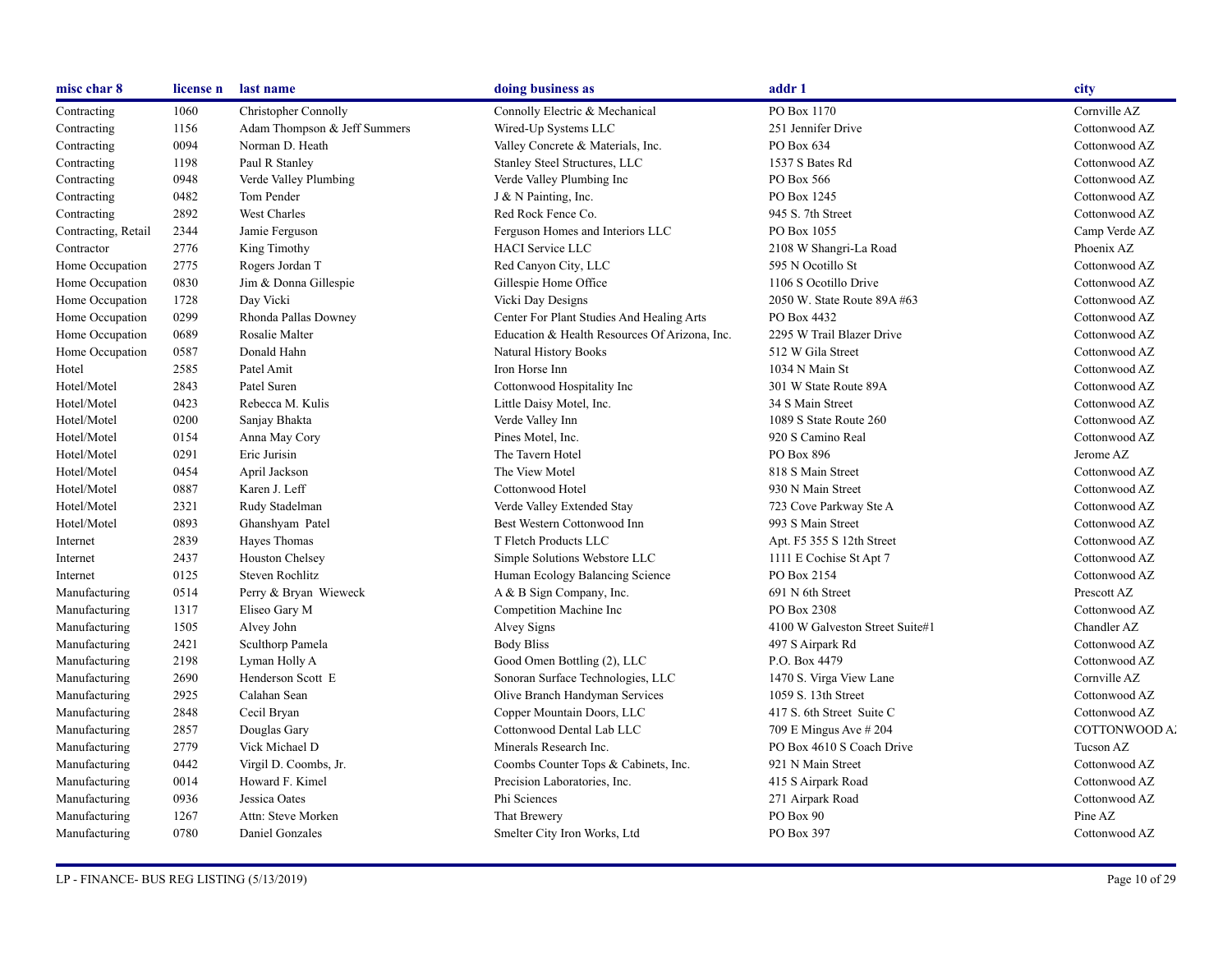| misc char 8         | license n | last name                        | doing business as                              | addr 1                          | city          |
|---------------------|-----------|----------------------------------|------------------------------------------------|---------------------------------|---------------|
| Manufacturing/Retai | 0724      | Stan & Susan Wingard             | Mountain View Frame Company                    | PO Box 2225                     | Cottonwood AZ |
| Manufacturing/Retai | 2734      | Ware Nancy L                     | Innovative Stone Center, Inc.                  | 253 E Cherry Street             | Cottonwood AZ |
| Manufacturing/Retai | 2952      | <b>Blalock Derek</b>             | Oak Creek Kombucha                             | #409 859 S. 12th Street         | Cottonwood AZ |
| Manufacturing/Retai | 1499      | Hamilton Daniel                  | Hamilton & Sons Firearms Co. LLC               | 475 Airpark Rd. Suite 1         | Cottonwood AZ |
| Mobile Food         | 1581      | Buzani Aurelia                   | Yaqui's Taqueria                               | 1748 E Appaloosa Rd             | Camp Verde AZ |
| Mobile Food         | 2897      | Bell Dave C                      | Copper State Pizza                             | 974 E Cherry Hills Way          | Cottonwood AZ |
| Mobile Food         | 2855      | Sally Michael                    | Sally's BBQ LLC                                | 2295 Roper Ln                   | Cottonwood AZ |
| Mobile Food         | 2911      | Sorkland Nathan                  | Menu LLC                                       | 125 Granite Springs Rd.         | Clarkdale AZ  |
| Mobile Food         | 2712      | Keenan Maynard                   | Merkin Vineyards - Food Truck                  | PO Box 905                      | Jerome AZ     |
| Non Profit          | 2924      | Soto Melanie                     | Y.E.S. The Arc                                 | PO Box 1061                     | Cottonwood AZ |
| Non Profit          | 1494      | Browning Elizabeth               | Miracles Happen                                | 516 E State Route 89A Suite 113 | Cottonwood AZ |
| Non-Profit          | 1575      | Fetzer Christopher               | Northern Arizona Council Of Governments        | 119 E Aspen Avenue              | Flagstaff AZ  |
| Non-Profit          | 1333      | Cathedral of the Cross           | Iglesia De La Cruz                             | 1316 Gila Street                | Cottonwood AZ |
| Non-Profit          | 0617      | Verde Valley Fair Association    | Verde Valley Fairgrounds                       | PO Box 1974                     | Cottonwood AZ |
| Non-Profit          | 1096      | <b>Christian Housing Cottonw</b> | Christian Care Assisted Living                 | 2002 West Sunnyside Drive       | Phoenix AZ    |
| Non-Profit          | 2282      | Desch Charles                    | Mingus Gem and Mineral Club, Inc.              | P.O. Box 1284                   | Cottonwood AZ |
| Non-Profit          | 2229      | Peters Jeremy S                  | Journey Church Network                         | 750 E Mingus Ave                | Cottonwood AZ |
| Non-Profit          | 2159      | <b>Voss Bill</b>                 | New Hope Christian Fellowship                  | 1760 E Villa Suite L Box 12     | Cottonwood AZ |
| Non-Profit          | 2469      | Silver Laurie                    | Northland Cares                                | 3112 Clearwater Dr. Suite A     | Prescott AZ   |
| Non-Profit          | 1625      | Kelash Rev. FR David             | Immaculate Conception Catholic Church          | 700 N. Bill Gray Road           | Cottonwood AZ |
| Non-Profit          | 1978      | Verde Valley Medical Center      | VVMC - Valley View Care                        | 1200 N. Beaver Street           | Flagstaff AZ  |
| Non-Profit          | 1979      | Verde Valley Medical Center      | VVMC - Medical Center                          | 1200 N. Beaver Street           | Flagstaff AZ  |
| Non-Profit          | 1980      | Verde Valley Medical Center      | VVMC - 199 S. Candy Lane Clinic                | 1200 N. Beaver Street           | Flagstaff AZ  |
| Non-Profit          | 1982      | Verde Valley Medical Center      | <b>VVMC - 294 SR 89A MOB</b>                   | 1200 N. Beaver Street           | Flagstaff AZ  |
| Non-Profit          | 1983      | Verde Valley Medical Center      | VVMC - 450 S. Willard Clinics                  | 1200 N. Beaver Street           | Flagstaff AZ  |
| Non-Profit          | 2190      | Thode Naomi                      | Mountain View United Methodist Church          | 9015 S 12th St                  | Cottonwood AZ |
| Non-Profit          | 2189      | Kim Steve                        | ECO Learning Center                            | 989 S. Main Street Suite A-485  | Cottonwood AZ |
| Non-Profit          | 2171      | Silva Carol                      | Verde Community Church                         | 102 S Willard St                | Cottonwood AZ |
| Non-Profit          | 2183      | <b>Bremner Elaine</b>            | Verde Valley Senior Center                     | PO Box 681                      | Cottonwood AZ |
| Non-Profit          | 2177      | <b>Baldauf Richard</b>           | Peace Lutheran Church                          | 1450 E Fir St                   | Cottonwood AZ |
| Non-Profit          | 2550      | <b>Bryant Paul</b>               | Hillside Community Church of Cottonwood        | 2080 S State Route 260          | Cottonwood AZ |
| Non-Profit          | 2542      | Wilson Kellie                    | Old Town Mission                               | 116 E Pinal                     | Cottonwood AZ |
| Non-Profit          | 2668      | Attn: Sam Shires                 | Verde Valley Christian Church                  | 406 S. 6th Street               | Cottonwood AZ |
| Non-Profit          | 2731      | Hermon-Attridge Monica L         | Hozhoni Foundation                             | 2133 N Walgreen St              | Flagstaff AZ  |
| Non-Profit          | 2923      | Richey Stephanie                 | Ruthie's Closet                                | PO Box 2195                     | Cottonwood AZ |
| Non-Profit          | 2679      | Nevarez Frank                    | Emmanuel Fellowship Inc.                       | 1580 E. Fir Street              | Cottonwood AZ |
| Non-Profit          | 2726      | Chin Susan M                     | Unity of Verde Valley                          | 970 S 16th ST                   | Cottonwood AZ |
| Non-Profit          | 0916      | Sean Chartier                    | Sedona Verde Valley Firefighters Charity, Inc. | PO Box 2074                     | Cottonwood AZ |
| Non-Profit          | 0228      | Verde Valley Sanctuary           | Twice Nice Thriftique                          | PO Box 595                      | Sedona AZ     |
| Non-Profit          | 0027      | Barbara Evans, President         | Verde Historical Society                       | PO Box 511                      | Cottonwood AZ |
| Non-Profit          | 2337      | Christian Olivia del Rio         | Cottonwood Chamber Of Commerce                 | 849 Cove Parkway, Suite B       | Cottonwood AZ |
| Non-Profit          | 0877      | Stephanie Richey                 | House Of Ruth Pregnancy Care Center Inc        | PO Box 2195                     | Cottonwood AZ |
| Non-Profit          | 1249      | <b>Barney Barnett</b>            | <b>Restoration Church</b>                      | 429 W Fir St                    | Cottonwood AZ |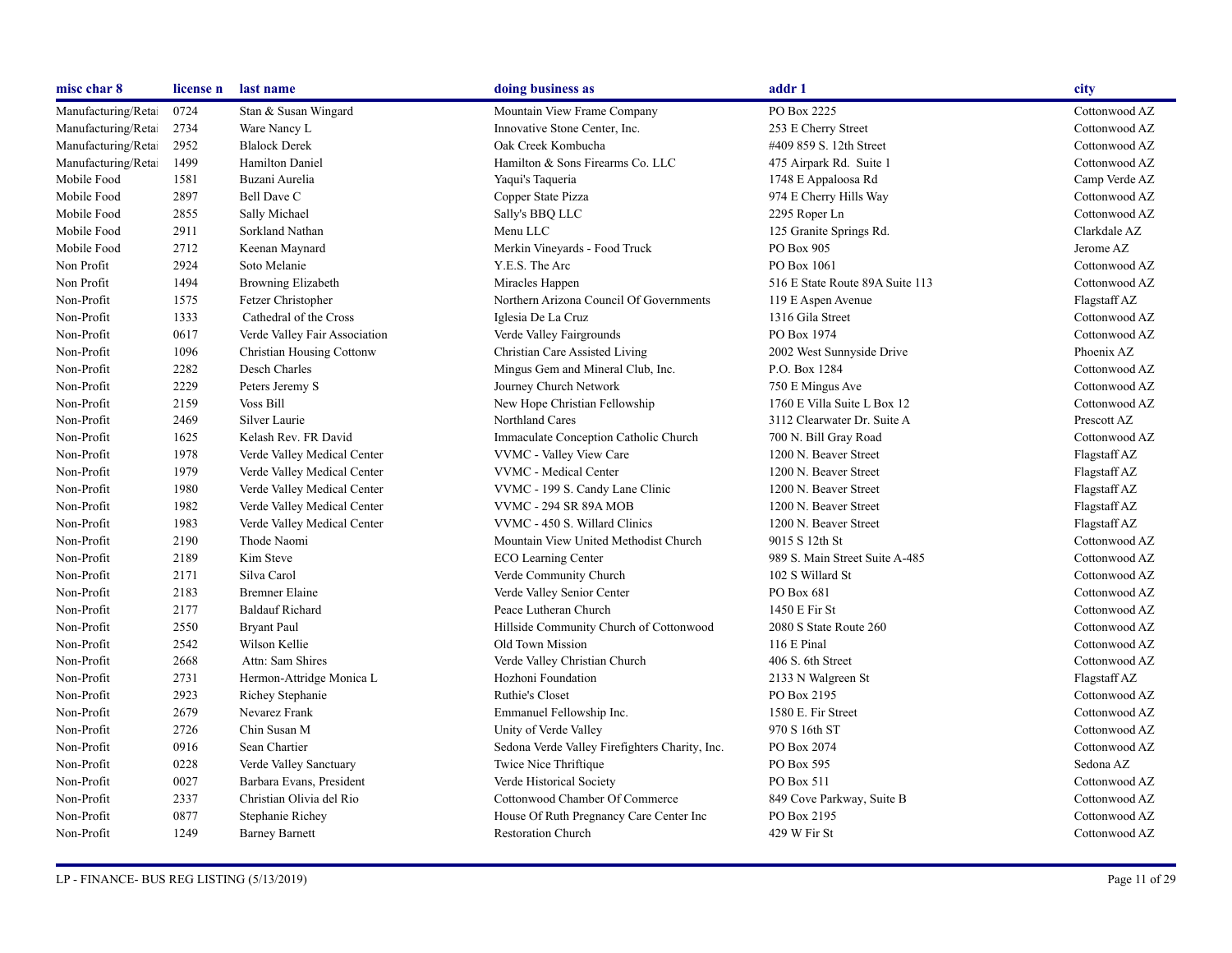| misc char 8      | license n | last name                                     | doing business as                              | addr 1                            | city                  |
|------------------|-----------|-----------------------------------------------|------------------------------------------------|-----------------------------------|-----------------------|
| Non-Profit       | 0527      | Kellie Wilson                                 | Mission Thrift Store                           | PO Box 1779                       | Cottonwood AZ         |
| Non-Profit       | 0542      | Halleen Jackie                                | Goodwill Store #830                            | 2626 W Beryl Ave                  | Phoenix AZ            |
| Non-Profit       | 0678      | Angela Lozano                                 | Verde Valley Humane Society                    | 1520 W. Mingus Ave                | Cottonwood AZ         |
| Non-Profit       | 0221      | Richardson JoAnne                             | Buena Vista Children's Services                | PO Box 1600                       | Cottonwood AZ         |
| Non-Profit       | 0272      | Maryann Green                                 | Verde Valley Montessori                        | PO Box 2678                       | Cottonwood AZ         |
| Non-Profit       | 0897      | Erin Mabery                                   | Yavapai Big Brothers Big Sisters               | 830 S Main Street, #1-H           | Cottonwood AZ         |
| Non-Profit       | 0664      | Kim Moore                                     | Verde Valley Ambulance Company, Inc.           | PO Box 1477                       | Cottonwood AZ         |
| Non-Profit       | 1177      | Paul Mulligan, CEO                            | Catholic Charities Community Services Inc      | 736 N Main Street                 | Cottonwood AZ         |
| Non-Profit       | 0082      | Tania Simms                                   | Verde Valley Habitat For Humanity              | 737 S. Main St                    | Cottonwood AZ         |
| Non-Profit       | 0947      | Rose Boerner / April Rhodes Spectrum Healthca | Spectrum Healthcare Group, Inc.                | 8 E Cottonwood Street             | Cottonwood AZ         |
| Non-Profit       | 0911      | Greg Billi                                    | Serenity Circle                                | 1229 E Cherry Street              | Cottonwood AZ         |
| Non-Profit       | 2332      | Matthew Kelley                                | Verde Valley Sanctuary                         | PO Box 595                        | Sedona AZ             |
| Non-Profit       | 2333      | <b>Ellen Yates</b>                            | Verde Valley Leadership                        | PO Box 1663                       | Cottonwood AZ         |
| Realty           | 2788      | Collins Daniel                                | Mountain Desert Living LLC                     | 544 S 6th Street, Suite 103       | Cottonwood AZ         |
| Realty/Prop Mgmt | 0789      | Jodie Johnson                                 | JPM Property Management, LLC                   | PO Box 3175                       | Cottonwood AZ         |
| Realty/Prop Mgmt | 0151      | Richard Rosenzweig                            | Sound Investments                              | PO Box 97                         | Cottonwood AZ         |
| Realty/Prop Mgmt | 0126      | Anna May Cory, Member                         | Cory Realty                                    | 920 S Camino Real                 | Cottonwood AZ         |
| Realty/Prop Mgmt | 0315      | Naomi Mckeever                                | Arizona Adobe Group Realty, LLC                | 918 N Main Street, Suite A        | Cottonwood AZ         |
| Realty/Prop Mgmt | 0218      | Audra Stadelman & Carolyn Prelle              | Prelle - Stadelman, Pc                         | 1075 State Route 260              | Cottonwood AZ         |
| Realty/Prop Mgmt | 0051      | Raymond J. Selna                              | Selna & Associates Real Estate And Investments | 20 E State Route 89a, Suite 101   | Cottonwood AZ         |
| Realty/Prop Mgmt | 0786      | Kristine D. Anderson                          | Mingus Mountain Real Estate                    | 14 S. Main Street, Suite B        | Cottonwood AZ         |
| Realty/Prop Mgmt | 0215      | Dan Mabery                                    | Coldwell Banker - Mabery Real Estate           | PO Box 279                        | Cottonwood AZ         |
| Realty/Prop Mgmt | 0209      | Lori & Dan Mabery                             | Firefox Properties, LLC                        | PO Box 279                        | Cottonwood AZ         |
| Realty/Prop Mgmt | 1205      | Naomi Mckeever                                | Arizona Adobe Group Realty, LLC Location B     | 28 S. Main Street                 | Cottonwood AZ         |
| Realty/Prop Mgmt | 0244      | Attn: DeeAnn Reber                            | Simply Rentals, LLC                            | 657 E Cottonwood Street, Suite 5c | Cottonwood AZ         |
| Realty/Prop Mgmt | 0121      | Jerry Butterbrodt                             | Century 21 Sexton Realty                       | 565 S Main Street                 | Cottonwood AZ         |
| Realty/Prop Mgmt | 0316      | Rodney A. Fielitz                             | Verde Valley Homes & Land, LLC                 | 445 S 7th Street Suite A          | Cottonwood AZ         |
| Realty/Prop Mgmt | 0778      | <b>Esther Talbert</b>                         | Yavapai Realty, LLC                            | PO Box 565                        | Cottonwood AZ         |
| Rental/Service   | 1050      | Elizabeth Browning                            | Steps To Recovery Homes                        | 516 E State Route 89A Suite 113   | Cottonwood AZ         |
| Rental/Service   | 1412      | Kim Joy                                       | Rio Verde RV Park                              | P.O. Box 2155                     | Sedona AZ             |
| Restaurant       | 1397      | Richards Jennifer L                           | Wholesome Fast Food                            | 704 S Main St                     | Cottonwood AZ         |
| Restaurant       | 1564      | Rodriguez Beatriz                             | Adriana's Mexican Restaurant                   | 1124 N. Main Street, Suite A      | Cottonwood AZ         |
| Restaurant       | 1629      | Lelusche Mark                                 | The Steak-N-Stuff Restaurant & Tavern          | PO Box 2335                       | Camp Verde AZ         |
| Restaurant       | 1726      | Merritt Ken                                   | Sonic                                          | 7950 Thompson Peak Parkway        | Scottsdale AZ         |
| Restaurant       | 1599      | Lucero Steven                                 | Hilltop Deli#2                                 | PO Box 1297                       | Jerome AZ             |
| Restaurant       | 2465      | Roberts Alicia                                | The Cozy Cafe                                  | 115 S Main St # C                 | Cottonwood AZ         |
| Restaurant       | 2862      | Cook Stephen                                  | Poquito Loco                                   | 1220 S. Eastern Drive             | Cornville AZ          |
| Restaurant       | 2711      | Knowlton (Bing's Burgers) Kara & Brent        | Bing's Burger Station, LLC                     | 182 E Silver Bugle Dr             | Camp Verde AZ         |
| Restaurant       | 2918      | Boersma Travis                                | Dutch Bros. Coffee                             | PO Box 1929                       | <b>Grants Pass OR</b> |
| Restaurant       | 2771      | Lavender Micaela                              | The Bee Stop Eatery                            | 1621 E Mingus Ave                 | Cottonwood AZ         |
| Restaurant       | 2831      | Kurot Helaine                                 | 360 Coffee LLC                                 | 468 S Main Street, Suite C        | Cottonwood AZ         |
| Restaurant       | 2546      | Olvera Eleuteria                              | Las Salsitas American/Mexican Cuisine          | 202 N Main St                     | Cottonwood AZ         |
| Restaurant       | 2567      | Mina Joao                                     | Calavera Bar & Grill                           | 747 S. Main Street                | Cottonwood AZ         |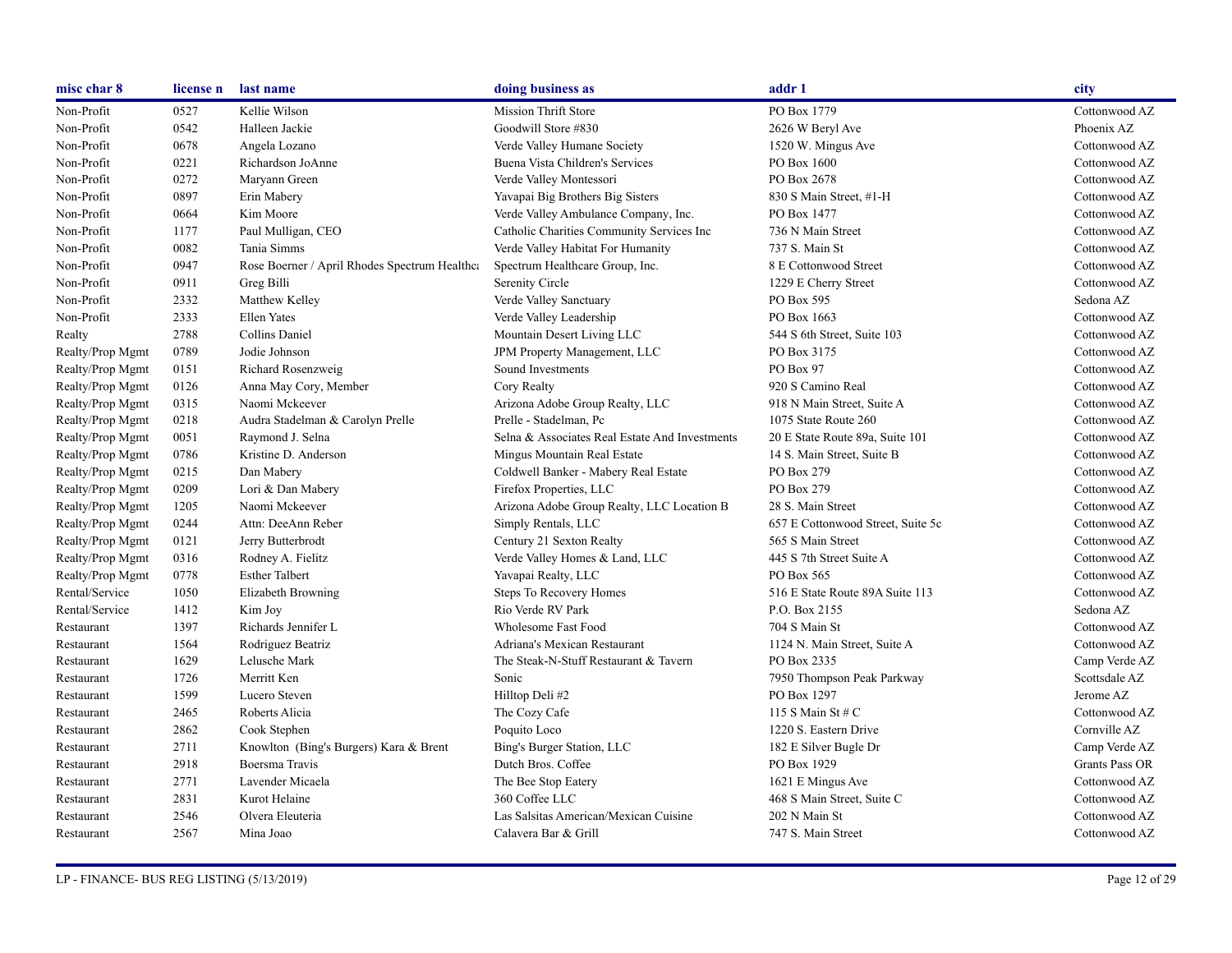| misc char 8 | license n | last name                                    | doing business as                        | addr 1                           | city          |
|-------------|-----------|----------------------------------------------|------------------------------------------|----------------------------------|---------------|
| Restaurant  | 2883      | Rose Mark                                    | Subway #12370                            | #10 2601 W Dunlap Ave.           | Phoenix AZ    |
| Restaurant  | 2745      | Mulcahy Brian                                | New York Chefs                           | 516 E. State Rte 89A STE 101     | Cottonwood AZ |
| Restaurant  | 2833      | Rascon Jessica                               | Old Town Cafe                            | 1025 N Main Street #A            | Cottonwood AZ |
| Restaurant  | 0923      | Scott & Donna Davis                          | Hog Wild Bbq                             | 10818 E. Stingray Lane           | Cornville AZ  |
| Restaurant  | 0668      | Mark Woodburn                                | Jump Start Espresso Smoothies            | PO Box 1245                      | Cottonwood AZ |
| Restaurant  | 0579      | Marvin Rose                                  | Little Caesar's Pizza                    | 2601 W Dunlap, Suite 10          | Phoenix AZ    |
| Restaurant  | 0986      | Robert Alred                                 | Kentucky Fried Chicken                   | 710 Yorba Lane                   | Cottonwood AZ |
| Restaurant  | 0245      | Vafa Yazdani                                 | Blimpie Subs & Salads                    | 975 S Main Street                | Cottonwood AZ |
| Restaurant  | 0552      | Jose A. Rodriguez                            | Pepe's Cafe                              | 860 Blackhills Drive             | Clarkdale AZ  |
| Restaurant  | 0907      | <b>Hector Romero</b>                         | Romero's Panaderia                       | PO Box 2372                      | Cottonwood AZ |
| Restaurant  | 0064      | Roland & Ronilee Oates                       | Acme Pizzaria, Inc.                      | 4331 E Silver Leaf Trail         | Cottonwood AZ |
| Restaurant  | 1004      | Eric Lester                                  | Carl's Jr. #1101874                      | 20 E. Thomas Road, Suite 2200    | Phoenix AZ    |
| Restaurant  | 0843      | Peggy A. Reed                                | Georgie's Cafe, LLC                      | 517 N 12th Street                | Cottonwood AZ |
| Restaurant  | 1109      | Richard Walker                               | Annie's LLC                              | 2016 S Arrowhead Lane            | Cottonwood AZ |
| Restaurant  | 0452      | Edward A. Johnson                            | Dairy Queen                              | 102 S Main Street                | Cottonwood AZ |
| Restaurant  | 0058      | Juan Genaro Rodriguez                        | Eriberto's Mexican Food                  | 1000 S Main Street               | Cottonwood AZ |
| Restaurant  | 0952      | Alvaro Hernandez L.                          | Ralberto's Mexican Food                  | 1425 E State Route 89a           | Cottonwood AZ |
| Restaurant  | 0219      | Adam J. Schmitz                              | Jack In The Box                          | 5825 Switchback Trail            | Flagstaff AZ  |
| Restaurant  | 0378      | Sharon Ashton                                | Mcdonald's Usa, LLC                      | PO Box 183090                    | Columbus OH   |
| Restaurant  | 0569      | Panda Express, Inc.                          | Panda Express #1827                      | 1683 Walnut Grove Avenue         | Rosemead CA   |
| Restaurant  | 0335      | D. Eardley & Arthur Chase                    | Taco Bell #3805                          | PO Box 6609                      | Chandler AZ   |
| Restaurant  | 0380      | Doug Koch & Robbie Qualls                    | Denny's, #6755                           | 101 E Hopi Drive                 | Holbrook AZ   |
| Restaurant  | 0377      | <b>Sharon Ashton</b>                         | Mcdonald's Usa, LLC                      | PO Box 183090                    | Columbus OH   |
| Retail      | 1090      | Joseph T. Guthrie                            | Southwest Tactical Solutions, LLC        | 1360 Selna Circle                | Clarkdale AZ  |
| Retail      | 1087      | Samantha M. Seginski                         | <b>L5S</b> Outfitters                    | 19 N Main Street                 | Cottonwood AZ |
| Retail      | 0559      | Larry Wolfe                                  | Hooked On Books                          | 148 S Main Street                | Cottonwood AZ |
| Retail      | 0682      | Michelle Furness                             | Wedding Belle                            | PO Box 313                       | Cottonwood AZ |
| Retail      | 0641      | Ted & Susan Karstadt                         | Verde Valley Discount Music              | 1500 E. State Route 89A          | Cottonwood AZ |
| Retail      | 1211      | Attn: Tax Dept.                              | Aaron's Sales And Lease Ownership #C1417 | P.O. Box 100039                  | Kennesaw GA   |
| Retail      | 0709      | Kurtis and Tarah Myers                       | The Mattress Center, LLC                 | 2213 W River Rock Trail          | Anthem AZ     |
| Retail      | 0541      | Attn: Licensing                              | Dollar Tree #4458                        | 500 Volvo Parkway                | Chesapeake VA |
| Retail      | 0164      | Galina Vaintrub                              | Solar Exp. LLC DBA Galina Fine Jewelers  | 1329 E. State Route 89A, Suite B | Cottonwood AZ |
| Retail      | 0806      | Officemax North America, Inc.                | Officemax, Inc. #6636                    | PO Box 5029 Attn Tax Dept.       | Boca Raton FL |
| Retail      | 0624      | Licensing Dept.                              | Family Dollar Store #24070               | 500 Volvo Parkway                | Chesapeake VA |
| Retail      | 0791      | Attn: Licensing Dept.                        | Cato #1262                               | PO Box 34216                     | Charlotte NC  |
| Retail      | 0535      | Becky Allred                                 | All Price Insurance                      | 116 N Main Street                | Cottonwood AZ |
| Retail      | 0176      | Bruce T. Halle; Dean Muglia; Timothy Schafer | Discount Tire Co., Inc.                  | 20225 N Scottsdale Road          | Scottsdale AZ |
| Retail      | 0979      | Miller Pam                                   | Verde Valley Newspapers, Inc.            | 116 S Main Street                | Cottonwood AZ |
| Retail      | 1173      | AutoZone Parts, Inc                          | Autozone #2781                           | PO Box 2198, Dept 8088           | Memphis TN    |
| Retail      | 0981      | Kyla N Allen                                 | Twin Wolf Designs/Seeta Anarishkwa       | PO Box 2403                      | Cottonwood AZ |
| Retail      | 2350      | Christi W. Halisky                           | Silver Jewel Studios LLC                 | PO Box 3246                      | Cottonwood AZ |
| Retail      | 0056      | Ed & Phil Martinez                           | Big O Tires                              | 1208 S State Route 260           | Cottonwood AZ |
| Retail      | 0566      | Paul & Lisa Peterson                         | Sears Hometown Store                     | 1505 S Paradise Drive            | Cottonwood AZ |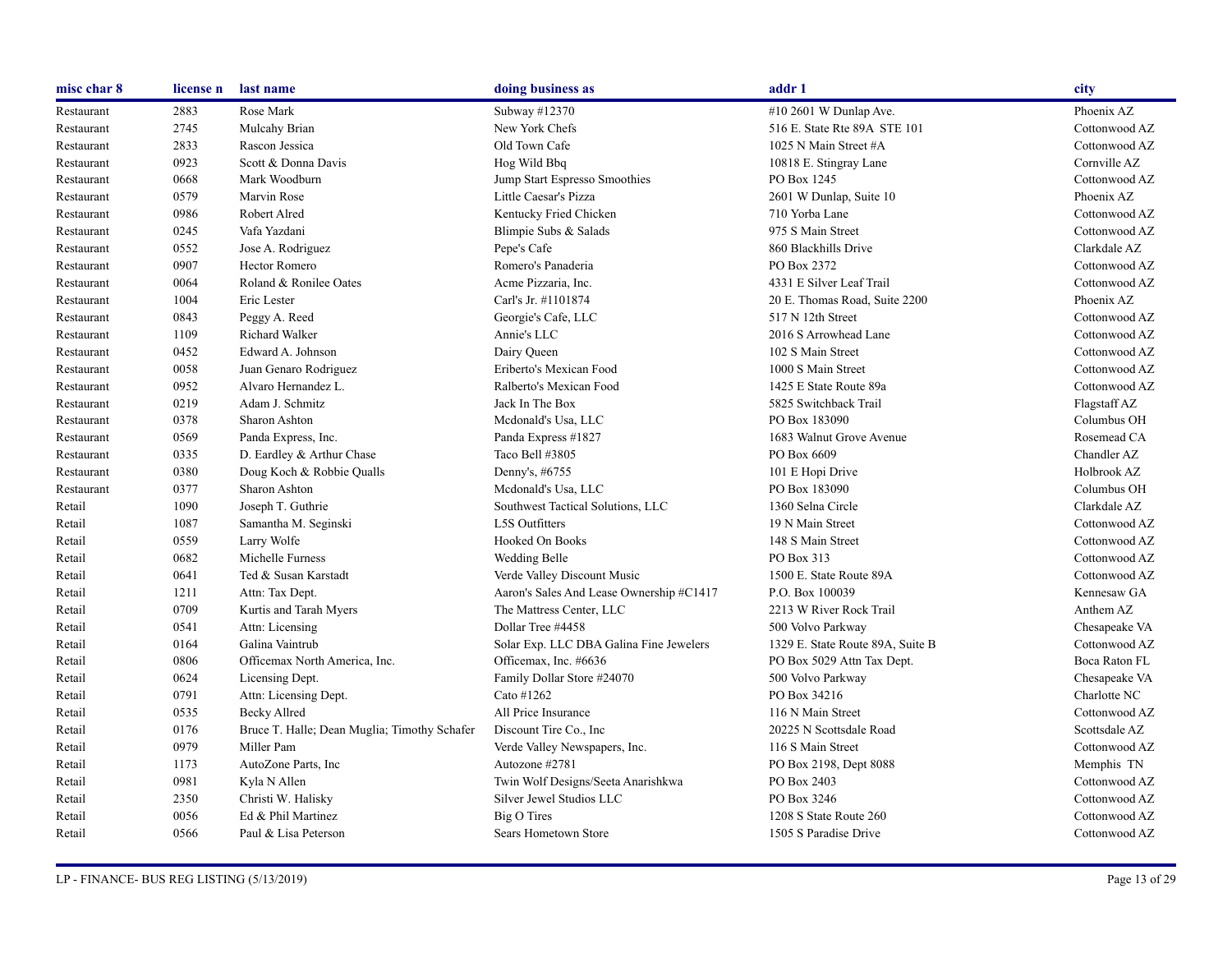| misc char 8 | license n | last name                             | doing business as                        | addr 1                            | city                |
|-------------|-----------|---------------------------------------|------------------------------------------|-----------------------------------|---------------------|
| Retail      | 0576      | Mark & Mary Sherwood                  | Sherwood Jewelers                        | 1429 E State Route 89a            | Cottonwood AZ       |
| Retail      | 1046      | Michael Kilpatrick                    | Verde Valley Olive Oil Traders, LLC      | 5085 E Boulder Canyon Drive       | Cornville AZ        |
| Retail      | 0900      | J. Mcdonald & S. Mcmahon              | Papillon II                              | 1004 N Main Street                | Cottonwood AZ       |
| Retail      | 0281      | Michele Watters & Deborah Allen-Adair | Reactive Metals Studio, Inc.             | PO Box 890                        | Clarkdale AZ        |
| Retail      | 0142      | Jim & Ellen Van Wert                  | Jim And Ellen's Rock Shop, LLC           | 1019 N Main Street, Suite A       | Cottonwood AZ       |
| Retail      | 0853      | Attn: Licensing                       | The Home Depot #0423                     | PO Box 105465                     | Atlanta GA          |
| Retail      | 2347      | Kathleen Francis                      | H'art of Old Town                        | PO Box 954                        | Clarkdale AZ        |
| Retail      | 0962      | Randall Garrison                      | Fentek Industries, Inc.                  | 1042 N Main Street                | Cottonwood AZ       |
| Retail      | 1183      | <b>Ranney Moss</b>                    | Adventures Unlimited Books & Gifts LLC   | 1020 N Main Street                | Cottonwood AZ       |
| Retail      | 0972      | <b>Trevor Gottschalk</b>              | Old Town Frame Company                   | 107 S. Candy Lane                 | Cottonwood AZ       |
| Retail      | 0866      | Stephen R Clark                       | Allegra Print & Imaging Of Cottonwood    | 11 N Main Street, Suite C         | Cottonwood AZ       |
| Retail      | 1058      | Attn: Licensing                       | Payless Shoesource, #3435                | PO Box 3590                       | Topeka Ks KS        |
| Retail      | 0767      | Kevin Oldham                          | Sally Beauty Supply, LLC #10212          | Attn: Tax Department PO Box 90220 | Denton TX           |
| Retail      | 0420      | Maurices, Incorporated                | Maurice's, #1349                         | PO Box 165001                     | Duluth MN           |
| Retail      | 0871      | <b>Rick Rothey</b>                    | Jepenney Corporation, Inc., #2431-5      | PO Box 45057, Ms 7835             | Salt Lake UT        |
| Retail      | 1161      | Attn: License Department              | Tractor Supply Company #1832             | 5401 Virginia Way                 | <b>Brentwood TN</b> |
| Retail      | 0346      | Randall & Holly Cramer II             | All-Med Equipment & Services, Inc.       | PO Box 339                        | Cottonwood AZ       |
| Retail      | 0697      | Transito Lopez                        | <b>Transy Lopez</b>                      | PO Box 2892                       | Cottonwood AZ       |
| Retail      | 0698      | Richard J. Backus                     | <b>Riverfront Station</b>                | 646 N Main Street                 | Cottonwood AZ       |
| Retail      | 1204      | Brad Bowers & Courtney Bowers         | Environmental Biomass Services, Inc.     | PO Box 2949                       | Cottonwood AZ       |
| Retail      | 0018      | Joel & Jill Zaske                     | Verde Valley Hardware, LLC               | 545 S 12th Street                 | Cottonwood AZ       |
| Retail      | 0671      | Kim Wright                            | Coin Heaven And Backstreet Antiques, LLC | PO Box 515                        | Cottonwood AZ       |
| Retail      | 0862      | Truly Murphy & Rosie Bell             | United Uniforms                          | PO Box 4322                       | Cottonwood AZ       |
| Retail      | 2370      | Kelly Piper                           | Laser Etched, LLC                        | 525 S Main Street                 | Cottonwood AZ       |
| Retail      | 0832      | Isolde Dryer                          | Desert Dancer, Inc.                      | PO Box 336                        | Cottonwood AZ       |
| Retail      | 0463      | Rick & Scott Stokes                   | <b>Sun Country Woodworks</b>             | 530 S 7th Street                  | Cottonwood AZ       |
| Retail      | 0431      | Terel & Carolyn Zitko                 | Simply Amazing Marketplace               | PO Box 1706                       | Cottonwood AZ       |
| Retail      | 0269      | Frederick L. Hayman                   | Hayman Home Center, Inc.                 | 506 S 7th Street                  | Cottonwood AZ       |
| Retail      | 0824      | Mary Beth Groseta                     | Quilter's Quarters & Bernina Too         | 51 N Verde Heights Drive          | Cottonwood AZ       |
| Retail      | 0823      | Jeremy Hoelting                       | The Blind Brothers                       | 1982 Carpenter Lane               | Cottonwood AZ       |
| Retail      | 0389      | Attn: Tax Dept. 8242                  | The Sherwin-Williams Company #8242       | PO Box 6027                       | Cleveland OH        |
| Retail      | 0376      | George Daulerio, CFO                  | Nutri-Health Acquisition Company, LLC    | 260 Justin Drive                  | Cottonwood AZ       |
| Retail      | 0460      | William Keys CEO                      | Preferred Homecare                       | PO Box 9004                       | Clearwater FL       |
| Retail      | 0532      | Ron A. Contreras                      | Graphic Silkscreen, Inc.                 | 300 S 6th Street, Suite 2         | Cottonwood AZ       |
| Retail      | 0501      | Joseph & Candace Gonzales             | Home Sweet Home Antiques                 | 303 S Main Street                 | Cottonwood AZ       |
| Retail      | 0020      | Perry Conrad                          | Smoke-N-Guns                             | 322 S Main Street, Suite A        | Cottonwood AZ       |
| Retail      | 0757      | Douglas & Barbara Meyer               | CTS Office Supply                        | 331 N Main Street                 | Cottonwood AZ       |
| Retail      | 1136      | Thomas R. Dallen                      | Dallen Arts & Design                     | 341 N Main Street                 | Cottonwood AZ       |
| Retail      | 0331      | James & Natalie Holmes                | Pawn Palace Cottonwood                   | 401 S Calvary Way, Suite C        | Cottonwood AZ       |
| Retail      | 1037      | <b>Beth Canedy</b>                    | Ragtime                                  | 375 S 6th Street                  | Cottonwood AZ       |
| Retail      | 0867      | Kendall Kamps                         | Jps Paint Center                         | 415 S Main Street, Suite A        | Cottonwood AZ       |
| Retail      | 0119      | Denny Fangman                         | Home Furnishings Direct                  | 971 S Main Street                 | Cottonwood AZ       |
| Retail      | 0650      | Chad & Jolynn Backus                  | Sunsplash Pools & Spas                   | 885 S. Main Street                | Cottonwood AZ       |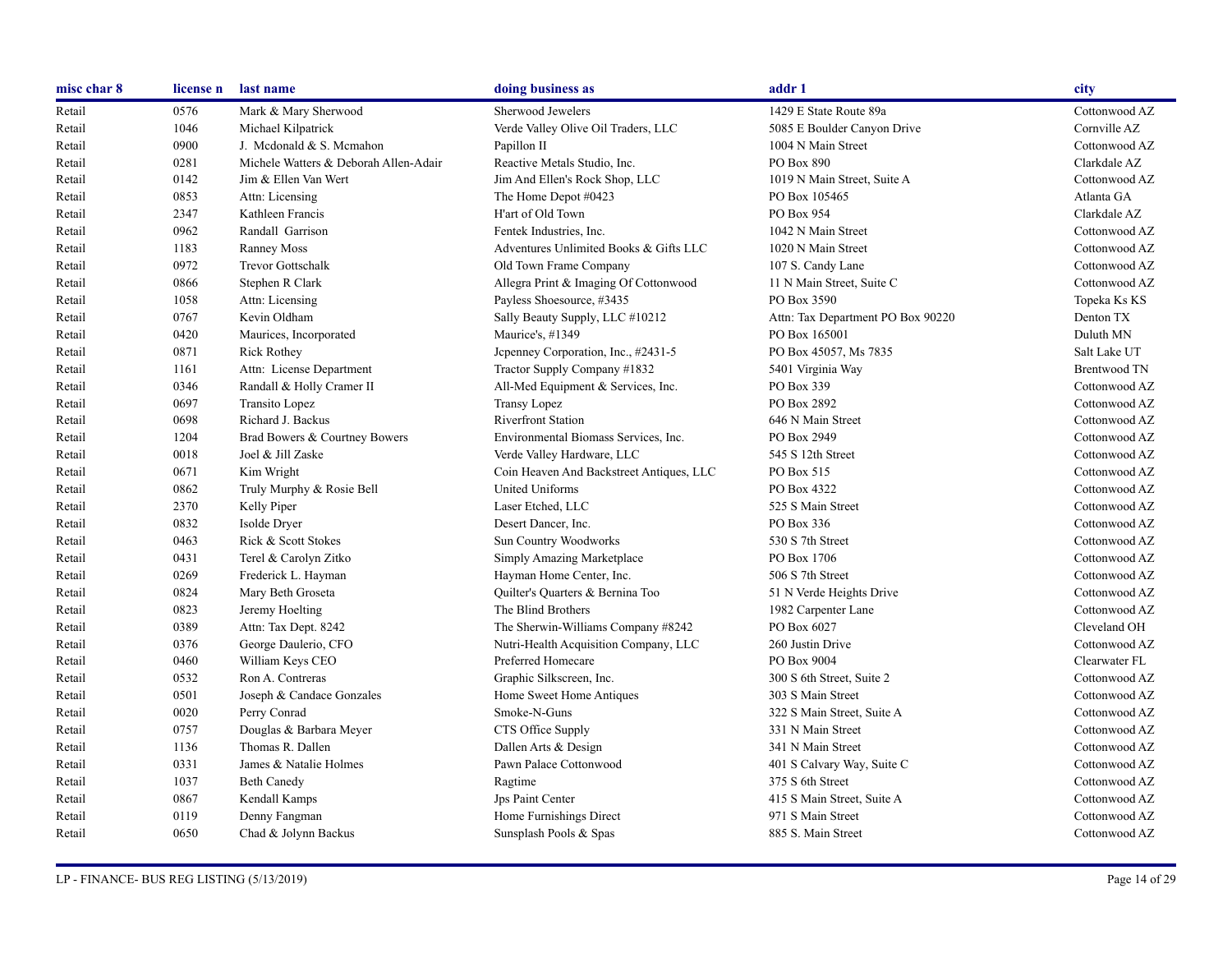| misc char 8 | license n | last name                   | doing business as                           | addr 1                         | city                |
|-------------|-----------|-----------------------------|---------------------------------------------|--------------------------------|---------------------|
| Retail      | 0930      | Lisa Mcmullen               | <b>Structured Water Technologies</b>        | PO Box 2064                    | Sedona AZ           |
| Retail      | 0912      | Judy Scharfencamp           | It's The Cats Meow                          | 926 N Main Street              | Cottonwood AZ       |
| Retail      | 0821      | Attn: Tax Department        | O'reilly Auto Parts # 3492                  | PO Box 9167                    | Springfield MO      |
| Retail      | 0469      | Rick E. Cerny               | General Equipment Merchandise & Supply Co.  | 535 N Mesquite Street          | Cottonwood AZ       |
| Retail      | 0046      | Stu Schnurman               | Hillyard, Inc.                              | 2377 N Steves Boulevard        | Flagstaff AZ        |
| Retail      | 0222      | Robert E. Lindstrom         | Yavapai Fence, Inc.                         | PO Box 1643                    | Cottonwood AZ       |
| Retail      | 2369      | John M Merrill              | Guns-N-Stuff                                | 845 S 8th Street               | Cottonwood AZ       |
| Retail      | 0155      | <b>Steve Stuit</b>          | Cottonwood Auto Sales                       | 847 S Main Street              | Cottonwood AZ       |
| Retail      | 0203      | Herbert A. Trubitz          | Mount Hope Foods, Farfel LLC                | 853 S Main Street              | Cottonwood AZ       |
| Retail      | 0446      | Robert B. Larson            | Cottonwood Journal Extra                    | 830 S. Main Street             | Cottonwood AZ       |
| Retail      | 0989      | Shiloh Tichi & Carol Palmer | Flowers Unlimited Inc                       | 820 Cove Parkway               | Cottonwood AZ       |
| Retail      | 1112      | Denise & Steven Strong      | Pawz On Main LLC                            | 1987 E Franquero Lane          | Cottonwood AZ       |
| Retail      | 0691      | Jeanne Lorch                | Red Geranium Boutique                       | 918 N Main Street, Suite C     | Cottonwood AZ       |
| Retail      | 1078      | Annie McMahon               | River's Edge                                | 909 N Main Street #A           | Cottonwood AZ       |
| Retail      | 1272      | Attn: Linda T. Rose Robson  | Son Silver West Gallery, II LLC             | 1476 State Route 179           | Sedona AZ           |
| Retail      | 1059      | Kent J. Robinson            | A & R Flooring Brokers                      | 780 E State Route 89a          | Cottonwood AZ       |
| Retail      | 0294      | Tim C. Hamm                 | Fall's Creek Crooked Wood & Antler Design   | 2280 W Desert Willow Drive     | Cottonwood AZ       |
| Retail      | 0370      | Lawrence Cohen              | Larry's Antiques                            | 796 N Main Street              | Cottonwood AZ       |
| Retail      | 1048      | Darlene Calvert             | Verde Floral - Darlene Calvert              | 752 N Main Street              | Cottonwood AZ       |
| Retail      | 0158      | Charlene Zack               | The Zackford Gallery                        | 776 N Main Street              | Cottonwood AZ       |
| Retail      | 0796      | Kamille Mulcaire            | Bedrock Landscape Materials & Supplies, LLC | 770 E State Route 89a          | Cottonwood AZ       |
| Retail      | 0279      | Rudy Stadelman              | Graham's Integrity Auto Sales, LLC          | 723 Cove Parkway, Suite A      | Cottonwood AZ       |
| Retail      | 1065      | Barbara Trombley            | Art Institute Glitter, Inc.                 | 720 N Balboa Street            | Cottonwood AZ       |
| Retail      | 0852      | Steven Miller, Ceo          | Big 5 Sporting Goods #440                   | PO Box 92088                   | Los Angeles CA      |
| Retail      | 1152      | Penny Fortner               | Barter Inn                                  | 724 N Balboa Street            | Cottonwood AZ       |
| Retail      | 1227      | Heidi A Carter              | Farmer's Wife Promo Products                | 989 S Main Street, Suite A-417 | Cottonwood AZ       |
| Retail      | 0168      | David Muscato               | Schwan's Home Service, Inc.                 | PO Box 127                     | Marshall MN         |
| Retail      | 2796      | Knox Jonathan               | The Water Spot LLC                          | 989 S Main PMB #433            | Cottonwood AZ       |
| Retail      | 2850      | Portnoy Michael             | Gayles Chocolates                           | 30 Rawhide Dr                  | Sedona AZ           |
| Retail      | 2689      | Duran Ernest W              | Oak Creek Signs & Designs Hawaiizona        | 1644 E. Mingus Ave             | COTTONWOOD A.       |
| Retail      | 2935      | Schultheis Sheila           | Ten6Studio LLC                              | 106 N Verde Heights Drive      | Cottonwood AZ       |
| Retail      | 2858      | <b>Mountfort Robert</b>     | Best Buildings of Arizona                   | 698 E State Route 89A          | Cottonwood AZ       |
| Retail      | 2851      | Welch Mischa                | Lil' Floral Boutique on Main                | 529 S. Main Street             | Cottonwood AZ       |
| Retail      | 2816      | Reynolds Alisha M           | Boho Soul                                   | 1124 N Main Street             | COTTONWOOD A.       |
| Retail      | 2630      | Goswami Rochan              | SHRI AARNA IV Investments Inc               | 1690 N Falcon Rd               | Holbrook AZ         |
| Retail      | 2659      | Latimer David               | Fuel Up Mini Mart                           | 607A E. State Route 89A        | Cottonwood AZ       |
| Retail      | 2632      | Etcheverry Laurie           | Take the Cake                               | 1150 S Ocotillo Dr             | Cottonwood AZ       |
| Retail      | 2875      | Kohn Kathy L                | Phoenix Rising Boutique, LLC                | 4265 E Vista Dr                | Cottonwood AZ       |
| Retail      | 2912      | Evenson Doug                | CBD Products For Relief and More            | 807 S Tigres Trl               | Cottonwood AZ       |
| Retail      | 2837      | <b>Smith Stacey</b>         | <b>Collective Creations</b>                 | 681 Reta Street                | <b>CLARKDALE AZ</b> |
| Retail      | 2880      | Colecchio Patricia C        | CC's Collectibles                           | 404 N Main Street              | Cottonwood AZ       |
| Retail      | 2950      | Patel Sanjay                | Rent-A-Center                               | 18417 US Highway 19 N.         | Dunedin FL          |
| Retail      | 2828      | Gray Arthur G               | A Work of Art                               | 5358 N. Wingfield Road         | <b>RIMROCK AZ</b>   |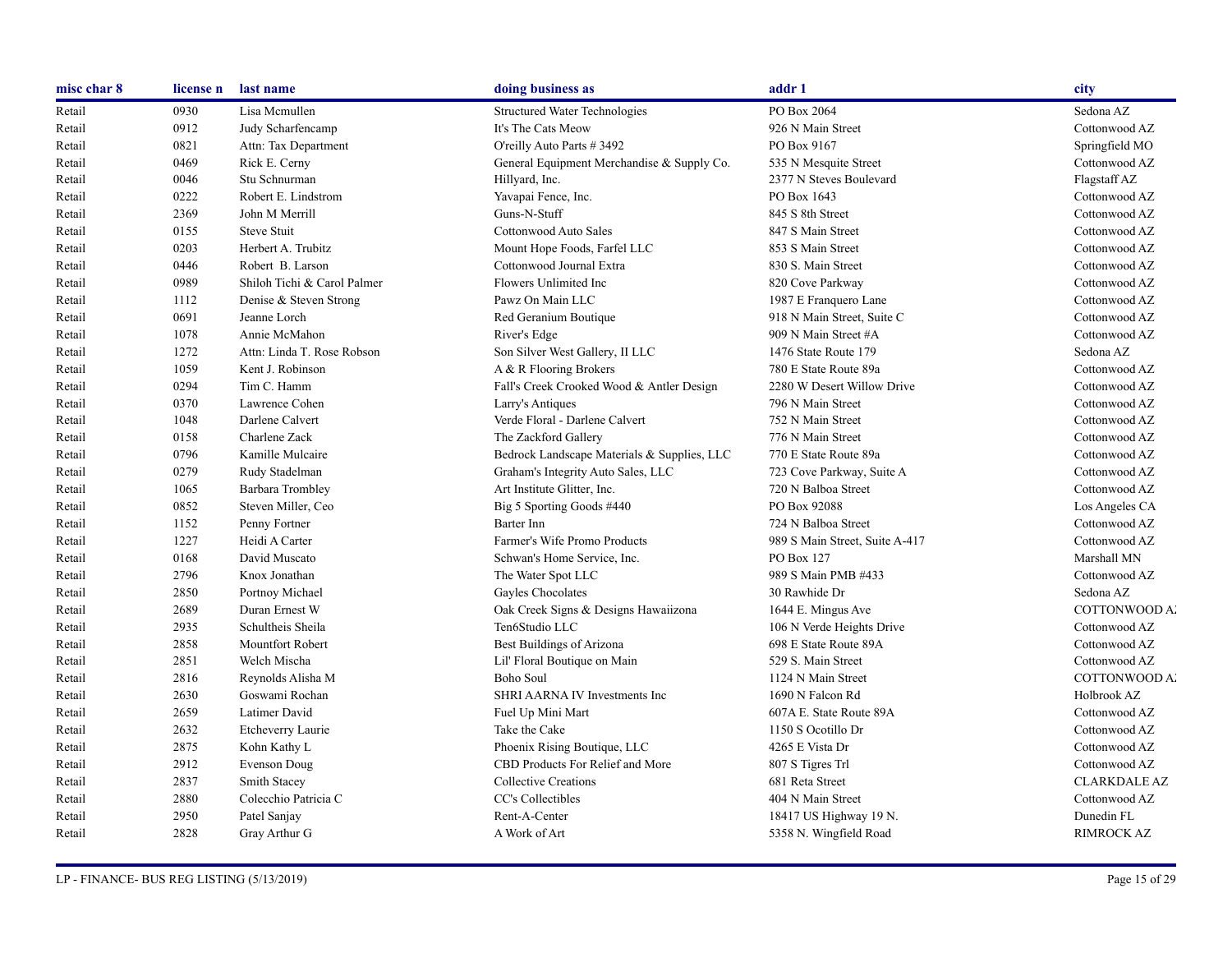| misc char 8 | license n | last name                           | doing business as                       | addr 1                            | city             |
|-------------|-----------|-------------------------------------|-----------------------------------------|-----------------------------------|------------------|
| Retail      | 2748      | Ontiveros (Crazy Tony's Store) Tony | Crazy Tees                              | 1220 Eastern Dr                   | Cornville AZ     |
| Retail      | 2618      | Bruno Susan E                       | <b>Synergy Artwear</b>                  | 2359 S Lariat Cir                 | Cottonwood AZ    |
| Retail      | 2582      | <b>Sterling Roy</b>                 | Roy Sterling Fine Art                   | 818 E Joy Ct                      | Cottonwood AZ    |
| Retail      | 2580      | Brown Sandra                        | Seeds Natural Fiber Clothing            | 500 Peace Garden Path             | Clarkdale AZ     |
| Retail      | 2602      | Ogren John                          | SpeedConnect                            | 455 N Main Street                 | Frankenmuth MI   |
| Retail      | 2593      | Cook Cindy                          | Cartwheels                              | 909 N. Main Street                | Cottonwood AZ    |
| Retail      | 2549      | Hickman Robert                      | Miracle-Ear                             | 2222 W. Pinnacle Peak Rd #170     | Phoenix AZ       |
| Retail      | 2552      | Patel Ankit                         | Cottonwood Chevron                      | 1204 W Hwy 260                    | Cottonwood AZ    |
| Retail      | 2556      | Schumacher Ryan                     | Essence of the Earth, LLC               | PO Box 1463                       | Cornville AZ     |
| Retail      | 2959      | Anderson Janet                      | My Happy Place                          | 215 N. Palo Verde St.             | Cottonwood AZ    |
| Retail      | 2648      | Nuss Linda                          | Find It Here                            | 1405 E Mingus Avenue              | COTTONWOOD A.    |
| Retail      | 2964      | Anderson Charles                    | Junkhouse Charlie's                     | 215 N Palo Verde St               | Cottonwood AZ    |
| Retail      | 2640      | Dockins Jeanne                      | Mastery of Self Healing LLC             | 1938 W. Trailblazer Dr            | Cottonwood AZ    |
| Retail      | 2886      | Salas Stephanie                     | Durango's Fashion                       | 1140 S. 16th Place                | COTTONWOOD A.    |
| Retail      | 2937      | Moore Heidi                         | Moore Books 2 Come                      | 12 W. Fir Street                  | Cottonwood AZ    |
| Retail      | 2677      | Link Terry                          | Diverse Enterprises - Comfort & Healing | 522 W Finney Flat Rd. Suite E-114 | Camp Verde AZ    |
| Retail      | 2894      | Yu Chong H                          | Lifecure RX Specialty Pharmacy LLC      | 90 Vultee Rd.                     | <b>SEDONA AZ</b> |
| Retail      | 2617      | Pawlak Pamela                       | The Printing Place                      | 915 S. 6th Street                 | Cottonwood AZ    |
| Retail      | 2878      | <b>Bloom April</b>                  | Connectivity Source (Sprint)            | 7026 Old Katy Rd.                 | Houston TX       |
| Retail      | 2891      | Hauk Penne                          | Penne Hauk                              | 1628 E Mingus Ave                 | Cottonwood AZ    |
| Retail      | 2723      | Lass Alithea                        | William Thomas Sleep Center             | 1100 Hwy 260, D2                  | Cottonwood AZ    |
| Retail      | 2730      | <b>Schults Jaree</b>                | Feral Goat Firearms                     | PO Box 2883                       | Cottonwood AZ    |
| Retail      | 2910      | Montague Patrick                    | Diesel Direct West                      | 1380 Zuni St.                     | Mashpee CO       |
| Retail      | 2870      | Farmer Stephanie                    | Shabby Cactus Boutique                  | 114 S 15th Street                 | Cottonwood AZ    |
| Retail      | 2852      | Godina Amber                        | Violette's Bakery Cafe, LLC             | PO Box 712                        | Clarkdale AZ     |
| Retail      | 2725      | Hooper Aaron                        | <b>HOOPCO Auto Sales</b>                | 609 West Fir St.                  | Cottonwood AZ    |
| Retail      | 2697      | Bettincourt Kimberly A              | Vital Essence, PLLC                     | 1151 S 13th Pl                    | Cottonwood AZ    |
| Retail      | 2635      | Romero Freddy                       | Konnected Wireless Inc                  | 26 E Baseline Rd #113             | Phoenix AZ       |
| Retail      | 2637      | Oskar-Levitin Nathan                | Bueno Marketplace & Printshop           | 1045 N Main Street                | Cottonwood AZ    |
| Retail      | 2768      | Elder Kevin                         | Go Wireless, Inc. DBA Fixit Mobile      | 9970 W. Cheyenne Ave.             | Las Vegas NV     |
| Retail      | 2953      | Fernatt Julie L                     | TeaEazy                                 | 1046 N Main St                    | Cottonwood AZ    |
| Retail      | 2930      | Sclippa Annabel                     | The Muse Gallery, LLC                   | 611 N 7th St                      | Cottonwood AZ    |
| Retail      | 2443      | Fielitz Rodney                      | Kettle Corn Factory                     | 445 S 7th Street                  | Cottonwood AZ    |
| Retail      | 2444      | Carl David                          | <b>AZ</b> Postal                        | 425 S. 6th Street, Suite A        | Cottonwood AZ    |
| Retail      | 2457      | McMullen Ronald                     | <b>Integrity Products</b>               | 924 Tierra Verde Circle           | Cottonwood AZ    |
| Retail      | 2533      | Shrum Mary                          | The Wigwam                              | 5468 E. Onyx Dr                   | Prescott AZ      |
| Retail      | 2514      | Miles Marianne                      | Lazuli LLC                              | 629 Bootleg Rd                    | Clarkdale AZ     |
| Retail      | 2494      | Sauer Rochelle                      | R. Unique Boutique                      | 1499 Hogans HL                    | Clarkdale AZ     |
| Retail      | 2214      | Browning Elizabeth                  | Vixen Vapes, LLC                        | 516 E State Route 89A Suite 113   | Cottonwood AZ    |
| Retail      | 2297      | Norris Viki                         | Hart of AZ Art Gallery                  | 30 Stardust Lane                  | Sedona AZ        |
| Retail      | 1623      | Stewart Jeffrey H.                  | <b>Blue Star Gas</b>                    | 880 N. Wright Rd.                 | Santa Rosa CA    |
| Retail      | 1621      | Weaver Janet A                      | Solangel Creations                      | 927 E Bow Maker Trl               | Cottonwood AZ    |
| Retail      | 1620      | Moorehead Scott                     | The Cellular Connection, LLC            | 525 Congressional Blvd.           | Carmel IN        |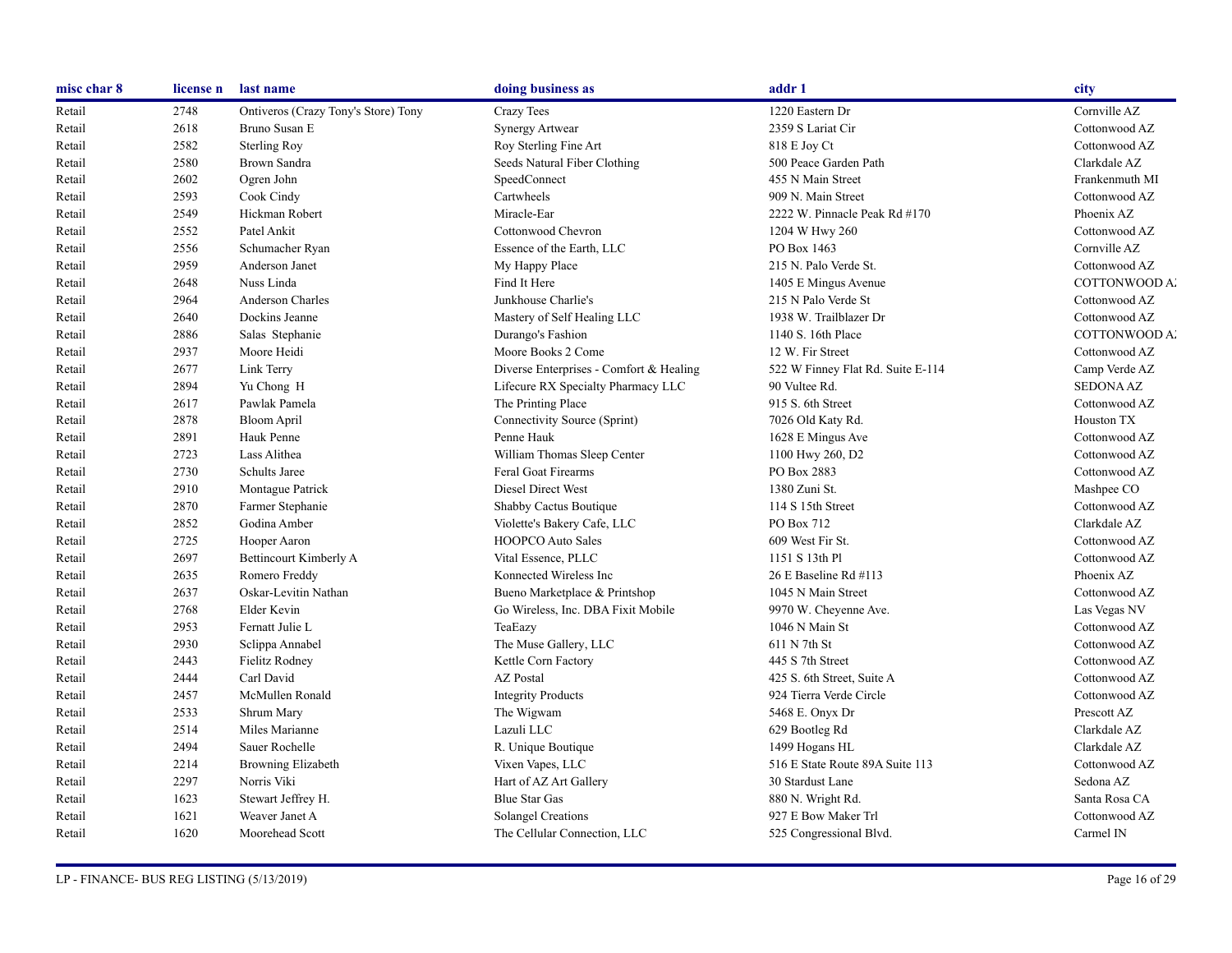| misc char 8         | license n | last name                     | doing business as                             | addr 1                           | city               |
|---------------------|-----------|-------------------------------|-----------------------------------------------|----------------------------------|--------------------|
| Retail              | 2019      | Shkandin Jennifer & Marat     | Little Moo's Gourmet Market                   | 1035 N. Main Street              | Cottonwood AZ      |
| Retail              | 2026      | Galpin Greg                   | Galpin Auto RV                                | 1000 Sandretto Drive             | Prescott AZ        |
| Retail              | 2039      | Sweet Miranda                 | Rainbow's End                                 | 12 E. Route 66                   | Flagstaff AZ       |
| Retail              | 2206      | Russell Geoff                 | Smoke N Thingz LLC                            | 1417 S. Main Street              | Cottonwood AZ      |
| Retail              | 2000      | Paydar Farshid                | The Eye Clinic                                | 401 S Calvary Way Suite D        | Cottonwood AZ      |
| Retail              | 2141      | Siracusa Robert               | ARC Contemporary Fine Art                     | 1971 S Acoma Dr                  | Cottonwood AZ      |
| Retail              | 2047      | Parks Kathy                   | <b>Cottonwood Motorsports</b>                 | PO Box 2800                      | Cottonwood AZ      |
| Retail              | 1471      | McCall Randy                  | Beltone                                       | 11 N Main St., Suite A           | Cottonwood AZ      |
| Retail              | 1476      | Bek Jeff P                    | Just 4 Fun                                    | 1560 E. Cherry Street, Suite 101 | Cottonwood AZ      |
| Retail              | 1482      | Stewart Michael P.            | 5 Star Homes                                  | 11810 Beach Blvd.                | Stanton CA         |
| Retail              | 1493      | <b>Battise Brandi</b>         | T & B Heavy Truck Supply LLC                  | P.O. Box 5224                    | Lake Montezuma Az  |
| Retail              | 1374      | Lovelace Brandon              | Papa Murphy's                                 | 16508 SE 24th St Ste 200         | Vancouver WA       |
| Retail              | 1407      | Clark Victoria & Michael      | Green Shed Antiques & Collectibles            | 180 Indian Ruin                  | Sedona AZ          |
| Retail              | 1439      | Basham Jason                  | <b>Cricket Wireless</b>                       | P.O. Box 1055                    | Cottonwood AZ      |
| Retail              | 1453      | Dean/Partner Roy              | Dean Farms/Verde Hay Market                   | 21151 W. MC Hwy 85               | Buckeye AZ         |
| Retail              | 1361      | Zack Charlene                 | Zax Publishings LLC                           | PO Box 1026                      | Jerome AZ          |
| Retail              | 0234      | Green Rob                     | Hyundai of Cottonwood                         | PO Box 1839                      | Cottonwood AZ      |
| Retail              | 0675      | Pamela Jones                  | The Bag Lady And Company                      | 1114 S. Kelli Lane               | Cottonwood AZ      |
| Retail              | 0639      | Attn: Junior Rios             | Flame Propane, #5288                          | PO Box 965                       | Valley Forge PA    |
| Retail / Service    | 2938      | Hammond Luke                  | Liquid Life LLC                               | 100 E Tierra Verde Dr            | Cottonwood AZ      |
| Retail / Service    | 2879      | Ray III Owen                  | United PF Tom, LLC                            | A130-5C 5701 W Slaughter Lane    | Austin TX          |
| <b>Retail Sales</b> | 1236      | Jeff Russell                  | Russell Cellular                              | 5624 S State Hwy Ff              | Battlefield MO     |
| Retail Sales        | 1235      | <b>Billy Schell</b>           | Ab Embroidery                                 | 1518 E Gila St Suite C           | Cottonwood AZ      |
| Retail/Contracting  | 0785      | Martha Fuller & Jeffrey Sudol | Window World Of Northern Arizona              | 101 Airpark Road, Suite H        | Cottonwood AZ      |
| Retail/Contracting  | 0338      | <b>Tuff Shed</b>              | Tuff Shed Inc                                 | 1777 S Harrison Street #600      | Denver CO          |
| Retail/Service      | 0268      | L. J. Maurin                  | American Company Of Arizona, Inc.             | PO Box 19040                     | Phoenix AZ         |
| Retail/Service      | 0546      | Greg Andres                   | G & V Commercial Cleaning Equipment Repair LL | 5057 W Warbler Street            | Tucson AZ          |
| Retail/Service      | 0628      | Lori Welty                    | Fireworks Productions Of Arizona              | 17034 S 54th Street              | Chandler AZ        |
| Retail/Service      | 0754      | Robert C. Myers               | Northern Arizona Woodworking, Inc.            | 8875 E Laredo Drive              | Prescott Valley AZ |
| Retail/Service      | 0225      | Tom & Matthew Oxendale        | Oxendale Chrysler Dodge Jeep                  | PO Box 1545                      | Cottonwood AZ      |
| Retail/Service      | 0982      | Kester Jessica                | Diebold Nixdorf, Inc.                         | 5995 Mayfair Road Dept. 9-83     | North Canton OH    |
| Retail/Service      | 0040      | Kevin Holm                    | Holm's Glass, LLC                             | PO Box 927                       | Cottonwood AZ      |
| Retail/Service      | 0865      | Nicole Brigham                | Salon Social LLC                              | PO Box 896                       | <b>JEROME AZ</b>   |
| Retail/Service      | 0994      | Kim & Steve D'angelo          | Main Place Floor & Window Fashions            | 134 S Main Street                | Cottonwood AZ      |
| Retail/Service      | 0747      | Steve Neibergall - President  | Petsense LLC                                  | 5401 Virginia Way                | Brentwood TN       |
| Retail/Service      | 0308      | Scott Fleming                 | Courtesy Auto Sales                           | 1516 E State Route 89a           | Cottonwood AZ      |
| Retail/Service      | 0792      | Larry Green                   | Larry Green Chevrolet, Inc.                   | 2050 E Rodeo Drive               | Cottonwood AZ      |
| Retail/Service      | 0589      | John Brown                    | Red Rock Collision Inc                        | 321 S 6th Street                 | Cottonwood AZ      |
| Retail/Service      | 0775      | Michael Latimer               | Central Glass & Screen, Inc.                  | 310 S 6th Street                 | Cottonwood AZ      |
| Retail/Service      | 0079      | Essam Banikananeh             | Rose Appliance Sales & Service                | 2638 S Union Drive               | Cottonwood AZ      |
| Retail/Service      | 0797      | <b>Travis Melton</b>          | Melton & Sons LLC                             | PO Box 1813                      | Cottonwood AZ      |
| Retail/Service      | 0991      | Neil D. Dixon                 | Reese And Sons Tire, Inc.                     | 2435 E State Route 89a           | Cottonwood AZ      |
| Retail/Service      | 0008      | Dr Richard C Brady            | Tumbleweed Animal Hospital Plc                | 437 S Main Street, Suite 10      | Cottonwood AZ      |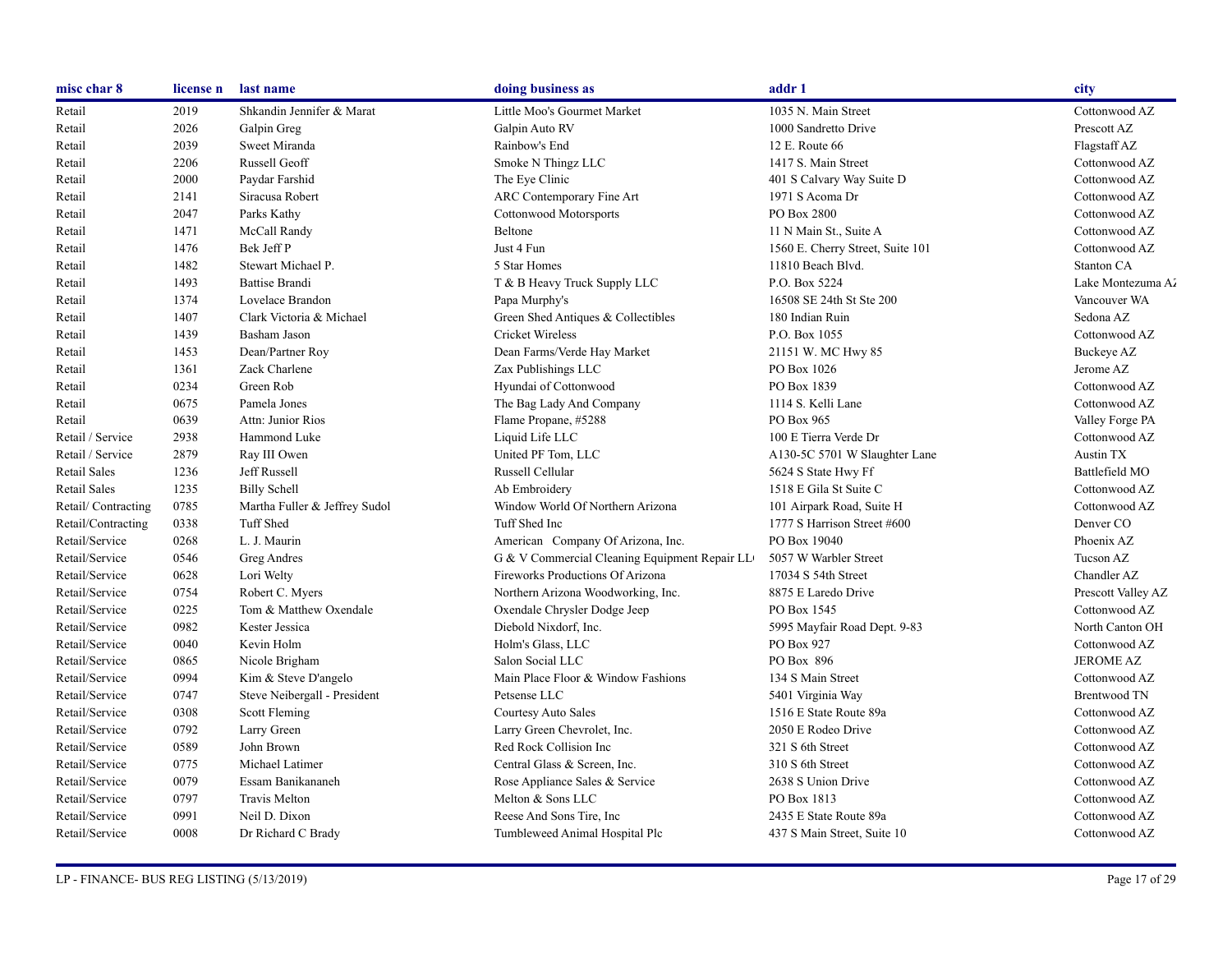| misc char 8    | license n | last name                        | doing business as                        | addr 1                            | city             |
|----------------|-----------|----------------------------------|------------------------------------------|-----------------------------------|------------------|
| Retail/Service | 1115      | Faiez Lazar                      | Ocean Blue Cottonwood LLC                | 484 S Main Street                 | Cottonwood AZ    |
| Retail/Service | 1129      | Jennifer Richards                | Hot Yoga                                 | 5730 E La Privada Drive           | Cornville AZ     |
| Retail/Service | 2759      | Fenwick Sarah                    | Genoa Healthcare, LLC                    | 707 S. Grady Way, Suite 700       | <b>RENTON WA</b> |
| Retail/Service | 2791      | Gallegos John                    | Art of John Gallegos                     | 510 S. Sawmill Gardens Dr.        | Cottonwood AZ    |
| Retail/Service | 1146      | Dale & Diane Johnson             | Signs Plus                               | 2507 W. Villa Rita Drive          | Phoenix AZ       |
| Retail/Service | 0417      | Xerox Corporation                | Xerox Corporation                        | 251 Little Falls Drive            | Wilmington DE    |
| Retail/Service | 0359      | Dorothy Martin                   | Eaton Sales & Service, LLC               | 4800 York Street                  | Denver CO        |
| Retail/Service | 0411      | License Manager                  | Ricoh USA, Inc.                          | 820 Gears Road                    | Houston TX       |
| Retail/Service | 0199      | Robert A. Been                   | Affinity Rv Service, Sales & Rentals     | 3197 Willow Creek Road            | Prescott AZ      |
| Retail/Service | 0837      | <b>Bruce Adam Goettl</b>         | Goettl's High Desert Mechanical, Inc.    | 4650 Old State Route 279, Suite A | Camp Verde AZ    |
| Retail/Service | 0840      | Robert Jacobs                    | Personnel Safety Enterprises, Inc.       | 3716 N Eagle Mountain Drive       | Flagstaff AZ     |
| Retail/Service | 0764      | Greg Collins                     | Verde Solar Power                        | PO Box 56                         | Cornville AZ     |
| Retail/Service | 0435      | Shelley Bredehoft, Tax & License | Honeywell International, Inc.            | PO Box 524, Mn 10-182A            | Minneapolis MN   |
| Retail/Service | 0152      | Raymond Owens                    | Royal Sign Company, Inc.                 | 2631 N 31st Avenue                | Phoenix AZ       |
| Retail/Service | 0731      | Doehrman Company Inc.            | Doehrman Company, Inc.                   | 1432 E Van Buren Street           | Phoenix AZ       |
| Service        | 0957      | Wood Kenneth M.                  | A-1 Supreme Moving                       | 314 N Palo Verde                  | Cottonwood AZ    |
| Service        | 1320      | Hagberg Carol L                  | Automotive Technical Services, LLC       | 981 S. Main St                    | Cottonwood AZ    |
| Service        | 1342      | Linda Page                       | Mission Linen Supply, Inc.               | PO Box 1299                       | Santa Barbara CA |
| Service        | 1343      | Rodney Kearl                     | IntermountainEmployment Service, Inc.    | PO Box 540587                     | North Salt UT    |
| Service        | 1325      | Moseng Bruce A                   | Moseng Chiropractic                      | 211 Jennifer Ln Suite A           | Cottonwood AZ    |
| Service        | 1377      | Russel Mann                      | Mingus Cremation for Pets                | 741 Airpark Way #1                | Cottonwood AZ    |
| Service        | 1347      | C. Lawler                        | Chocolate Blonde Salon                   | 1033 N Main Street                | Cottonwood AZ    |
| Service        | 1443      | Luther Anthony                   | Anthony's Backflow Service               | PO Box 3551                       | Wickenburg AZ    |
| Service        | 1408      | Griffin Jennifer M               | Jennifer Griffin State Farm Ins. Agency  | 545 S Main St                     | Cottonwood AZ    |
| Service        | 1425      | Dakota Territory Tours           | Dakota Territory Tours                   | 770 Sunshine Lane                 | Sedona AZ        |
| Service        | 1466      | Ordean Lynne                     | Sedona Rentals & Property Management Inc | P.O. Box 3717                     | Cottonwood AZ    |
| Service        | 1472      | Kenneth Porter Tyler Johnson &   | KP Ventures Well Drillilng & Pump Co.    | P.O. Box 2411                     | Cottonwood AZ    |
| Service        | 1480      | Reichert Paul                    | Coyote Trails                            | 11622 El Camino Real Suite 100    | San Diego CA     |
| Service        | 1481      | Chin Susan Marie                 | Creative Raven                           | 970 S 16th St                     | Cottonwood AZ    |
| Service        | 1474      | Walker Craig                     | South by Southwest Adventures LLC        | 551 N. Main Street                | Cottonwood AZ    |
| Service        | 1487      | Miller Eric                      | Xynamix Financial, Inc.                  | 740 E. Mingus Ave #1055           | Cottonwood AZ    |
| Service        | 1486      | Lawler Saunya                    | Saunya's A to Z Estate Sales             | 716 E. Cypress Street             | Cottonwood AZ    |
| Service        | 1501      | Campbell Juniper                 | Juniper Campbell                         | 723 Cove Parkway, Suite C         | Cottonwood AZ    |
| Service        | 1500      | Blair Jeffery & Deborah          | Old Town General Dentistry & Denture Lab | 542 N. Main Street                | Cottonwood AZ    |
| Service        | 1448      | <b>Brandt Amber N</b>            | AB Massage Therapy                       | 1159 S 16th Place                 | Cottonwood AZ    |
| Service        | 1492      | McClanahan Denise                | Caring Presence, LLC                     | 805 Whipple St. Suite D           | Prescott AZ      |
| Service        | 1558      | Knowlton Brent A                 | Verde Valley Poo Patrol                  | 182 E Silver Bugle Dr             | Camp Verde AZ    |
| Service        | 1562      | Causby - Attn: Licensing David   | Kindred at Home                          | 12900 Foster, Suite 400           | Overland Park KS |
| Service        | 1507      | McCoy-Pinn Candice               | <b>Elevated Touch Barber Shop</b>        | 2081 Windy Street                 | Clarkdale AZ     |
| Service        | 1530      | BolFango Perfecto                | Flower Art Production                    | 3579 E. Grandview Dr.             | Cottonwood AZ    |
| Service        | 1545      | <b>Bird Jeanette</b>             | <b>Bird Services</b>                     | 4150 E Vaquero Lane               | Cottonwood AZ    |
| Service        | 1549      | Wilson Ralph                     | AZ Perio                                 | 7425 E. Shea Blvd. #110           | Scottsdale AZ    |
| Service        | 1548      | Hornbaker Renee                  | <b>Stream Communications</b>             | 1595 Peachtree Pkwy, Ste. 204-337 | Cumming GA       |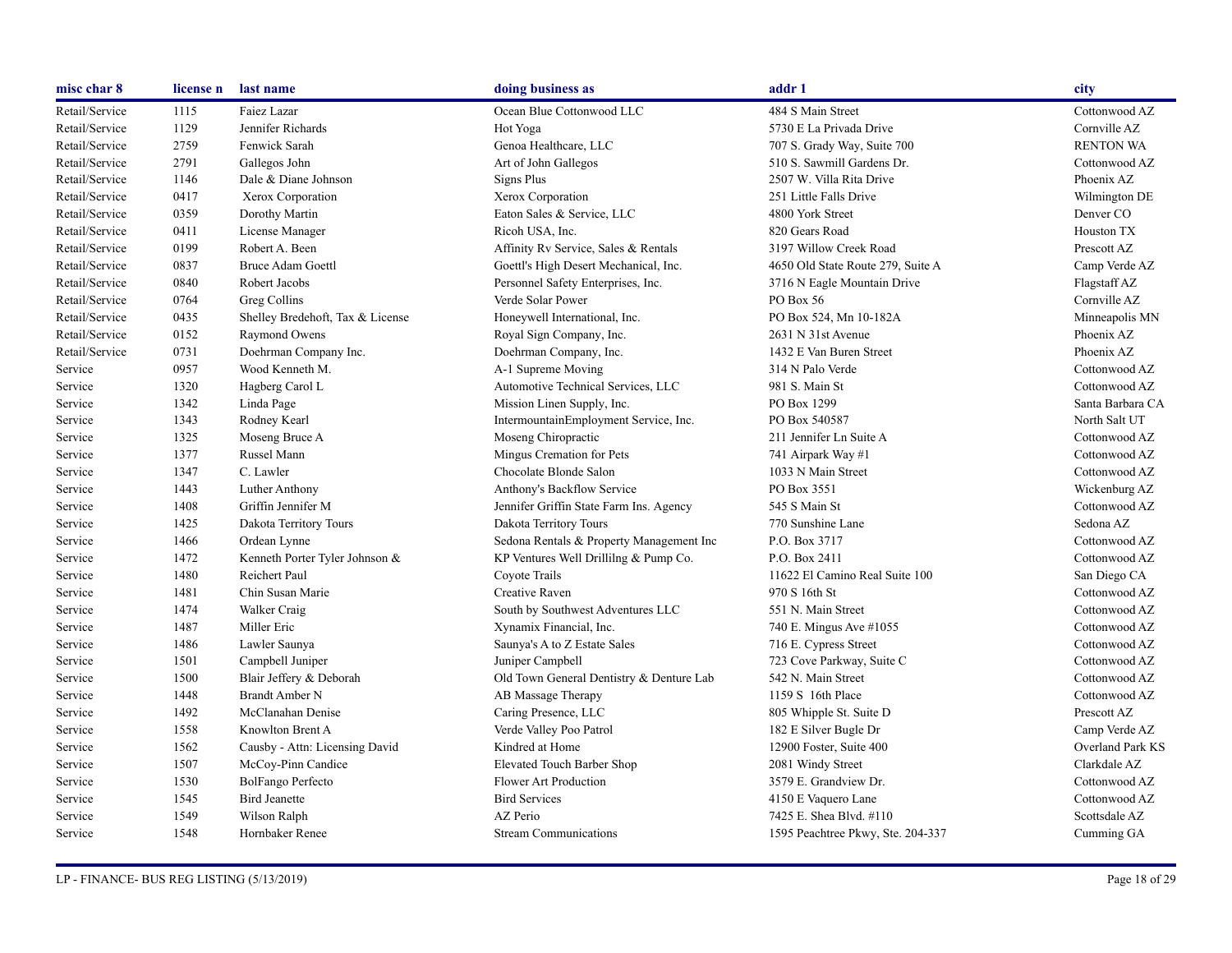| misc char 8 | license n | last name                    | doing business as                             | addr 1                                          | city              |
|-------------|-----------|------------------------------|-----------------------------------------------|-------------------------------------------------|-------------------|
| Service     | 1602      | Pham Tracy                   | Cottonwood Nails & Spa                        | 1079 S 16th Pl                                  | Cottonwood AZ     |
| Service     | 1569      | Cooper Glenn                 | Cooper Automation, LLC                        | 2370 W Hwy 89A, #11-101                         | Sedona AZ         |
| Service     | 0643      | Michael & Sandra White       | Roto-Rooter                                   | PO Box 998                                      | Cornville AZ      |
| Service     | 0202      | Herbert A. Trubitz           | Sarisa, LLC                                   | 853 S Main Street                               | Cottonwood AZ     |
| Service     | 0084      | Wallace Verrette             | Verrette Enterprises                          | 1375 E Crestview Drive                          | Cottonwood AZ     |
| Service     | 0741      | B. Drummond, Tax Dept        | Aramark Uniform Services                      | 115 N First Street                              | <b>Burbank CA</b> |
| Service     | 0961      | William H. Cox               | Ike's Lock & Key                              | PO Box 12                                       | Cottonwood AZ     |
| Service     | 0817      | Attn: Sales Tax Department   | Gelco Corporation                             | 940 Ridgebrook Rd                               | Sparks MD         |
| Service     | 0087      | Mike & Kathleen Gardner      | Permit Pushers & Casa Verde Consulting        | 1800 S Quail Run Road                           | Cottonwood AZ     |
| Service     | 0738      | Frank P. Marino              | Uns Gas, Inc.                                 | PO Box 711, Mailstop HQE707                     | Tucson AZ         |
| Service     | 0525      | Laura K. Engebretson         | H & L Enterprises, LLC                        | 2376 Warriors Run                               | Cottonwood AZ     |
| Service     | 0408      | Eric M. Henkels              | Sedona Moving & Storage, Inc.                 | 2060 Contractors Road                           | Sedona AZ         |
| Service     | 0002      | Mary Ann & Edward Dominick   | Mary's Peaceful Universe Dba Collector's Pick | 2075 W Running Iron Lane                        | Cottonwood AZ     |
| Service     | 0207      | Randy Simmers                | Sun Devil Hood & Exhaust Cleaning, Inc.       | 3040 W. Weldon Ave.                             | Phoenix AZ        |
| Service     | 0596      | Thomas A. Bauers             | Soundwaves, Inc.                              | PO Box 1165                                     | Jerome AZ         |
| Service     | 1124      | William W Drake              | Cottonwood Tree Service, Inc.                 | 678 S 12th Street                               | Cottonwood AZ     |
| Service     | 1212      | Attn: Licensing Dept.        | Gm-Di Leasing Corporation                     | PO Box 9016                                     | Detroit MI        |
| Service     | 1302      | <b>Ouam Lisa</b>             | Heartline Massage, LLC                        | 908 N 2nd Street                                | Cottonwood AZ     |
| Service     | 1306      | Grams Stephen                | Sage Counseling                               | 1830 S. Alma School Road Suite 101              | Mesa AZ           |
| Service     | 1309      | Day Lansing                  | Lansing Day                                   | 740 E. Mingus Ave, #2075                        | Cottonwood AZ     |
| Service     | 1313      | Shamrell Kellie              | Kellie Shamrell DVM PLC                       | PO Box 1547                                     | Cottonwood AZ     |
| Service     | 0993      | Javier Vasquez Alvarez       | Verde Valley Landscape Services               | PO Box 3655                                     | Cottonwood AZ     |
| Service     | 0818      | Attn: Business License Dept. | Wells Fargo Vendor Financial Services         | Sales and Use Tax 1655 Grant St FL 5 #A0397-052 | Concord CA        |
| Service     | 1035      | Luna Angelina                | <b>Aerobear Aviation</b>                      | PO Box 185                                      | Cottonwood AZ     |
| Service     | 0739      | Alfred Crownoble             | Amflo Company                                 | PO Box 1456                                     | Cottonwood AZ     |
| Service     | 1214      | Robert & Martha Trevino      | Red Rock Valley Cleaning Service              | 460 Rocking Chair Road                          | Cottonwood AZ     |
| Service     | 2144      | LHC Group Inc                | Northern Arizona Hospice                      | P.O. Box 51266                                  | Lafayette LA      |
| Service     | 2155      | Powell Russell               | Powell Air                                    | 1124 S 6th St                                   | Cottonwood AZ     |
| Service     | 2140      | Felten Gary                  | TLC Window Cleaning                           | 7095 W Mesa Dr                                  | Cornville AZ      |
| Service     | 2223      | Wise Joe                     | Joe or Maleita Wise                           | 811 E June Ct                                   | Cottonwood AZ     |
| Service     | 2168      | <b>Bump Christine</b>        | Start Smart Concierge, LLC                    | P.O. Box 1574                                   | Cottonwood AZ     |
| Service     | 2033      | <b>Booth Nicholas</b>        | Verde Valley Orthodontics                     | 10 N. Alamos Drive                              | COTTONWOOD A.     |
| Service     | 2036      | Converse Mary M              | The Barber Shop                               | 1632 E Cottonwood St Suite C                    | Cottonwood AZ     |
| Service     | 2037      | Stevens Richard B            | <b>Ageless Touches</b>                        | 649 E. Cottonwood Street Unit 5                 | Cottonwood AZ     |
| Service     | 2147      | Purinton Stephanie           | Bella Vita Healthcare                         | PO Box 1622                                     | Cottonwood AZ     |
| Service     | 2035      | Speed Barak                  | The Final Touch                               | PO Box 2833                                     | Cottonwood AZ     |
| Service     | 2052      | <b>Brock Todd</b>            | <b>Todd Brock-Backflow Testing</b>            | P.O. Box 1623                                   | Cottonwood AZ     |
| Service     | 2150      | McGrail Shawn                | Shawn's Landscaping & Handyman Service        | P.O. Box 904                                    | Sedona AZ         |
| Service     | 2205      | Montgomery April             | Klassy Kuts Beauty Bar                        | 780 Cove Parkway Ste B                          | Cottonwood AZ     |
| Service     | 2196      | Malouff S. Nicholas          | <b>BloomTree Realty</b>                       | 325 W Gurley St Ste 201                         | Prescott AZ       |
| Service     | 2178      | Love Aaron C                 | Studio 17 LLC                                 | P.O. Box 1155                                   | Clarkdale AZ      |
| Service     | 2188      | Kurot Helaine                | 360 Automotive                                | 468 S Main Street, Suite C                      | Cottonwood AZ     |
| Service     | 2170      | King Kimberly                | Sedona Verde Valley Association of Realt      | 859 Cove Parkway #102                           | Cottonwood AZ     |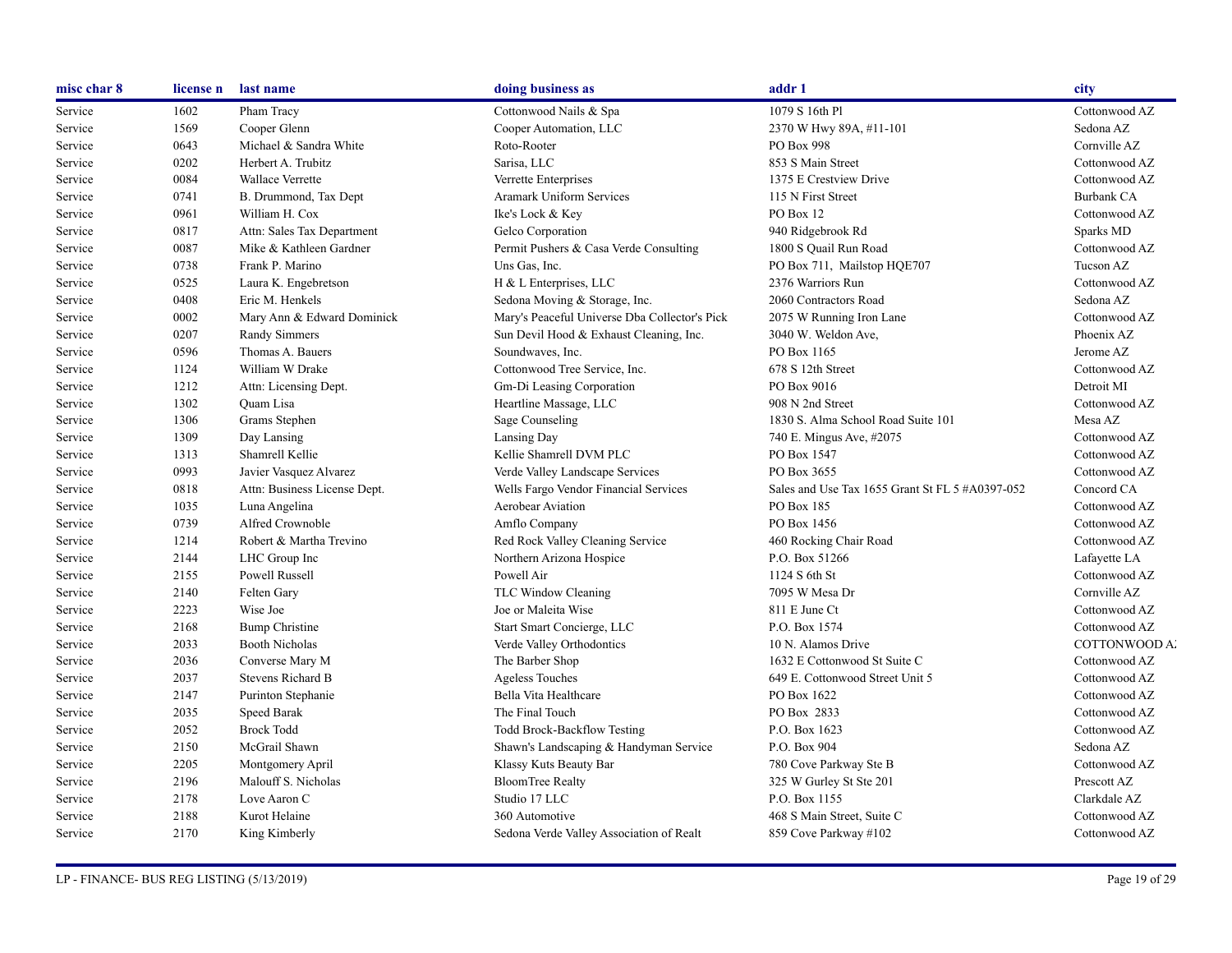| misc char 8 | license n | last name                          | doing business as                        | addr 1                             | city               |
|-------------|-----------|------------------------------------|------------------------------------------|------------------------------------|--------------------|
| Service     | 2175      | Diaz Maria                         | A Bright Clean Team                      | 1957 Puma Cir                      | Cottonwood AZ      |
| Service     | 2013      | Staten Darla                       | Changing Seasons Life Coaching & Therapy | P.O. Box 3292                      | Cottonwood AZ      |
| Service     | 1985      | Higgins (Kidszam) Albert M         | KidZaam Dentistry                        | 1300 W Gurley St #1                | Prescott AZ        |
| Service     | 1993      | Temix Ivan and Martha              | <b>IAV All Around Services</b>           | 380 Lincoln Drive                  | Clarkdale AZ       |
| Service     | 1725      | Ponce Carla                        | Carla's Dog Grooming                     | 470 S. Main Street, Suite B        | Cottonwood AZ      |
| Service     | 1626      | High Desert Communications Inc.    | <b>High Desert Communications</b>        | 11909 S 202nd Pl                   | Mesa AZ            |
| Service     | 1622      | Gilray Jodi                        | Jodi Gilray, PT, PLLC                    | 6550 E 2nd St. Ste B               | Prescott Valley AZ |
| Service     | 1615      | Circle H Wash LLC Virginia Hiticas | Circle H Car Wash                        | 1215 N Earhart Parkway             | Payson AZ          |
| Service     | 1584      | Cook Lisa                          | Lisa Cook, LLC                           | 705 N. Main St., Unit B            | Cottonwood AZ      |
| Service     | 1616      | Hand Darrell                       | Hand Helping Handy Man                   | Box 3782                           | Camp Verde AZ      |
| Service     | 2295      | <b>Breen Amy</b>                   | Crow Hair Studio                         | 437 S Main St #7                   | Cottonwood AZ      |
| Service     | 2408      | Keenan - Managing Member Maynard   | Verde Valley Brazilian Jiu Jitsu LLC     | P.O. Box 905                       | Jerome AZ          |
| Service     | 2291      | Sclippa Annabel V                  | La Belle Social Media & Marketing LLC    | 611 N 7th St                       | Cottonwood AZ      |
| Service     | 2413      | Trusdell Kathy B                   | Kathy Buchanan Trusdell, LCSW            | 2011 S Arrowhead Ln                | Cottonwood AZ      |
| Service     | 2414      | Hogan James                        | James L Hogan Inc.                       | 1540 Black Bear Dr                 | Cottonwood AZ      |
| Service     | 2415      | Delahel Alberto                    | Bushmaster Yard & Maintenance            | 1492 S. Viejo Drive                | Cottonwood AZ      |
| Service     | 2420      | Wood David                         | Arizona Bat & Bird Solutions             | 4000 E Del Rio Dr                  | Cottonwood AZ      |
| Service     | 2422      | Coy David                          | Critical Care Consultants of AZ PLLC     | P.O. Box 967                       | Flagstaff AZ       |
| Service     | 2445      | Paydar Farshid                     | Humanity Health Providers                | 401 S Calvary Way Suite D          | Cottonwood AZ      |
| Service     | 2435      | Paydar Farshid                     | Aesthetic Studio Clinic                  | 401 S Calvary Way Suite D          | Cottonwood AZ      |
| Service     | 2434      | Robinson Zeke                      | Alpha Towing & Transport                 | 2265 Shelby Dr.                    | Sedona AZ          |
| Service     | 2451      | Lloyd Sidney D                     | <b>Kestrel Aviation Services</b>         | 2675 S. Kristina Ln                | Cottonwood AZ      |
| Service     | 2452      | <b>Bliss Jared</b>                 | Star Maintenance, LLC                    | PO Box 8                           | Cottonwood AZ      |
| Service     | 2462      | Crow Jr. Jack D                    | <b>Emergency Lockout Services</b>        | 989 S. Main Street Suite A PMB 477 | Cottonwood AZ      |
| Service     | 2460      | Crow Jr. Jack D                    | Automotive Investigators                 | 989 S. Main Street Suite A PMB 477 | Cottonwood AZ      |
| Service     | 2461      | Crow Jr. Jack D                    | Verde Valley Auto Electric               | 989 S. Main Street Suite A PMB 477 | Cottonwood AZ      |
| Service     | 2809      | Underwood Lisa                     | Your Majestic Maid LLC                   | 2675 W SR 89A, #1219               | Sedona AZ          |
| Service     | 2222      | Terreson Devin                     | Devin Terreson                           | P.O. Box 689                       | Sedona AZ          |
| Service     | 2221      | Attn: Tax Department               | Air Methods Corporation                  | 5500 S. Ouebec Street Suite 300    | Greenwood Village  |
| Service     | 2849      | Lundbom Joyce                      | <b>Cottonwood Smiles</b>                 | 410 N 44th Street Suite 290        | Phoenix AZ         |
| Service     | 2200      | Sloan James                        | Swire Coca-Cola-USA                      | 12634 S. 265 W.                    | Draper UT          |
| Service     | 2215      | Mitchell Erolinda                  | Tactical Helpmates, LLC                  | PO Box 2275                        | Cottonwood AZ      |
| Service     | 2228      | Nelson Brian                       | The Squeegee Brothers Inc                | 11250 E State Route 69 Lot 323     | Dewey AZ           |
| Service     | 2280      | Navarro Ismael                     | Navarro's Tires                          | 501 N Main St                      | Cottonwood AZ      |
| Service     | 2286      | Reiter Keenen                      | Metamorphos Martial Art Center & Assoc.  | 460 S. Rocking Chair Rd            | Cottonwood AZ      |
| Service     | 2287      | Dominguez Judith H                 | AZ Roadrunner Metal Recycling LLC        | 400 E Cherry                       | Cottonwood AZ      |
| Service     | 2510      | Fukuda Barbara J                   | Barbara J Fukuda, MSC. D., DD, RMT DD    | 1905 W Desert Willow Dr            | Cottonwood AZ      |
| Service     | 2480      | Stevens James R                    | Constant Evolution Escape Rooms LLC      | 11913 E. Mingus View Drive         | Cornville AZ       |
| Service     | 2529      | Castro Ashley                      | Just Task Us Errand & Delivery Service   | 1114 S 6th St                      | Cottonwood AZ      |
| Service     | 2506      | Vargas-Villalpando Israel          | Vargas Cleaning Services LLC             | 1966 Camino Real                   | Cottonwood AZ      |
| Service     | 2524      | Avila Jose Luis                    | Tatuche Landscaping Maintenance          | 3212 Western Drive                 | Cottonwood AZ      |
| Service     | 2520      | Demler Mark                        | Safeguard Security                       | PO Box 5164                        | San Ramon CA       |
| Service     | 2528      | Hrinko Roxanne                     | Roxanne Hrinko                           | 115 Arbian Dr                      | Sedona AZ          |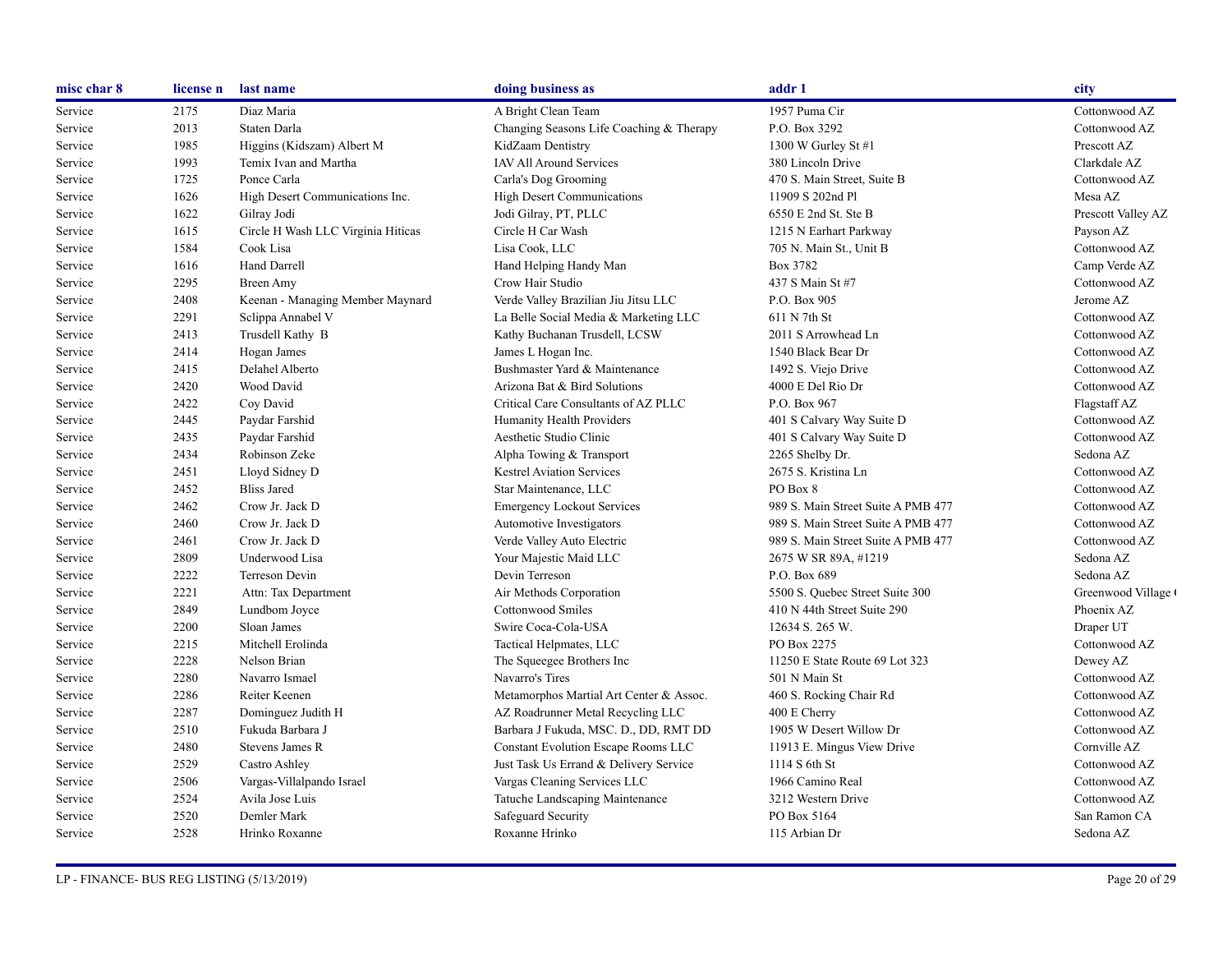| misc char 8 | license n | last name                                   | doing business as                       | addr 1                               | city               |
|-------------|-----------|---------------------------------------------|-----------------------------------------|--------------------------------------|--------------------|
| Service     | 2450      | Esquer Jazmine P                            | Jazmine's Salon & Spa                   | 418 N 15th St (Hair Salon)           | Cottonwood AZ      |
| Service     | 2436      | Price Ivory                                 | Desert Foothills Counseling             | 1760 E Villa Dr Ste A                | Cottonwood AZ      |
| Service     | 2442      | Pinnick Terry & Leah                        | <b>Westcott Funeral Home</b>            | 1013 E. Mingus Ave                   | Cottonwood AZ      |
| Service     | 2447      | Odell Lindsay                               | Copper State Law, PLC                   | 781 Cove Parkway Suite B             | Cottonwood AZ      |
| Service     | 2456      | Hubbard John                                | Hubbard Plumbing Services, LLC          | 989 S Main St Ste A #147             | Cottonwood AZ      |
| Service     | 2490      | Mackey Orrin L                              | Orrin L Mackey DMD PLLC                 | 517 S Main St                        | COTTONWOOD A.      |
| Service     | 2479      | Rose Boemer/April Rhodes Spectrum Healthcar | Spectrum Healthcare Group, Inc. #2      | 8 E Cottonwood St                    | Cottonwood AZ      |
| Service     | 2774      | Tadeo Sergio                                | Tadeo's Barber Shop LLC                 | PO Box 1391                          | Cottonwood AZ      |
| Service     | 2877      | Smith Karen                                 | Edward D. Jones & Co, L.P.              | PO Box 66719                         | St. Louis MO       |
| Service     | 2683      | Cole Rommy                                  | Redesign Your Spaces                    | 747 S. 8th St.                       | Cottonwood AZ      |
| Service     | 2758      | Reichert Paul                               | On the Greens                           | 11622 El Camino Real Suite 100       | San Diego CA       |
| Service     | 2885      | Taylor Kenneth C                            | Three Sons Charter Tours & Transport    | 970 S. 16th Street                   | COTTONWOOD A.      |
| Service     | 2670      | Ayersman Nicole                             | Rumors Hair Salon, LLC                  | 222 N Main St.                       | Cottonwood AZ      |
| Service     | 2798      | Foreman Miranda R                           | The Myss Miranda Agency                 | PO Box 612                           | Cottonwood AZ      |
| Service     | 2841      | Forte Ann                                   | Dr. Ann Forte, Chiropractor             | 2801 S Old State Hwy 279             | Cottonwood AZ      |
| Service     | 2760      | Parshall Mershona                           | Mershona Parshall LCSW, ATR-BC          | 1131 S. Vista Grande Drive           | Cottonwood AZ      |
| Service     | 2956      | Russell William                             | Body-Mind Connection                    | 989 S Main St #A291                  | Cottonwood AZ      |
| Service     | 2965      | Hill Cora B                                 | Cora B. Hill                            | 2123 Branded Dr.                     | Cottonwood AZ      |
| Service     | 2927      | Kolli Ravi K                                | Interweave Technologies, LLC            | 1130 Putman Dr. NW                   | Madison AL         |
| Service     | 2896      | Merz Megan                                  | Just Got Scrubbed                       | 280 S Main Street                    | Cottonwood AZ      |
| Service     | 2917      | Leach Blair S                               | AAD: FITCH, Inc.                        | PO Box 16435 N Scottsale Rd #195     | Mesa AZ            |
| Service     | 2644      | Cox Jon P                                   | TJ Clean and Shine                      | 19 E Fir St                          | Cottonwood AZ      |
| Service     | 2834      | Collins Malachi C                           | Collins Concepts LLC; Maddlove Beauty   | 4312 Del Rio Dr                      | Cottonwood AZ      |
| Service     | 2929      | Goodman Angel                               | Angel Goodman Skincare LLC              | 1380 S Rainbow Drive                 | Cottonwood AZ      |
| Service     | 2949      | Baumgaertel Jr. Coy                         | BaumFire Prevention, LLC.               | 11386 E Circle Dr.                   | Cornville AZ       |
| Service     | 2757      | St. George Charles                          | Assurance Chiropractic Inc.             | 1000 S. 12th Street                  | Cottonwood AZ      |
| Service     | 2899      | Grindstaff Alan                             | Mastercorp Commercial Services LLC      | 3505 N. Main St.                     | Crossville TN      |
| Service     | 2649      | Allen Susan                                 | Allens Cleaning Service                 | 695 Cliffside Drive                  | Clarkdale AZ       |
| Service     | 2622      | Edgar IV C. Ernest                          | Atkins North America Inc                | 4030 West Boy Scout Blvd., Suite 700 | Tampa FL           |
| Service     | 2838      | Kluge Florian                               | Draeger                                 | 3135 Quarry Road                     | <b>TELEFORD PA</b> |
| Service     | 2742      | Eftekhari Massond                           | <b>VIP Family Dentistry</b>             | 830 S. Main St.                      | Cottonwood AZ      |
| Service     | 2940      | Iurato Brandon                              | Crossfit Can-Do                         | 405 E Quail Springs Ranch Road       | Cottonwood AZ      |
| Service     | 2628      | Hinton Joshua                               | Paralegal Services of the Verde Valley, | PO Box 966                           | Clarkdale AZ       |
| Service     | 2860      | Chance Katherine S                          | Trinity Wellness Therapies LLC          | 1321 E Birch St Apt $#A$             | Cottonwood AZ      |
| Service     | 2729      | Malkin Michelle                             | Logic Works, LLC                        | 805 S. Golfview Dr.                  | Cornville AZ       |
| Service     | 2931      | McDermott Robert J.                         | Huitt-Zollars, Inc.                     | 1717 McKinney Ave #1400              | Dallas TX          |
| Service     | 2744      | Horton Jason                                | Super Clean Laundry Arizona, LLC        | 303 Whitney Street                   | Prescott AZ        |
| Service     | 2890      | Lawler John                                 | John Lawler Plumbing Service, LLC       | 716 E Cypress St                     | Cottonwood AZ      |
| Service     | 2827      | Reece Jordan M                              | J Reece Photography                     | 1289 S Thompson Road                 | Cottonwood AZ      |
| Service     | 2694      | Medlin Angela Kay                           | Special Occasion Sitters, LLC           | 831 E Mingus Ave #1212               | Cottonwood AZ      |
| Service     | 2799      | <b>Beinfest Brian</b>                       | Vortex Pools                            | 2675 W State Route 89A #1203         | Sedona AZ          |
| Service     | 2847      | McDonald Bailey                             | Bliss Aesthetics by Bailey, LLC         | PO Box 285                           | Rimrock AZ         |
| Service     | 2812      | Ruby Troyce Arva                            | Troyce Arva Ruby III Studio 42          | 1422 E Bart Circle                   | Cottonwood AZ      |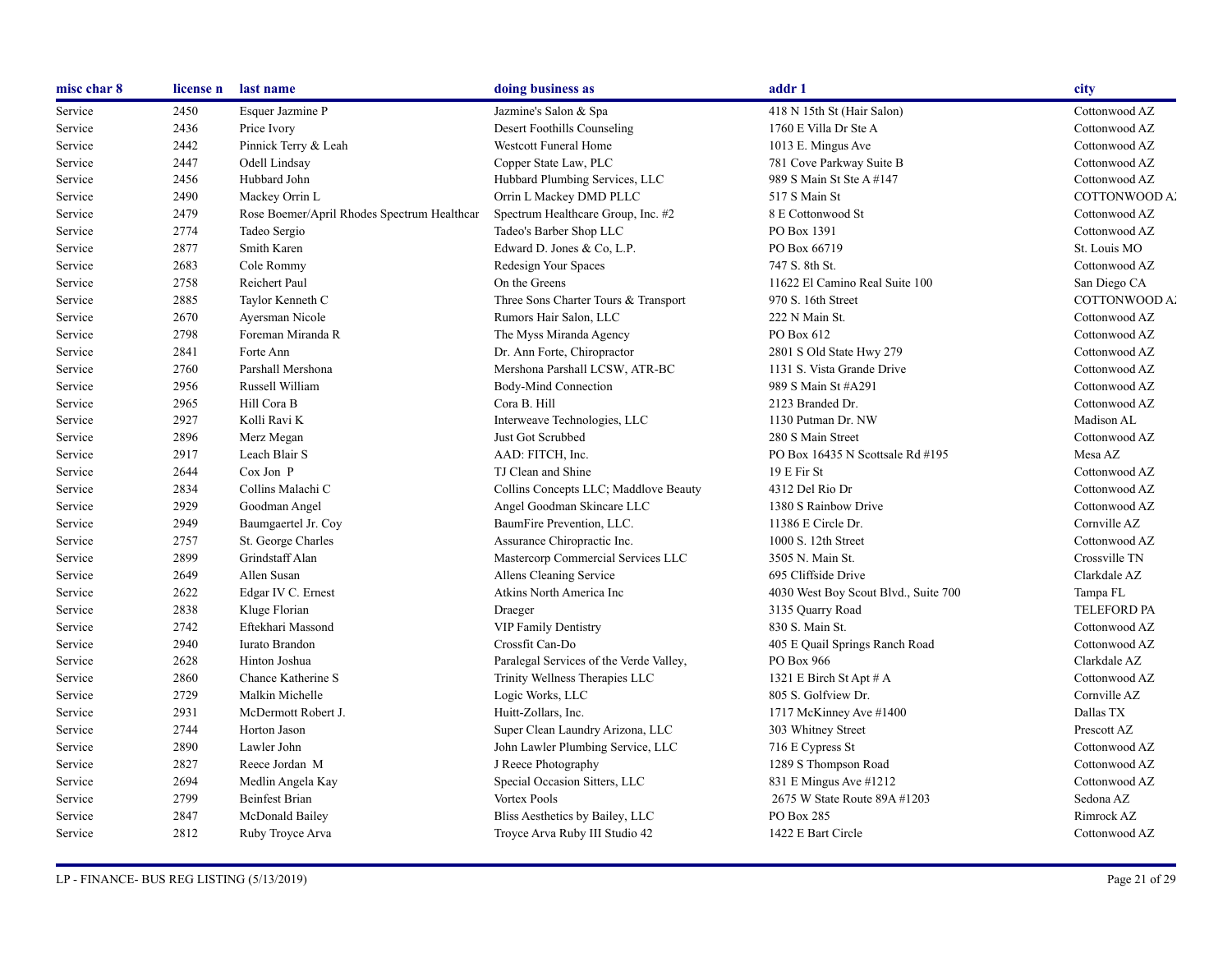| misc char 8 | license n | last name               | doing business as                      | addr 1                           | city             |
|-------------|-----------|-------------------------|----------------------------------------|----------------------------------|------------------|
| Service     | 2789      | <b>Burr Dorothy</b>     | Dorothy J Burr, LCSW                   | 753 N Main St Suite H-3          | Cottonwood AZ    |
| Service     | 2741      | <b>Bradley Del</b>      | Del Bradley                            | 5954 River Run                   | Cottonwood AZ    |
| Service     | 2708      | <b>Bently Abra</b>      | Hydro Geo Chem Inc.                    | 51 West Wetmore Rd. #101         | Tucson AZ        |
| Service     | 2736      | Scott John              | John Scott dba AMPRO Consultants       | 2120 W. Quail Springs Ranch Road | Cottonwood AZ    |
| Service     | 2948      | Bracken Cherry Allen    | U Now Ride                             | 1707 Arroyo Seco                 | Cottonwood AZ    |
| Service     | 2525      | Smith Sunny-Lee         | Rim Dental Lab                         | 469 Emrald Way                   | Payson AZ        |
| Service     | 2554      | Faasse Todd             | The Great American Hearing Aid Company | 813 Cove Parkway Suite 101       | Cottonwood AZ    |
| Service     | 2553      | Otteson Erik            | Verde Tint                             | PO Box 4093                      | Cottonwood AZ    |
| Service     | 2551      | Rinaldi Matthew         | <b>RC</b> Autoglass                    | 520 S 7th St 5 & 6               | Cottonwood AZ    |
| Service     | 2565      | Valenzuela Edward       | Shear Madness West LLC                 | 1672 E. Cottonwood St Suite A    | Cottonwood AZ    |
| Service     | 2566      | McCoy-Pinn Candice      | Tan-Tastics Salon                      | 2081 Windy Street                | Clarkdale AZ     |
| Service     | 2562      | Roeske Stephen          | Roeske Flooring                        | 2475 S Mountain View Drive #1    | COTTONWOOD A.    |
| Service     | 2589      | Mckernan Debby          | Deb's Cleaning Business                | 1264 E Stage Way                 | Cottonwood AZ    |
| Service     | 2599      | Kuhn Vincent            | Hansen Lightworks Inc                  | 241 Jennifer Lane                | Cottonwood AZ    |
| Service     | 2598      | Holguin Silvia Estela   | Alterations by Silvia                  | PO Box 3014                      | Sedona AZ        |
| Service     | 2568      | Glen Jared              | Rogue Handyman LLC                     | P.O. Box 323                     | Clarkdale AZ     |
| Service     | 2572      | Balla Lou Ann           | Sticks & Stones Impressions            | 2050 W SR 89A Lot #95            | Cottonwood AZ    |
| Service     | 2569      | Langholz Consuelo       | Amazing Hair                           | 652 E. Date Street               | Cottonwood AZ    |
| Service     | 2578      | Hale Chad               | Meraki Hair Salon LLC                  | 856 Cove Parkway                 | Cottonwood AZ    |
| Service     | 2590      | Supple Kimberly & Jason | Ardent K9 Training LLC                 | 989 S. Main St Ste A #490        | Cottonwood AZ    |
| Service     | 2587      | Bruno Susan E           | Integrative Therapeutic Solutions      | 2359 S Lariat Cir                | Cottonwood AZ    |
| Service     | 2574      | Kurot Helaine           | 360 Interlock, LLC                     | 468 S Main Street, Suite C       | Cottonwood AZ    |
| Service     | 2594      | Sammon Peter            | Montezuma Appliance Repair LLC         | 522 W. Finne Flat Rd Ste E 637   | Camp Verde AZ    |
| Service     | 2830      | Buchanan John S         | Sanctuary Cove Healthcare PLLC         | 2390 S Rio Verde Dr              | Cottonwood AZ    |
| Service     | 2921      | Collie Jonathan         | Jonathan Collie                        | 989 S. Main Street Ste. 142      | Cottonwood AZ    |
| Service     | 2842      | Grantham Carly N        | Boujie Studio                          | 856 Cove Pkwy Suite A1           | Cottonwood AZ    |
| Service     | 2709      | Thomas John             | CULA, LLC                              | 9665 Granite Ridge Drive #400    | San Diego CA     |
| Service     | 2764      | White Miriam H          | MaMaw's Laundry LLC                    | 1675 E Cottonwood St. #G         | Cottonwood AZ    |
| Service     | 2863      | Authier Carisa          | Carisa Authier Psy.D                   | PO Box 2155                      | Cottonwood AZ    |
| Service     | 2740      | Nauenburg Brian         | <b>Brian Nauenburg</b>                 | 2133 E. Arrowhead Ln.            | Cottonwood AZ    |
| Service     | 2738      | Mitchell Charles        | Bolt Internet, Inc.                    | 600 E. Gurley St. Suite E        | Prescott AZ      |
| Service     | 2792      | Metzner Michael         | Electronics Repair Plus, LLC           | 11 N Main Street, Suite B        | Cottonwood AZ    |
| Service     | 2784      | Shields Teresa          | "One" Photon Light Therapy Salon       | PO Box 2833                      | Cottonwood AZ    |
| Service     | 2657      | McKinley Stefanie       | Desert Oasis Garage                    | 417 S. 6th Street, Suite D       | Cottonwood AZ    |
| Service     | 2808      | <b>Trout Luke</b>       | Cottonwood Weed-Trol Inc               | PO Box 4093                      | <b>SEDONA AZ</b> |
| Service     | 2724      | Lane Patricia           | Gaia's Place, LLC                      | 36 East Fir St.                  | Cottonwood AZ    |
| Service     | 2631      | McClain Jana            | One Love Pet Spa LLC                   | 101 S Main St Ste E              | Cottonwood AZ    |
| Service     | 2933      | Rogers William T        | Homeowners Financial Group USA, LLC    | 16427 N Scottsdale Rd, Ste 145   | Scottsdale AZ    |
| Service     | 2621      | Powell Thomas           | Sharp Leasing USA Corp                 | 100 Paragon Dr                   | Montvale NJ      |
| Service     | 2669      | Wakefield Shannon       | Classic Spirits Services, LLC          | 270 E Rancho Vista Way           | COTTONWOOD A.    |
| Service     | 2770      | Fobia Bryan M           | <b>Advanced Auto Motion</b>            | 595 S 6th Street                 | Cottonwood AZ    |
| Service     | 2824      | Schmidgall Jill         | Massage Spirit LLC                     | 1425 Javelina Hill               | Cottonwood AZ    |
| Service     | 2945      | <b>Benites Eufemio</b>  | Lou's Pool Service                     | PO Box 1171                      | Cottonwood AZ    |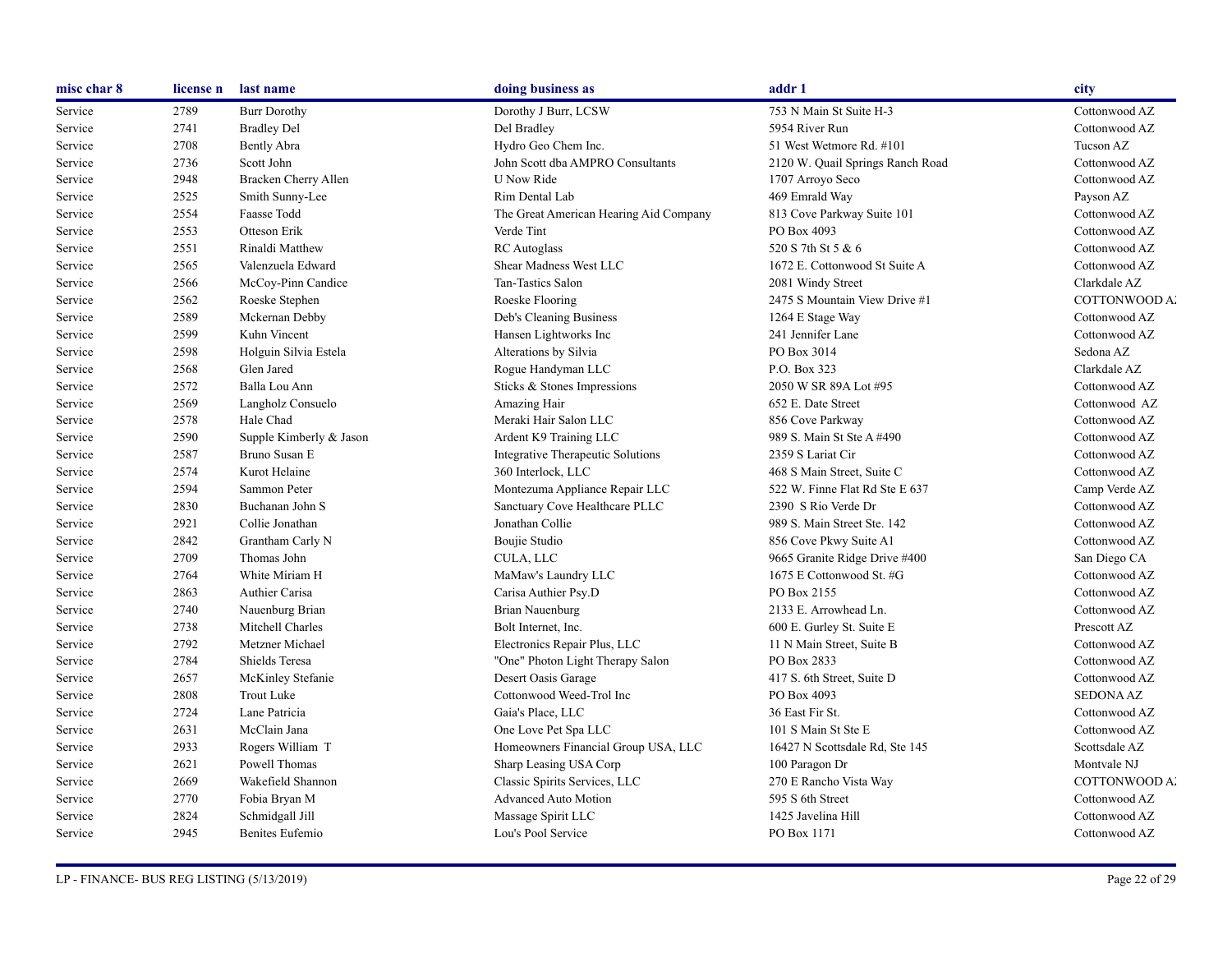| misc char 8 | license n | last name                 | doing business as                              | addr 1                              | city          |
|-------------|-----------|---------------------------|------------------------------------------------|-------------------------------------|---------------|
| Service     | 2898      | Dibrom Corey              | Corey Dibrom - Wicked City Tattoo              | 1515 E. Hermits Ln.                 | Cottonwood AZ |
| Service     | 2874      | Masset Caroline A         | Christian Medical Massage                      | 105 Ironwood St.                    | Sedona AZ     |
| Service     | 2800      | Ruiz Brenda M             | A & B Maintenance                              | P.O. BOX 2564                       | Camp Verde AZ |
| Service     | 2680      | Malafa Lois               | Lois' Blueprints, LLC                          | 703 S Main Street, Suite 1          | Cottonwood AZ |
| Service     | 2624      | Jones Joshua              | Cottonwood Window Tinting                      | 662 E State Route 89A Suite D       | Cottonwood AZ |
| Service     | 2698      | Yu Chong                  | A Caring Place Adult Day Service Center        | 203 S. Candy Lane, Suite 12A-B      | Cottonwood AZ |
| Service     | 2957      | McClatchey John and Sally | John and Sally McClatchey; Bees and Bugs       | 2330 Cessna Circle                  | Camp Verde AZ |
| Service     | 2686      | Alcaraz Adrian            | North Desert Moving                            | 4425 E. Purple Sage Trail           | Cottonwood AZ |
| Service     | 2671      | Ames Susan                | Styles by Susan                                | 519 N. Main                         | Cottonwood AZ |
| Service     | 2920      | Parker Brian              | Brian's Home Rescue, LLC.                      | 449 Geary Heights Dr.               | Clarkdale AZ  |
| Service     | 2642      | Laas Robert               | State 48 Brazilian Jiu Jitsu LLC               | 2004 S Arrowhead Lane               | Cottonwood AZ |
| Service     | 2645      | Deal Brent                | Black Hills Auto and Towing                    | 951 W. Black Hills Drive, Suite B   | Cottonwood AZ |
| Service     | 2735      | Smith Norman              | Arizona Recovery & Towing                      | 3611 Old Hwy 279                    | Camp Verde AZ |
| Service     | 2803      | Winkler Kent              | Mountain Heart Medical Practice, PLLC          | 2000 S Thompson St                  | Flagstaff AZ  |
| Service     | 2947      | Valpiani Michael G        | A Better Life Pain Treatment Center            | 162 Ultra Dr.                       | Henderson NV  |
| Service     | 2797      | Hasapis Greg              | Greg Hasapis                                   | 1090 S 17th Street                  | Cottonwood AZ |
| Service     | 2916      | Hogan James               | Jade Wellness                                  | 1540 Black Bear Dr                  | Cottonwood AZ |
| Service     | 2955      | Kissinger Diana           | Simply Wax Company LLC                         | 753 N Main St                       | Cottonwood AZ |
| Service     | 2901      | Ratliff Keri Ann          | Keri Ratliff - You MPWR You Coaching           | 1181 S Vista Grande Dr              | Cottonwood AZ |
| Service     | 2691      | Horattas Tina             | MG Transportation LLC                          | 989 S. Main St. # 501               | COTTONWOOD A. |
| Service     | 2722      | Zurita Jordana            | House of Swords Tarot                          | 4229 E. Del Rio Dr.                 | Cottonwood AZ |
| Service     | 2366      | Cody Brundage             | Wicked City Tattoo                             | 143 S. 17th Street                  | Cottonwood AZ |
| Service     | 1141      | Lori Pavia                | Body Bright Laser, LLC                         | 703 S. Main Street, Suite 11        | Cottonwood AZ |
| Service     | 1053      | Pha Thi Tran              | Top Nails By Mary                              | 703 S Main Street, Suite 12         | Cottonwood AZ |
| Service     | 0688      | Karen R. Tudor            | Karen's Barber Shop & Family Haircutting       | 703 S Main Street, Suite 13         | Cottonwood AZ |
| Service     | 0262      | Patricia A. Fontan        | Pat Fontan Hair Design Studio                  | 703 S Main Street, Suite 3          | Cottonwood AZ |
| Service     | 2306      | Christa Hansen            | Laluna Birth & Women's Center                  | 703 S Main Street, Suite 7          | Cottonwood AZ |
| Service     | 0122      | Kathy Fisher              | Acupuncture & Chinese Medicine By Kathy Fisher | 989 S. Main Street Suite A, PMB 440 | Cottonwood AZ |
| Service     | 1154      | Robert H. Jochim, M.D.    | Robert H Jochim Md, Ltd                        | PO Box 1536                         | Cottonwood AZ |
| Service     | 0985      | Michael A Shaw            | Shaw Law Firm Pllc                             | 698 Cove Parkway, Suite A           | Cottonwood AZ |
| Service     | 1238      | Kim Maney                 | Aristocats Studio                              | 698 Cove Parkway, Suite B           | Cottonwood AZ |
| Service     | 1080      | Adam J. Adams             | <b>Combustion Dynamics</b>                     | 701 E Aspen Street                  | Cottonwood AZ |
| Service     | 0439      | <b>Brian Williams</b>     | Cottonwood Express Lube                        | 662 E State Route 89a               | Cottonwood AZ |
| Service     | 0138      | Joe D. Ditterline D.M.D.  | Joe D. Ditterline, Dmd, Pc                     | 667 E Mingus Avenue                 | Cottonwood AZ |
| Service     | 1140      | Kylee Bell                | Kare Bear Child Care Center, LLC               | 68 N 12th Street                    | Cottonwood AZ |
| Service     | 0066      | Attn: Mark Tufte          | Country Bank                                   | 597 E State Route 89a               | Cottonwood AZ |
| Service     | 0534      | Bryan Nielsen             | OneAZ Credit Union                             | 2355 W Pinnacle Peak Road           | Phoenix AZ    |
| Service     | 0127      | Debby Moore               | Gutter Guys, Inc.                              | 603 E Cottonwood Street #2          | Cottonwood AZ |
| Service     | 0655      | Angela Molina             | Ruby Red Salon                                 | 637 N Main Street, Suite 1-f        | Cottonwood AZ |
| Service     | 0249      | Lorraine Alvey            | Singletree Machine Corp.                       | 625 E Cherry Street, Suite C        | Cottonwood AZ |
| Service     | 1160      | William & Christine Eaton | Old Town Center For The Arts                   | 633 N 5th Street                    | Cottonwood AZ |
| Service     | 1070      | Marianna Tripp            | Zazi Hair And Brow Studio LLC                  | 649 E Cottonwood Street, Suite. 2   | Cottonwood AZ |
| Service     | 1111      | Ken Foote                 | Footework Auto License & Title Service         | 201 Grove Avenue                    | Prescott AZ   |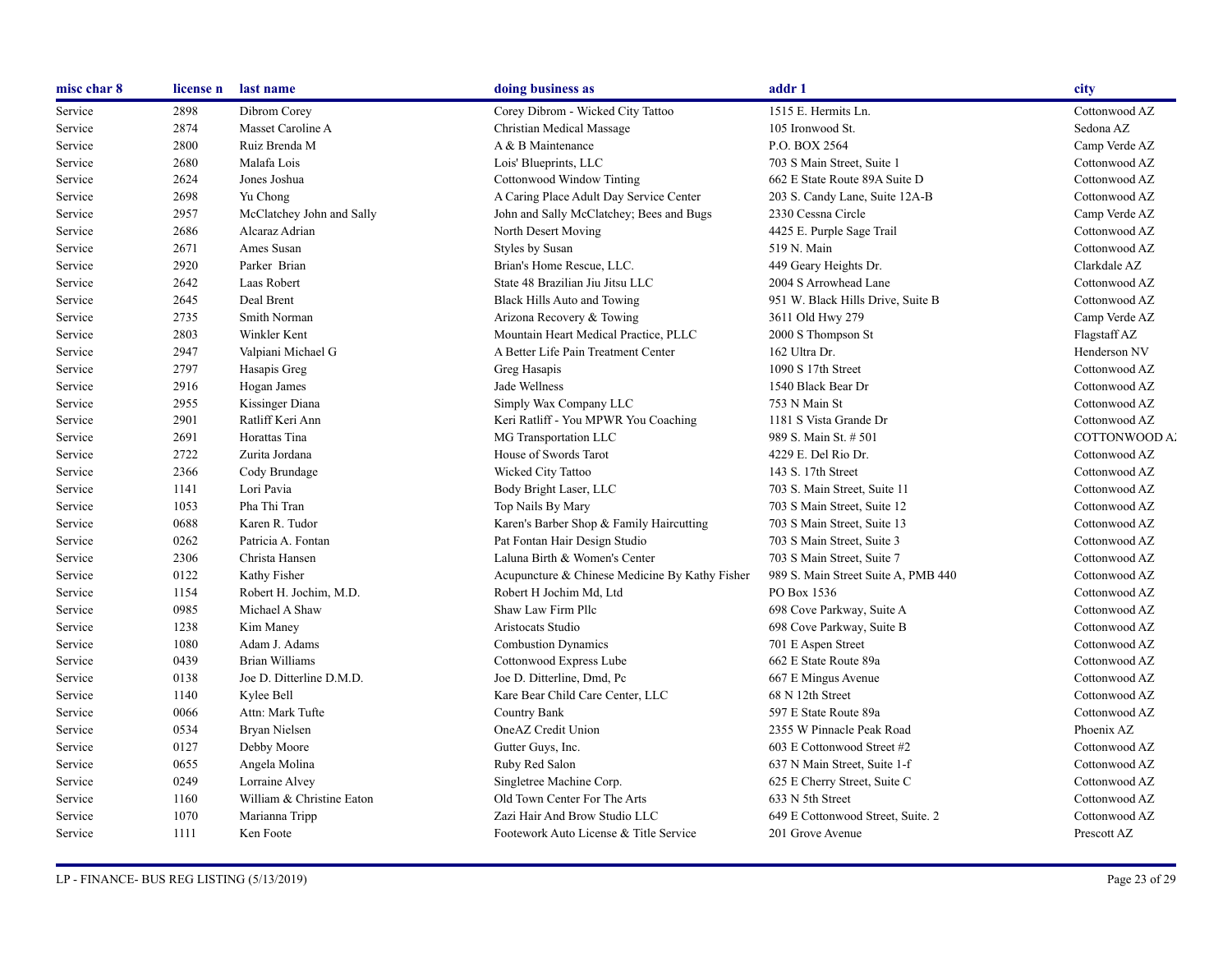| misc char 8 | license n | last name                 | doing business as                              | addr 1                             | city          |
|-------------|-----------|---------------------------|------------------------------------------------|------------------------------------|---------------|
| Service     | 0839      | Virginia I Duncan, P.C.   | Virginia I Duncan, Pc                          | PO Box 3819                        | Cottonwood AZ |
| Service     | 0057      | David G. Dumyahn          | Resource Physical Therapy, Inc.                | PO Box 2024                        | Cottonwood AZ |
| Service     | 0496      | Pamela Moore              | Teasers Hair And Nail Salon, LLC               | 657 E Cottonwood Street, Suite 7   | Cottonwood AZ |
| Service     | 0822      | Marie Kokinos             | Harmony Body Therapy                           | 3647 E Sycamore Lane               | Rimrock AZ    |
| Service     | 0440      | Brian Williams            | Express Automotive - Brian Williams, LLC       | 642 E State Route 89a              | Cottonwood AZ |
| Service     | 0657      | Dr. Celeste Flannery, Dvm | Airpark Animal Hospital, LLC                   | 515 Airpark Road, Suite 103        | Cottonwood AZ |
| Service     | 0500      | Dennis L. Crenshaw D.C.   | Crenshaw Chiropractic Center, Pc               | PO Box 1681                        | Cottonwood AZ |
| Service     | 0987      | Sharon Cox                | The Hair Escape #5                             | 56 S Main Street, Suite 5          | Cottonwood AZ |
| Service     | 0023      | L. Richard Mabery         | Law Offices Of L. Richard Mabery, Pc           | 234 N Montezuma Street             | Prescott AZ   |
| Service     | 0968      | Peter F Schrambling       | Pete's Diesel Service                          | 558 N Main Street                  | Cottonwood AZ |
| Service     | 0611      | Niel Schulte              | C & S Underground                              | 781 Airpark Way #B9                | Cottonwood AZ |
| Service     | 0660      | Shiloh K. Hoggard         | Law Office Of Shiloh K. Hoggard, PLLC          | 850 Cove Parkway Suite C           | Cottonwood AZ |
| Service     | 0711      | Rose Mckinnon             | Cloud 9 Hair, Skin, & Body Salon               | 470 S Main Street, Suite C         | Cottonwood AZ |
| Service     | 0006      | Kathy Ngo                 | A Cindy-S Nail And Spa                         | 1030 S. 16th Place                 | Cottonwood AZ |
| Service     | 0760      | <b>Tarrin Walz</b>        | Northern Arizona Rehabilitation & Fitness      | 480 S Willard Street               | Cottonwood AZ |
| Service     | 0565      | Tim Wetzler               | Enterprise Rent A Car #50B2                    | 4100 W Galveston St, Suite 1       | Chandler AZ   |
| Service     | 0686      | Lynn D. Pedersen          | A-1 Trans Tech                                 | 468 S Main Street, Suite D         | Cottonwood AZ |
| Service     | 0973      | Jennifer Smith            | A Cut Above Pet Grooming                       | 437 S Main Street, Suite 6         | Cottonwood AZ |
| Service     | 0333      | Deiss Clayton             | Premier Auto Services                          | 445 S Airpark Road, Suite 3        | Cottonwood AZ |
| Service     | 0390      | John Julian               | Nextcare Urgent Care-Verde Valley              | 1138 N Alma School Road, Suite 120 | Mesa AZ       |
| Service     | 0162      | Michi C. Nadler           | Michi's Healing Village                        | 291 S Willard Street, Suite 103    | Cottonwood AZ |
| Service     | 0304      | Gary Nadler, D.C.         | The Abraxas Center, Inc.                       | 291 S Willard Street, Suite 104    | Cottonwood AZ |
| Service     | 0752      | Dr. David Ackerman        | Ackerman Professional Services, Inc.           | 291 S Willard Street, Suite 105    | Cottonwood AZ |
| Service     | 0591      | Susan Price               | Arizona Kidney Disease And Hypertension Center | 3333 E Camelback Rd #180           | Phoenix AZ    |
| Service     | 1260      | Tom Pender                | Pender Engineering                             | PO Box 1245                        | Cottonwood AZ |
| Service     | 0305      | Ronald Pinner             | Akiva Glass                                    | 300 S 6th Street, Suite 4          | Cottonwood AZ |
| Service     | 0938      | Scott M Dale              | Northern Arizona Dermatology Center Pc         | 1490 N Turquoise Drive             | Flagstaff AZ  |
| Service     | 0951      | William Farr              | Farr's Automotive Repair                       | 300 S. 6th Street, Suite 6         | Cottonwood AZ |
| Service     | 0216      | Benjamin F. Bueler        | <b>Bueler Cottonwood Funeral Home</b>          | 143 W Arnold Street                | Camp Verde AZ |
| Service     | 0184      | Catherine Yorba           | Accounting Services & Business Management      | 417-A S 6th Street                 | Cottonwood AZ |
| Service     | 0307      | Lewis Rice                | Rice Accounting / Jackson Hewitt Tax Service   | 230 E State Route 89a              | Cottonwood AZ |
| Service     | 0977      | Ronald And Sharon Barton  | Createtech Enterprises Inc                     | 237 Justin Drive                   | Cottonwood AZ |
| Service     | 1178      | John P. Hahle             | Western Technologies, Inc.                     | 3737 E Broadway Road               | Phoenix AZ    |
| Service     | 0705      | <b>Accounts Payable</b>   | Alliance Healthcare Services, Inc.             | PO Box 19532                       | Irvine CA     |
| Service     | 1018      | Keith Meredith Md         | Obstetrix Medical Group Of Phoenix Pc          | 1301 Concord Terrace               | Sunrise FL    |
| Service     | 0467      | <b>Trase Barney</b>       | Southwestern Eye Center                        | 2610 E Unversity Drive             | Mesa AZ       |
| Service     | 0704      | John Armstrong            | Helping Hands In Home Care                     | 371 Garden Street Suite H          | Prescott AZ   |
| Service     | 0652      | Karen A. Conover          | Kc's Family Tae Kwon Do & Tumbling             | 989 S. Main Street, #204           | Cottonwood AZ |
| Service     | 13-0530   | Chris Taylor              | Taylor Waste, Inc.                             | PO Box 3218                        | Cottonwood AZ |
| Service     | 0910      | Scott & Natalie Taylor    | S. Taylor & Sons Hauling, Inc.                 | PO Box 4389                        | Cottonwood AZ |
| Service     | 0547      | Sheila Mongini            | Arizona Smile Designers                        | 350 S Willard Street               | Cottonwood AZ |
| Service     | 2331      | Lucila Bermudez           | A & L Housekeeping                             | 3705 East Mission Lane             | Cottonwood AZ |
| Service     | 0634      | William Olson             | A & B Motors, Inc.                             | 335 S Main Street                  | Cottonwood AZ |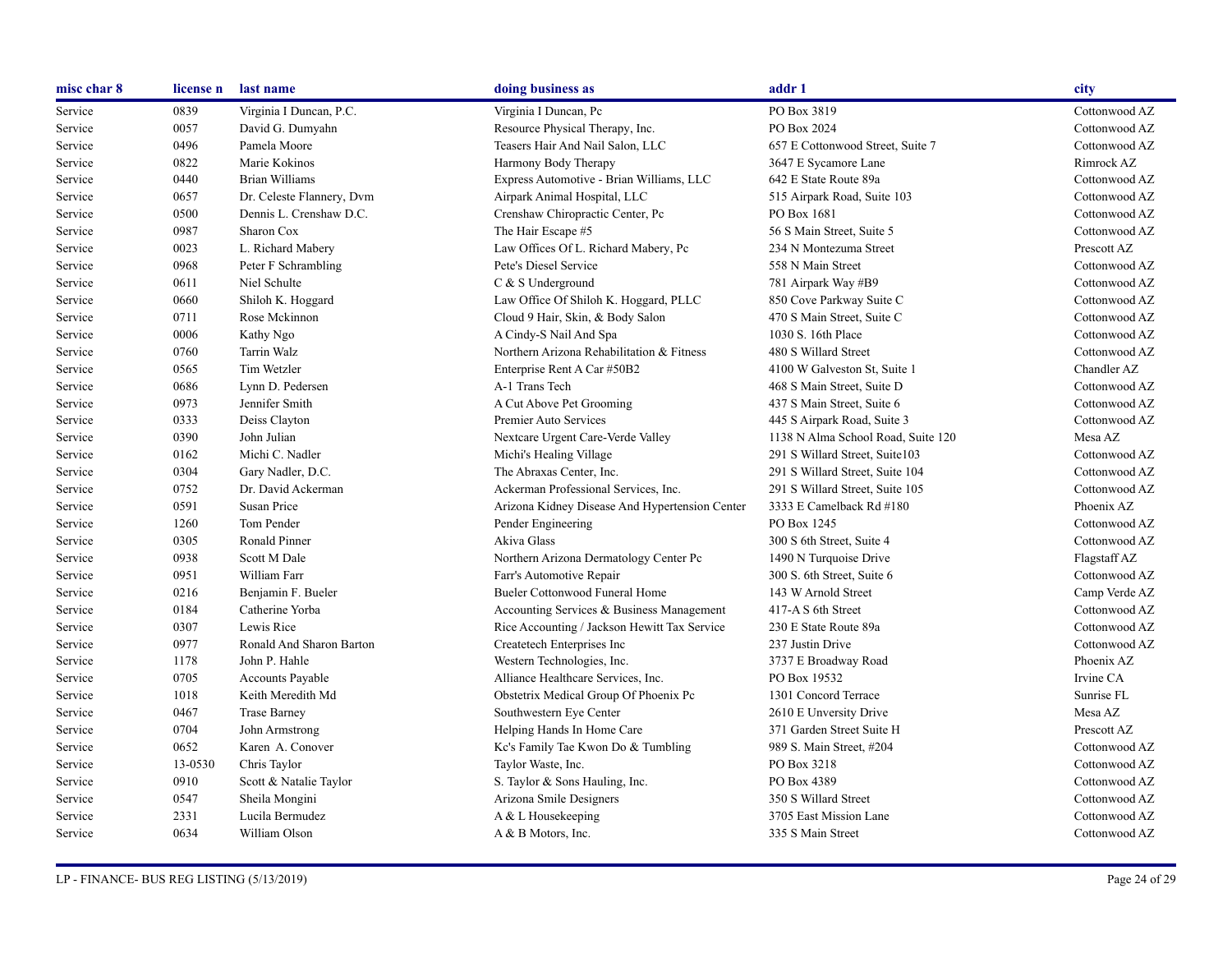| misc char 8 | license n | last name                   | doing business as                                | addr 1                            | city                 |
|-------------|-----------|-----------------------------|--------------------------------------------------|-----------------------------------|----------------------|
| Service     | 0626      | George Winckler             | Appliance Junkies, LLC                           | 423 S 6th Street, Suite A         | Cottonwood AZ        |
| Service     | 0190      | Jason Keller                | Signs 928 LLC                                    | 154 S. Main Street                | Cottonwood AZ        |
| Service     | 1195      | Robert Mahanti Md           | Northern Arizona Eye Associates                  | PO Box 31012                      | Flagstaff AZ         |
| Service     | 0995      | Ross W. Willoughby          | Verde Valley Rentals, Inc.                       | 403 S 6th Street                  | Cottonwood AZ        |
| Service     | 0077      | Maria & Ruben Serna         | Sernarm: DBA Ruben's Automotive                  | 407 N 15th Street                 | Cottonwood AZ        |
| Service     | 0870      | Jeffery D Knytych           | Knytych Integrative Medicine                     | PO Box 10836                      | Glendale AZ          |
| Service     | 0381      | Elizabeth Ashley Linssen    | Verde Valley Physical Therapy Center             | PO Box 1257                       | Cottonwood AZ        |
| Service     | 1092      | Caleb Labarda               | Tae Kwon Do Unlimited                            | 415 S Main Street                 | Cottonwood AZ        |
| Service     | 0490      | Allen & Kathy Phillips      | Phillips Auto Repair, Inc.                       | 395 Airpark Road                  | Cottonwood AZ        |
| Service     | 0876      | Hayden Seales               | Tri City Computers                               | 211 Jennifer Drive, Suite B       | Cottonwood AZ        |
| Service     | 2364      | Gary Wilsher                | Carefree Assisted Living Center                  | 22 South 7th Street               | Cottonwood AZ        |
| Service     | 0603      | Kim Chi Tran                | Regal Nails                                      | 2003 E Rodeo Drive, Suite 1299    | Cottonwood AZ        |
| Service     | 1191      | Debra Porter                | Cottonwood Village                               | 201 E Mingus Avenue               | Cottonwood AZ        |
| Service     | 0188      | Diane B. Prescott           | The Law Office Of Diane B. Prescott, Inc.        | 203 Candy Lane, Suite 1b          | Cottonwood AZ        |
| Service     | 0327      | Vicki Hunt                  | Laboratory Corporation Of America                | 231 Maple Avenue; Attn: Tax Dept. | <b>Burlington NC</b> |
| Service     | 0252      | Michael Howe                | Arizona Dermatology Group                        | 830 Ainsworth Drive               | Prescott AZ          |
| Service     | 0645      | Susan Bro                   | Susan Albright PLC                               | 203 S Candy Lane, Suite 13A       | Cottonwood AZ        |
| Service     | 0590      | Kim Jordan                  | Sonora Quest Laboratories, LLC                   | 1255 W Washington Street          | Tempe AZ             |
| Service     | 0619      | Attn: License Dept.         | Cottonwood Dialysis                              | 5200 Virginia Way                 | <b>Brentwood TN</b>  |
| Service     | 1114      | Donny Feldman               | Austin House Assisted Living                     | 195 S Willard Street              | Cottonwood AZ        |
| Service     | 0971      | Sean Laney                  | Haven Of Cottonwood                              | 197 S Willard Street              | Cottonwood AZ        |
| Service     | 0022      | Jason W. Fornara            | Fornara Eye Center, Pc                           | 199 S Candy Lane, Suite 2-a       | Cottonwood AZ        |
| Service     | 0161      | David Herald                | David Herald Dds, Pllc                           | 520 N Rio Arriba                  | Cottonwood AZ        |
| Service     | 0182      | Richard A Adams Md          | Richard A Adams Md Pc                            | 20 E State Route 89a, Suite 102   | Cottonwood AZ        |
| Service     | 0015      | James W Meredith            | First Convenience Bank                           | PO Box 937                        | Killeen TX           |
| Service     | 1052      | <b>Licensing Department</b> | Smartstyle #407                                  | 7201 Metro Boulevard              | Minneapolis MN       |
| Service     | 0658      | Jennette Heath              | H & H Accounting And Business Services Cpa's, P. | PO Box 2109                       | Cottonwood AZ        |
| Service     | 0130      | Eric Arnett                 | Arnett Accounting, Ltd                           | PO Box 1883                       | Cottonwood AZ        |
| Service     | 0250      | Robert W Tungland II        | The Tungland Corporation                         | 4747 N 7th Street, Suite 300      | Phoenix AZ           |
| Service     | 0966      | Chloe Zuniga                | Sol Beauty                                       | 1765 E Villa Drive, Suite B       | Cototnwood AZ        |
| Service     | 0283      | Cheryl A. Kasdorf           | Cheryl A Kasdorf, ND, LLC                        | 2374 S. Lariat Cir                | Cottonwood AZ        |
| Service     | 2320      | David L Carey               | Carey Chiropractic                               | 856 Cove Parkway, Suite C4        | Cottonwood AZ        |
| Service     | 0101      | John Mahon                  | Mahon Accounting & Tax Service                   | 1770 E Villa Drive, Suite 1       | Cottonwood AZ        |
| Service     | 0763      | Carol A. Conti              | Northern Arizona Thermal Imaging, LLC            | 1770 E Villa Drive, Suite #4      | Cottonwood AZ        |
| Service     | 0481      | Kristie L. Kreutzfeld, D.C. | Cottonwood Chiropractic, Inc.                    | 1756 E Villa Drive Suite C4       | Cottonwood AZ        |
| Service     | 0399      | Juneau D Stump Md           | Juneau D Stump Jr Md, Pc                         | PO Box 1904                       | Cottonwood AZ        |
| Service     | 0878      | Levi Sexton                 | Ink Impression Tattoo                            | 2138 S. Cayuse Trail              | Cottonwood AZ        |
| Service     | 0615      | Mairi Nardone               | Thairapy Hair Salon                              | 1560 E Cherry Street, Suite 200   | Cottonwood AZ        |
| Service     | 0374      | Sorin & Rica Zaharia        | Best Of Europe Adult Care Home, LLC              | 1632 E Coconino Street            | Cottonwood AZ        |
| Service     | 0561      | Ruben & Veronica Jauregui   | Wild West Hair Cutters & Hairstylists            | 1514 E Apache Street              | Cottonwood AZ        |
| Service     | 0404      | Nancy Griggsby              | Central Barber Shop                              | 1413 E State Route 89a            | Cottonwood AZ        |
| Service     | 1217      | Robin Wesighan              | Wesies Customs                                   | 4215 Bridlepath                   | Cottonwood AZ        |
| Service     | 0638      | JP Morgan Chase Bank, N.A.  | J.P. Morgan Chase Bank, N.A.                     | 8111 Preston Rd. Ste. 250         | Dallas TX            |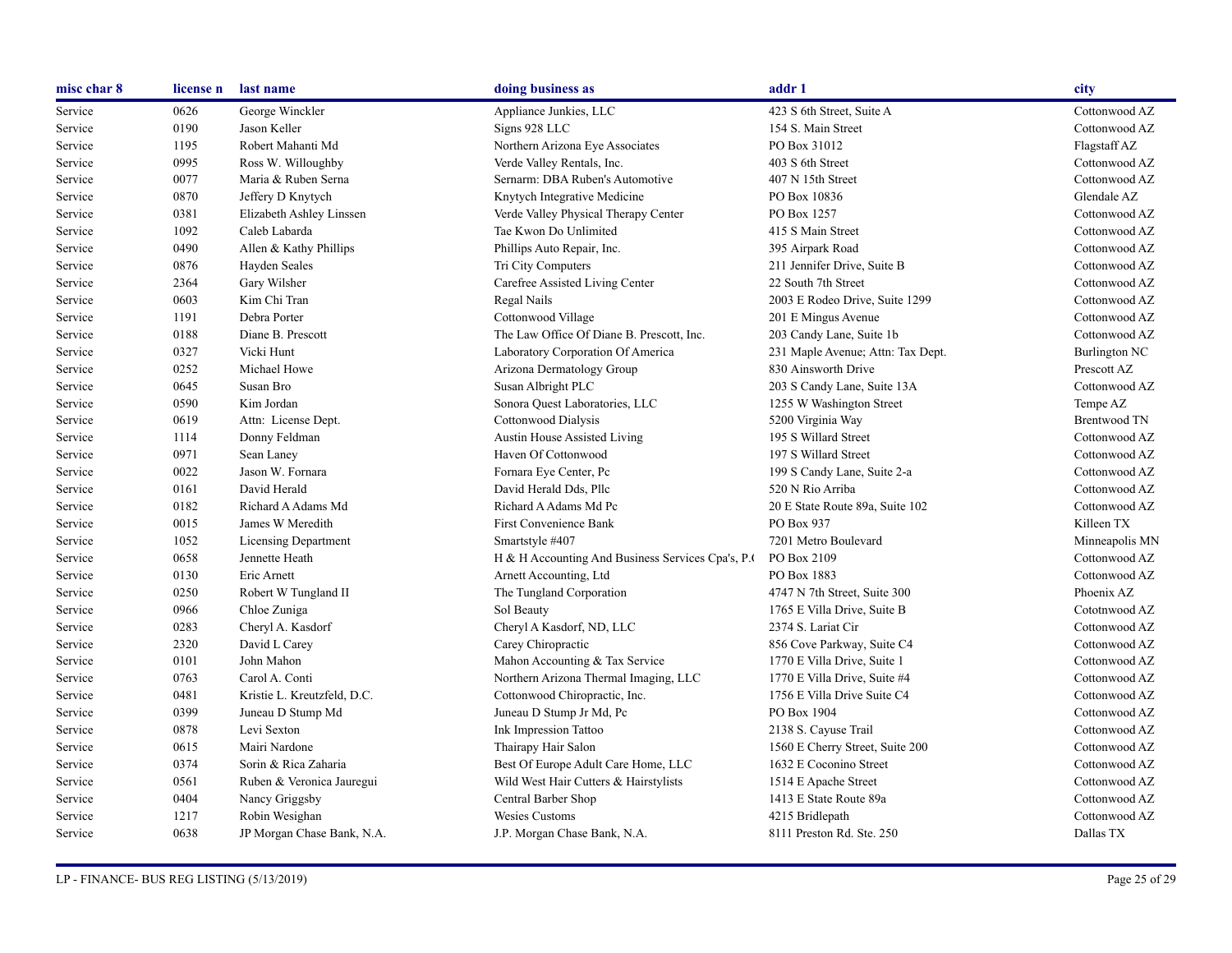| misc char 8 | license n | last name                  | doing business as                           | addr 1                           | city            |
|-------------|-----------|----------------------------|---------------------------------------------|----------------------------------|-----------------|
| Service     | 0540      | Debbie Winter              | Credit Union West                           | PO Box 7600                      | Glendale AZ     |
| Service     | 0743      | Jennifer Settles           | U-Haul Co Of Arizona                        | PO Box 21517                     | Phoenix AZ      |
| Service     | 0361      | James P. Trotter, Jr.      | Management Services Network, LLC            | PO Box 2787                      | Columbus GA     |
| Service     | 2351      | <b>Betsy Letarte</b>       | Lawyers Title                               | 1756 E Villa Drive, Suite A      | Cottonwood AZ   |
| Service     | 0531      | Rose Lipinski, D.C.        | Rose Lipinski D.C.                          | 1756 E Villa Drive, Suite B-3    | Cottonwood AZ   |
| Service     | 0545      | Paul Carter                | Hawaii Mainland Administrators LLC          | 1756 E Villa Drive, Suite C-16   | Cottonwood AZ   |
| Service     | 1075      | Nancy Jo Wesnitzer         | Shephard-Wesnitzer, Inc.                    | PO Box 3924                      | Sedona AZ       |
| Service     | 1032      | Joy Goodearl               | Agape Salon & Day Spa                       | 1756 E Villa Drive, Suite B-1    | Cottonwood AZ   |
| Service     | 0191      | Jean Kroyn                 | Verde Valley Foot And Ankle Center          | PO Box 4228                      | Cottonwood AZ   |
| Service     | 0820      | Scott Shulman              | Verde Veterinary Hospital                   | 29229 Canwood Street, Suite 100  | Agoura Hills CA |
| Service     | 0997      | Business License & Permits | Wells Fargo Bank, N.A.                      | 1500 Broadway #T3203-025         | Lubbock TX      |
| Service     | 0978      | Pam Miller                 | Starlight Printing / Ad King                | 116 S Main Street                | Cottonwood AZ   |
| Service     | 0120      | Elizabeth A. Zellner       | Professional Hairstyling By Liz             | 113 S 10th Street                | Cottonwood AZ   |
| Service     | 0765      | <b>Business Licenses</b>   | Hanger Prosthetics & Orthotics, Inc.        | 251 Little Falls Drive           | Wilmington DE   |
| Service     | 0759      | Brian Heitzman             | Auto Fixation, LLC                          | 1151 E State Route 89a           | Cottonwood AZ   |
| Service     | 0012      | GL. Williams               | J & L Art LLC                               | 1156 S 7th Street                | Cottonwood AZ   |
| Service     | 0683      | Michelle Furness           | H & R Block                                 | 1407 E State Route 89a           | Cottonwood AZ   |
| Service     | 0922      | Mary Ann Duran             | Duran's Barber Beauty Shop                  | 146 S Main Street                | Cottonwood AZ   |
| Service     | 0189      | Sandra Trautman            | Canine Country Club, LLC                    | 1461 E Cherry Street             | Cottonwood AZ   |
| Service     | 1180      | Tax Officer                | Arizona Public Service Company              | PO Box 53999, Ms 8657            | Phoenix AZ      |
| Service     | 0516      | Robert W. Allen            | Abc Body Shop, Inc.                         | 1269 E Cherry Street             | Cottonwood AZ   |
| Service     | 0038      | Dickie & Sharon Mcwilliams | Conn Pest Control - Verde Valley, LLC       | PO Box 1897                      | Cottonwood AZ   |
| Service     | 1277      | William Burke              | Red Rock Accounting Group, LLC              | 1290 S State Route 260           | Cottonwood AZ   |
| Service     | 1289      | Alex Sharifian             | Cottonwood Modern Dentistry Llp             | 17000 Red Hill Avenue            | Irvine CA       |
| Service     | 0983      | Sophia & Jesus Ballesteros | Metro Hair Company                          | 109 S Main Street                | Cottonwood AZ   |
| Service     | 0428      | Paul Neumayr               | Great Clips                                 | 3116 S Mill Ave. #614            | Tempe AZ        |
| Service     | 1055      | Karin Olivier              | Connection Concepts, LLC                    | 1100 E State Route 260, Suite 17 | Cottonwood AZ   |
| Service     | 0407      | William Lane, CFO          | Check Into Cash Of Arizona, Inc.            | PO Box 550                       | Cleveland TN    |
| Service     | 0604      | Baoloc T. Nguyen           | N & N Nails & Spa                           | 2003 E Rodeo Drive #1299         | Cottonwood AZ   |
| Service     | 0239      | Glenn Deal                 | Blackhills Pumping, Inc.                    | 1330 Paradise Drive              | Cottonwood AZ   |
| Service     | 0580      | National Bank of Arizona   | National Bank Of Arizona                    | Attn: Janet Ray 6001 N 24th St   | Phoenix AZ      |
| Service     | 0045      | James E. Ledbetter         | The Ledbetter Law Firm, Plc                 | 1003 N Main Street               | Cottonwood AZ   |
| Service     | 0889      | Hank V. Krauter            | The Essential Services, LLC                 | 105 N Main Street                | Cottonwood AZ   |
| Service     | 2334      | Hank V. Krauter            | Venomous Motorcycles, LLC                   | 105 N Main Street, Suite B       | Cottonwood AZ   |
| Service     | 1077      | Mona E Meadows             | Alternative Health Management Solutions Inc | PO Box 3965                      | Cottonwood AZ   |
| Service     | 0588      | Mona E Meadows             | Precision Practice Management LLC           | PO Box 3635                      | Cottonwood AZ   |
| Service     | 0088      | Peter Andrew Groseta       | Headquarters West, Ltd                      | PO Box 1840                      | Cottonwood AZ   |
| Service     | 0351      | Dave & Laura Pollock       | Dave's Handyman Service                     | 606 W Trails End                 | Cottonwood AZ   |
| Service     | 0254      | Gary Messer                | Arizona Auto Lenders, Inc.                  | 2325 Airway Ave                  | Kingman AZ      |
| Service     | 0606      | Mike Zemke                 | Chase Agricultural Consulting, LLC          | 937 Tierra Verde Circle          | Cottonwood AZ   |
| Service     | 1299      | Robert Shimko              | Arizona Care Management Solutions, LLC      | PO Box 1542                      | Cottonwood AZ   |
| Service     | 0676      | Brian Ekwall               | Black Hills Autobody, Inc.                  | 951 Blackhills Drive Suite A     | Cottonwood AZ   |
| Service     | 0247      | Michael Visser             | Black Hills Auto Electric, LLC              | 951 Black Hills Drive, Suite D   | Cottonwood AZ   |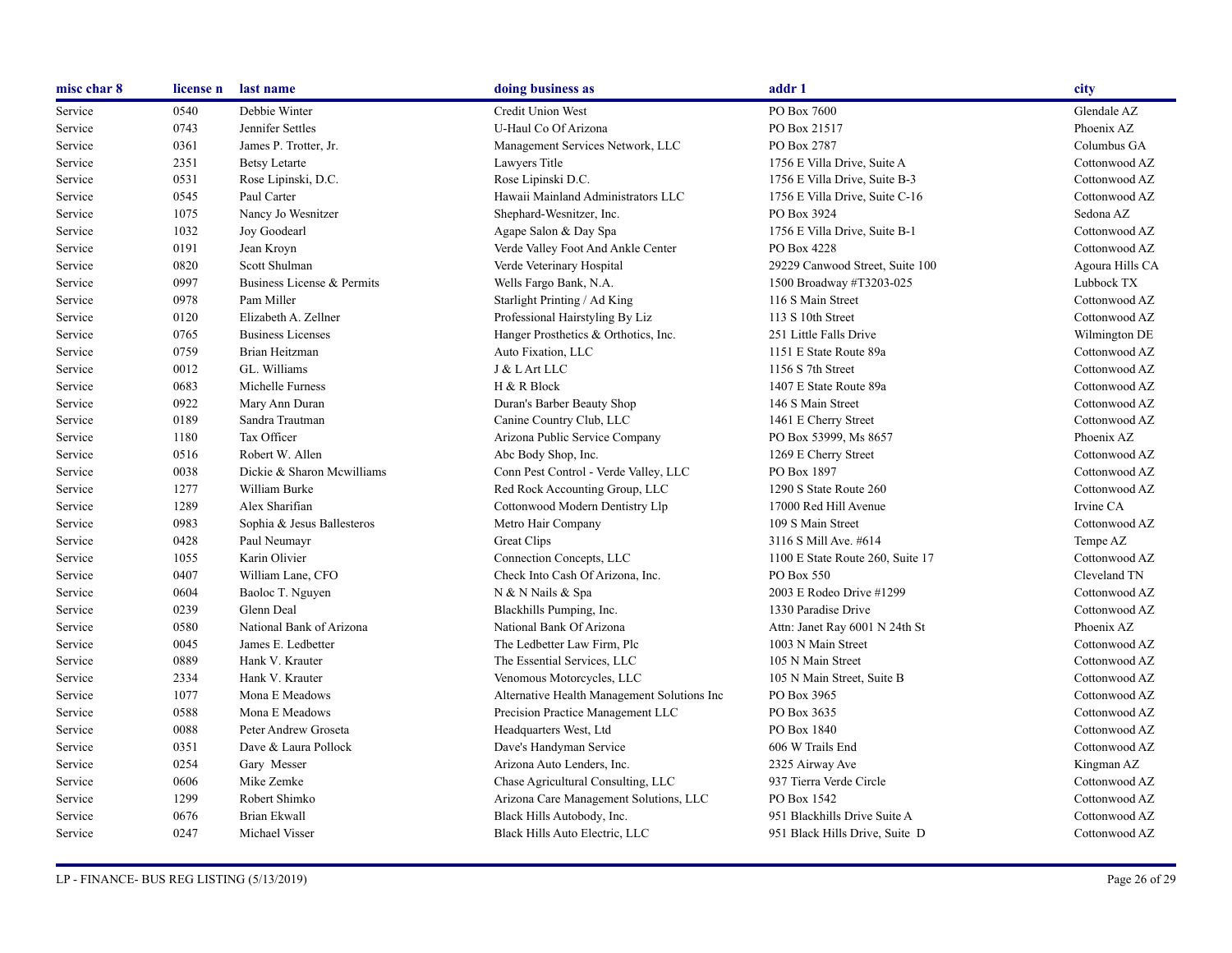| misc char 8 | license n | last name                     | doing business as                             | addr 1                                                 | city               |
|-------------|-----------|-------------------------------|-----------------------------------------------|--------------------------------------------------------|--------------------|
| Service     | 0742      | Attn: Harold V Groome III     | Groome Transportation                         | 251 Little Falls Drive                                 | Wilmington DE      |
| Service     | 0662      | Lance & Linda Peterson        | The Ups Store #2790                           | 989 S Main Street, Suite A                             | Cottonwood AZ      |
| Service     | 0360      | ACE CASH EXPRESS INC.         | Ace Cash Express #1272                        | 1231 Greenway Drive, Suite 600 Attn: Licensing         | Irving TX          |
| Service     | 0748      | Sheryl Mckinney               | Mckinney Mail, Inc.                           | 1465 Sierra Drive                                      | Cottonwood AZ      |
| Service     | 0312      | <b>Steele Sacks</b>           | Snap Fitness Cottonwood                       | 976 S Main Street, Suite D                             | Cottonwood AZ      |
| Service     | 0098      | Steve Beach                   | Ability Repair, LLC                           | 492 S Yaqui Circle                                     | Camp Verde AZ      |
| Service     | 0413      | Attn: Licensing               | Rayne Of Holiday Shores                       | 1371 E Baseline Road                                   | Bullhead City AZ   |
| Service     | 0506      | David T. Frampton             | Metering Services, Inc.                       | 515 S 48th Street, Suite 108                           | Tempe AZ           |
| Service     | 0139      | Gleason W. Long, Jr.          | Professional Property Services                | PO Box 690                                             | Cottonwood AZ      |
| Service     | 1166      | Michael S. Heath              | H And H Trucking, Inc.                        | PO Box 4027                                            | Cottonwood AZ      |
| Service     | 0599      | Arturo Varga Medina           | Asta La Vista Bacterias                       | PO Box 3074                                            | Sedona AZ          |
| Service     | 0497      | <b>Brandon Anderson</b>       | Solar One Energy Group                        | 887 S Main Street                                      | Cottonwood AZ      |
| Service     | 0749      | Lori Coey-Ritter              | Verde Valley Occupational Therapy LLC         | 897 Cove Parkway, Suite 101                            | Cottonwood AZ      |
| Service     | 0201      | James S Offield               | James S Offield                               | 897 Cove Parkway, Suite 102                            | Cottonwood AZ      |
| Service     | 0813      | <b>Rick Hartley</b>           | Valvoline Instant Oil Change                  | PO Box 26879                                           | Prescott Valley AZ |
| Service     | 0631      | Chip Norton                   | Friends of the Verde River                    | PO Box 2535                                            | Cottonwood AZ      |
| Service     | 0260      | Robert I. Reich               | Fast Auto Loans, Inc.                         | 8601 Dunwoody Place, Suite 406 Attn: Licensing Departn | Atlanta GA         |
| Service     | 0965      | Maria Marlen Romero Espinda   | M.E. Beauty Studio                            | 2713 S Rio Verde Drive                                 | Cottonwood AZ      |
| Service     | 0610      | Alice Vacek Aranda            | Law Offices Of Alice Vacek Aranda Pllc        | PO Box 4485                                            | Sedona AZ          |
| Service     | 1011      | Krishan Ginige                | SEC, Inc.                                     | 825 Cove Parkway, Suite A                              | Cottonwood AZ      |
| Service     | 0347      | Jason J. Reis                 | Arizona Medical Certification Center          | 10435 N Scottsdale Road                                | Scottsdale AZ      |
| Service     | 0803      | Tax Reporting #16046          | Edward D. Jones Company                       | PO Box 66719                                           | St Louis MO        |
| Service     | 2367      | Douglas Kramer                | TASC, Inc.                                    | 4016 N Black Canyon Hwy                                | Phoenix AZ         |
| Service     | 0425      | Alyson Kiernan                | Precision Physical Therapy, LLC               | 1329 E. State Route 89A Suite D                        | Cottonwood AZ      |
| Service     | 1179      | <b>Richard Bass</b>           | Aviant Hospice Yavapai                        | 2430 W Ray Road, Suite 3                               | Chandler AZ        |
| Service     | 0558      | Tawnia Funk & Brad Plomer     | Foothills Property Management, Inc.           | 868 Cove Parkway Ste 2                                 | Cottonwood AZ      |
| Service     | 0526      | David P Gordon                | Gordon And Gordon, Pllc                       | 850 Cove Parkway, Suite A                              | Cottonwood AZ      |
| Service     | 0388      | Barbara Lucas                 | Barbara Lucas L.M.T.                          | PO Box 3757                                            | Cottonwood AZ      |
| Service     | 1079      | Terrence Majchrzak            | River Run Car Wash                            | 2050 W State Route 89A #147                            | Cottonwood AZ      |
| Service     | 0996      | Ross W. Willoughby            | Verve Events And Tents                        | 740 Airpark Way                                        | Cottonwood AZ      |
| Service     | 0128      | Rudy Stadelman                | H Rudy C Stadelman Pc                         | 723 Cove Parkway, Suite A                              | Cottonwood AZ      |
| Service     | 0330      | Debra Logan, L.C.S.W.         | Debra Logan, LCSW, PLLC                       | 1895 W Desert Willow Drive                             | Cottonwood AZ      |
| Service     | 0651      | Joyce D. Gonzalez             | Salon Envy                                    | 1112 S. Ocotillo Drive                                 | Cottonwood AZ      |
| Service     | 0802      | Tax Reporting #03865          | Edward D. Jones & Company                     | PO Box 66719                                           | St Louis MO        |
| Service     | 0842      | LaRisa Briles, Quality Mgmt.  | Rescare Homecare                              | 960 W Behrend Drive, Suite 3                           | Phoenix AZ         |
| Service     | 0528      | Miguel Gonzalez               | Spotmasters Dry Cleaners                      | 718 S Main Street                                      | Cottonwood AZ      |
| Service     | 1295      | Jeanette E Campbell           | Verde Valley Acupuncture, LLC                 | 719 N 5th Street                                       | Cottonwood AZ      |
| Service     | 0384      | Margaret A. Walden, LCSW, ATR | Margaret A Walden, L.C.S.W., A.T.R.           | 753 N Main Street                                      | Cottonwood AZ      |
| Service     | 1083      | Marvin L. Colvin, D.O.        | Family Medical Center                         | 753 N Main Street, Suite A                             | Cottonwood AZ      |
| Service     | 0636      | William J Regner              | Az Hypnosis / Regner Hypnotherapy Services    | 610 E Cliffside Drive                                  | Clarkdale AZ       |
| Service     | 0242      | Charlene Zack                 | Charlene Zack Bookkeeping & Tax Service, Inc. | PO Box 1026                                            | Jerome AZ          |
| Service     | 0224      | Beverly Kehau Chrisman        | Halau Hula Napuaokalei'ilima                  | PO Box 2664                                            | Cottonwood AZ      |
| Service     | 0421      | Ben F Taylor                  | Ben F Taylor Phd Counseling                   | 807 Cove Parkway, Suite 101                            | Cottonwood AZ      |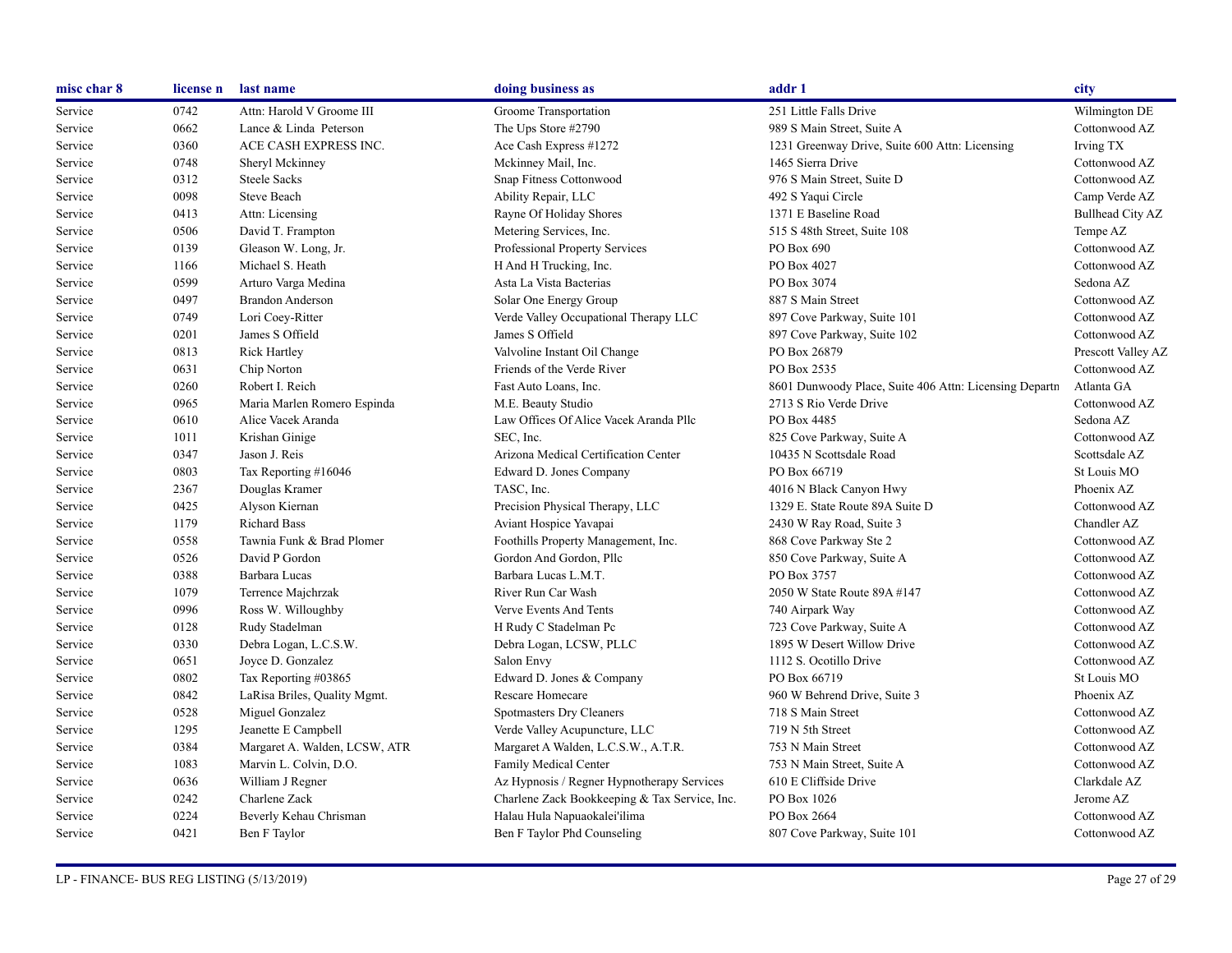| misc char 8 | license n | last name                      | doing business as                             | addr 1                          | city               |
|-------------|-----------|--------------------------------|-----------------------------------------------|---------------------------------|--------------------|
| Service     | 0313      | Guylaine Dube Long             | Authentic Nature Day Spa                      | 813 Cove Parkway, Suite 104     | Cottonwood AZ      |
| Service     | 0076      | Donald E. Zelechowski, C.P.A.  | Donald E. Zelechowski, Cpa                    | 11030 E 64th Street             | Scottsdale AZ      |
| Service     | 0810      | Attn: Business License Section | Qwest Corporation                             | 931 14th Street, Suite 1000a    | Denver CO          |
| Service     | 0105      | Coy Baumgaertel                | Abreeze Fire Protection, Inc.                 | 11400 E. Circle Drive           | Cornville AZ       |
| Service     | 1286      | <b>Troy Koski</b>              | Tdk Comfort Systems, Inc.                     | 1940 S Hwy 89, Ste D            | Chino Valleyey LE  |
| Service     | 0275      | Caryn Maxwell                  | Mighty Max Enterprises, LLC                   | 105 Abbott Road                 | Sedona AZ          |
| Service     | 0737      | Gary F. Matley                 | Gary's Pest Control Solutions, Inc.           | PO Box 4528                     | Cottonwood AZ      |
| Service     | 0085      | Christy K. Fuller              | CK's Need A Lift                              | PO Box 52                       | Clarkdale AZ       |
| Service     | 0173      | Greg Weatherly                 | Truly Nolen Of America, Inc.                  | 432 S. Williams Blvd            | Tucson AZ          |
| Service     | 0429      | Thomas E. Blosser              | Tom's Pool & Spa Service                      | 6330 E Juniper Wind Drive       | Cornville AZ       |
| Service     | 2326      | Paul Ralph Emmord              | High Desert Pest & Weed Control               | PO Box 4026                     | Cottonwood AZ      |
| Service     | 1275      | Accounts Payable - Arizona     | Waste Management                              | PO Box 1240                     | Dewey AZ           |
| Service     | 0409      | C/O KPMG LLP                   | Verizon Wireless                              | 2200 Cabot Drive Suite 400      | Lisle IL           |
| Service     | 1023      | Monica Mongini                 | Verde Valley Roaming Veterinary Services, LLC | 1095 S Uvx Road                 | Cottonwood AZ      |
| Service     | 0021      | Debbie Smith                   | DJ's Property Services                        | 1510 E Ridgeview Drive          | Cottonwood AZ      |
| Service     | 1066      | Alex Dunn                      | Vivint, Inc.                                  | 4931 N 300 W                    | Provo UT           |
| Service     | 0568      | Alex Dunn                      | A.R.M. Security, Inc.                         | 491 S 1325 W, #3-4              | Orem UT            |
| Service     | 0614      | John Pippin                    | Jcm Sewer And Drain Cleaning Service LLC      | PO Box 1745                     | Cottonwood AZ      |
| Service     | 1172      | Cynthia Mcclung                | Abrio Family Services                         | 1616 E. Indian School Road #460 | Phoenix AZ         |
| Service     | 0955      | Randy Hunt                     | C.C.R.                                        | PO Box 2963                     | Cottonwood AZ      |
| Service     | 0672      | Kenneth J. Sanberg             | Sunset Lock & Key                             | 3239 E Hogan Circle             | Cottonwood AZ      |
| Service     | 0598      | Alton Hoffman                  | Pro Tec Carpet Cleaning                       | PO Box 656                      | Rimrock AZ         |
| Service     | 1186      | Jay Eby                        | Patriot Disposal Inc.                         | PO Box 26296                    | Prescott Valley AZ |
| Service     | 0857      | Robert J. Brothers             | Palominas Cleaning Service, Inc.              | PO Box 1176                     | Clarkdale AZ       |
| Service     | 0944      | Mark Boarman                   | AAA Backflow & Cross-Connection Control Co.   | PO Box 4061                     | Cottonwood AZ      |
| Service     | 0167      | Eric Frieday                   | Eric & Son Drainbusters                       | 1014 N Catclaw Street           | Cottonwood AZ      |
| Service     | 0600      | Teri L. Edie                   | T.L.E. Landscaping Maintenance                | 901 Palisades Drive             | Clarkdale AZ       |
| Service     | 0914      | Michelle Elton                 | M-Power Training                              | 470 S Main Street, Suite F      | Cottonwood AZ      |
| Service     | 0949      | <b>Bard Orlecky</b>            | Be Handy Man                                  | PO Box 362                      | Rimrock AZ         |
| Service     | 1020      | Ronald Finken                  | Accurate Building Maintenance, LLC            | 4435 W. Sunset Road             | Las Vegas NV       |
| Service     | 1199      | Lori Bartlett                  | Clear Creek Associates, Plc                   | 6155 E Indian School Rd #200    | Scottsdale AZ      |
| Service     | 0259      | <b>Licensing Department</b>    | Johnson Controls Security Solutions LLC       | PO Box 3042                     | Boca Raton FL      |
| Service     | 0256      | Attn: Licensing Dept.          | <b>ADT Security Services</b>                  | PO Box 310702                   | Boca Raton FL      |
| Service     | 0137      | Mark D Bullock                 | <b>Bullock Construction Services</b>          | 207 W Mesquite Drive            | Cottonwood AZ      |
| Service     | 0438      | Gary Rideout                   | The Vetraplex LLC                             | PO Box 1488                     | Cottonwood AZ      |
| Service     | 0410      | John D Trimble                 | $C & S$ Engineers Inc                         | 9200 E Pima Center Parkway #240 | Scottsdale AZ      |
| Service     | 1215      | Eva Roske                      | Cleaning Up                                   | 840 S Main Street Apt. F        | Cottonwood AZ      |
| Service     | 1099      | Glenn Dallas Wood II           | Glenn Dallas Wood II                          | 1848 S. Highland Mesa Road      | Flagstaff AZ       |
| Service     | 0097      | Gary Wilson                    | All Hours Transport                           | 4140 E Garden Lane              | Cottonwood AZ      |
| Service     | 0406      | Gary & Suzanne Dean            | CleanSource Indoor Env. Cleaners              | 4747 E Prairie Lane             | Cottonwood AZ      |
| Service     | 1015      | A.R. & C.M. Anderson           | Anderson Soft Water, LLC                      | 33642 Hilltop Terrace           | <b>Bigfork MT</b>  |
| Service     | 0637      | Jerry L. Ivy                   | Auto-Chlor System Of Washington, Inc.         | 450 Ferguson Drive              | Mountain View CA   |
| Service     | 0935      | Phillip Wray, Jr.              | Fire And Safety Team                          | PO Box 1312                     | Cornville AZ       |